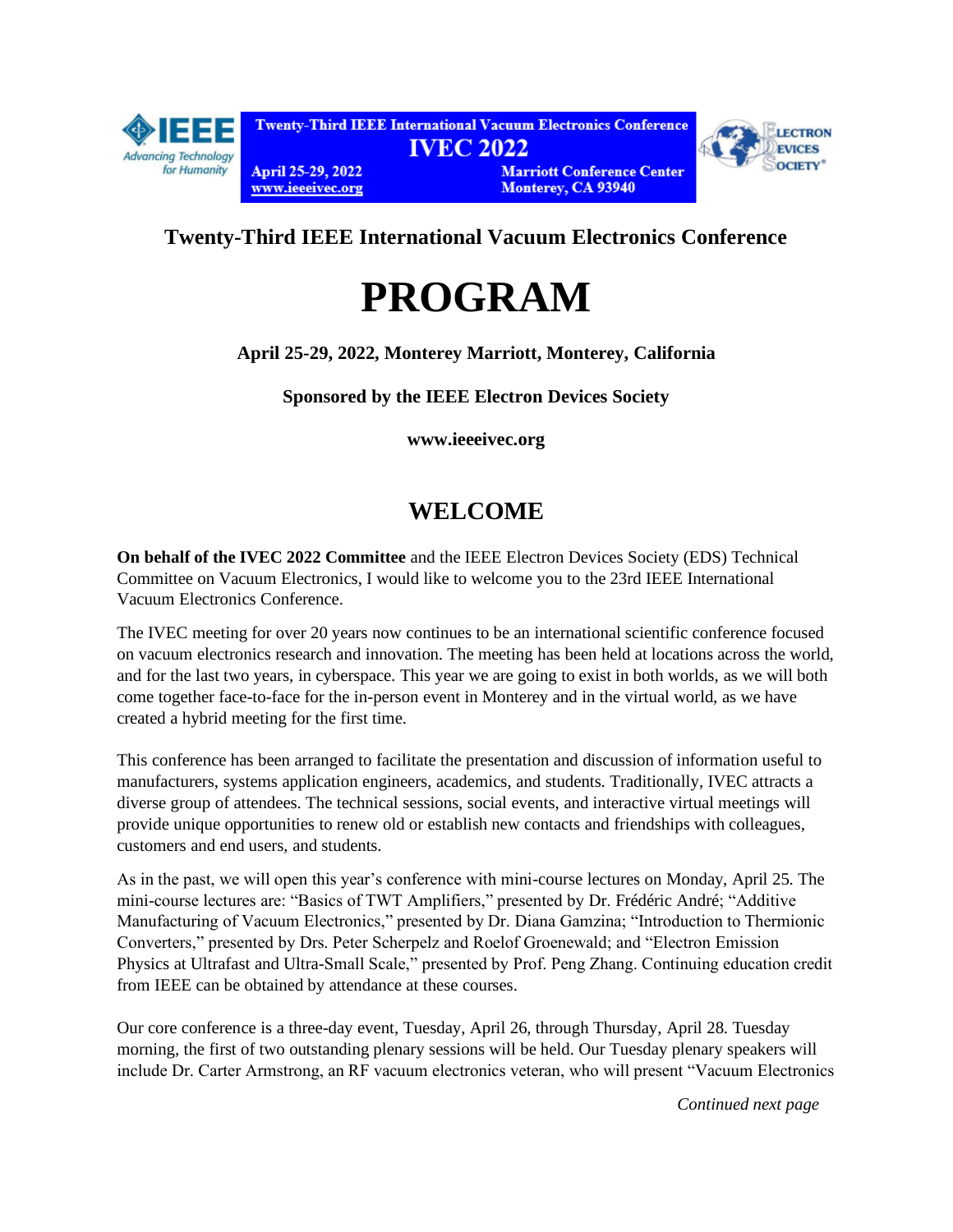Industry Retrospective and Futurecast." Dr. Vadim Sajaev, Associate Division Director for the Accelerator Systems Division at the Advanced Photon Source at Argonne National Laboratory, will describe "Building the World's Brightest Hard X-ray Synchrotron Light Source Upgrade of the Advanced Photon Source at Argonne National Laboratory." After the Tuesday plenary session, we will present the 2022 John R. Pierce Award for Excellence in Vacuum Electronics.

On Wednesday, the second plenary session will be held with Mr. Philipp Borchard of Dymenso LLC, delivering a timely talk, particularly applicable to the active research in high frequency devices, entitled "Precision Mechanical Interfaces for Boosting Millimeter-Wave Devices Performance." Finally, Fr. Edward Foley, Capuchin, of the Catholic Theological Union, looks into the innovative, inspiring and imaginative aspects of the scientific quest in his talk, "Apologies to Galileo, a Theologian's Homage to Science." After Wednesday's plenary session, we will announce the winner of the Best Student Paper Award. Lastly, we will present the 2022 Vacuum Electronics Young Scientist Award.

Our conference includes three days of outstanding oral and poster technical presentations, with sessions dedicated to TWTs, power supplies, klystrons, microfabrication, and much more. All the talks for each day will be captured, posted on the virtual platform, and made available for a period of two weeks for on-demand viewing after the conclusion of the conference.

Please be sure to visit our exhibitors, who will be on hand all three days of the event. And on Wednesday evening, April 27, join us as we gather at the hotel for a banquet with live jazz music. We will also take this opportunity to honor the contributions of Lou Falce and George Caryotakis to the field of vacuum electronics and this conference in particular.

As usual, the conference [web site](https://ieeeivec.org/) (ieeeivec.org) is your best source of information about IVEC 2022 and will continue to serve as a clearinghouse for news and other IVEC-related information after the conference, along with th[e EDS Vacuum Electronics Web site](https://vacuumelectronics.org/) (VacuumElectronics.org).

I would like to take this opportunity to thank the IVEC Committee members for their help and support, especially Max Mankin, the Technical Program Chair, for doing a lot of heavy lifting in the conference organization. Max, together with all the staff at Palisades Convention Management, built the meeting you are about to experience. I would also like to thank Monica Blank, the EDS Technical Committee Chair for helping to facilitate numerous issues over the past year. Jagadishwar Sirigiri laid the groundwork in 2020 for the virtual component for the meeting and continued to provide support and guidance beyond his tenure. Thank you also to Neville Luhmann and Daniel Busbaher for organizing the memorials to be presented at the banquet. I would be remiss for not highlighting and thanking our corporate financial contributors for their support. Please see our showcase for our generous corporate sponsors and exhibitors. Finally, I thank you, our presenters and exhibitors, for your participation either in-person or in the virtual world for providing the content of the conference.

Let's do it!

Jack Tucek General Chair IVEC 2022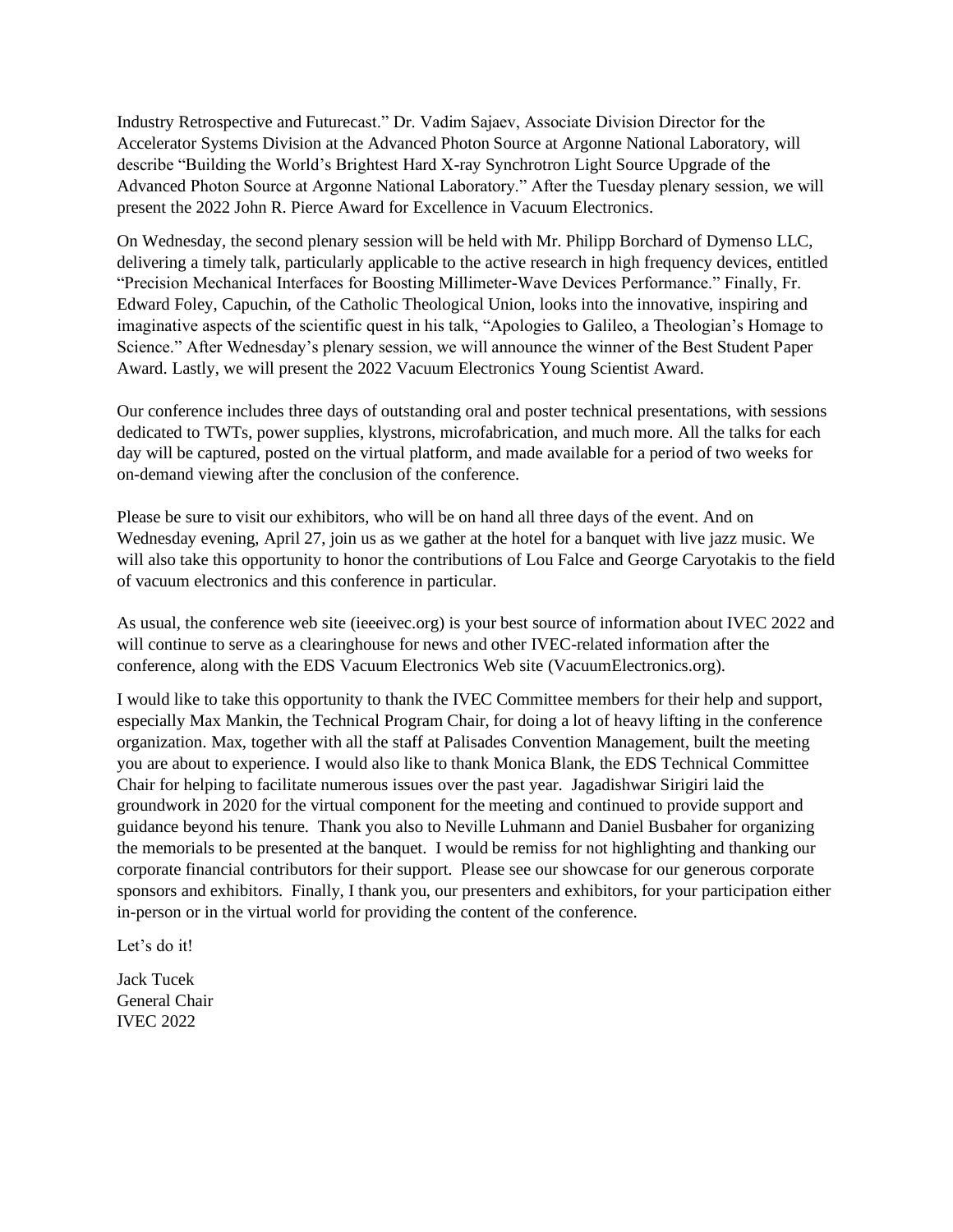# **GENERAL INFORMATION**

## **Registration**

The registration fee includes admission to all technical sessions, a single ticket to the Wednesday Evening Banquet at the Monterey Marriott, all refreshment breaks, and digital access to the conference digest.

On-site registration takes place in the San Carlos Ballroom Foyer of the Monterey Marriott Hotel during the hours listed below.

| Monday, April 25    | $8:30 \text{ am} - 4:00 \text{ pm}$ |
|---------------------|-------------------------------------|
| Tuesday, April 26   | 7:00 am $-$ 5:30 pm                 |
| Wednesday, April 27 | 7:30 am $-$ 5:30 pm                 |
| Thursday, April 28  | 7:45 am $-$ 5:30 pm                 |

# **Wednesday Evening Banquet**

All conference attendees are invited to attend a dinner banquet to be held on Wednesday evening, April 27, in the 5:00 pm Ferrantes Bay View area of the Monterey Marriott. Enjoy dinner and live music in a relaxing setting while interacting with your fellow conference attendees.

# **Awards**

# **2022 John R. Pierce Award for Excellence in Vacuum Electronics**

The John R. Pierce Award for Excellence in Vacuum Electronics was established in 2002 to recognize outstanding contributions to the field. Anyone or any group of persons working in the field of vacuum electronics is eligible for this award, which will be presented each year during the IVEC conference. Anyone in the field may nominate a colleague. Selection of the winner will be made by a vote of the members of the Technical Committee. Members of the Technical Committee who are nominees may not vote. Only living persons are eligible for the award. The winner will receive a commemorative plaque and an award of \$2000. If a group nomination is selected for the award they will each receive a plaque and share the \$2000.

## **Best Student Paper Award**

IVEC 2022 will select the most outstanding student-authored and presented paper for the honor of "Best Student Paper Award." Eligible papers are those with a s tudent as the principal author and presenter. Students are considered as individuals pursuing a baccalaureate or graduate degree at the time of the conference or during the past year when the work was completed. After ranking by the Technical Program Committee, six student papers will be selected for finalist consideration. Finalist students will present a 10-minute synopsis talk on their work on Tuesday evening during the conference, and from these brief summary talks a winner will be selected. The award will include an engraved plaque and a \$500 check.

## **Conference Contact**

Anyone requiring additional information should contact the Conference Coordinator, Samantha Tola, CMP, at (212) 460- 8090 ext. 203, o[r stola@pcm411.com.](mailto:stola@pcm411.com)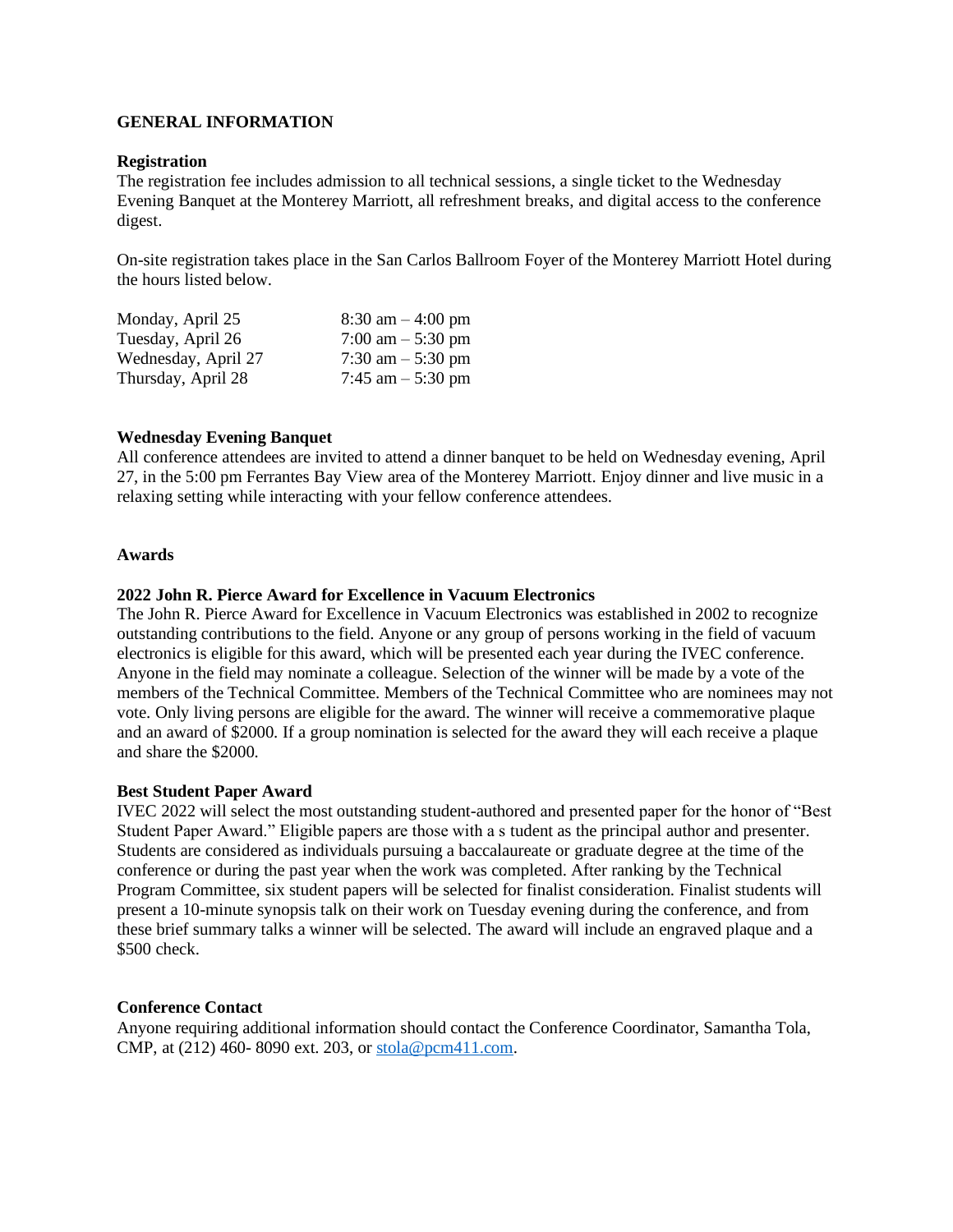# **IVEC 2022 Web Site**

For additional information on IVEC 2022, individuals are encouraged to visit our web site at [www.ieeeivec.org.](http://www.ieeeivec.org/)

# **Jujama IVEC 2022**

All registrants will receive a link to the Jujama IVEC 2022 website, from which they can view live streaming content during the conference, and content on-demand after the conference.

# **Mobile App**

For a complete schedule, technical presentations abstracts, and more, download the IVEC 2022 mobile app, powered by Jujama, and search on IVEC 2022.

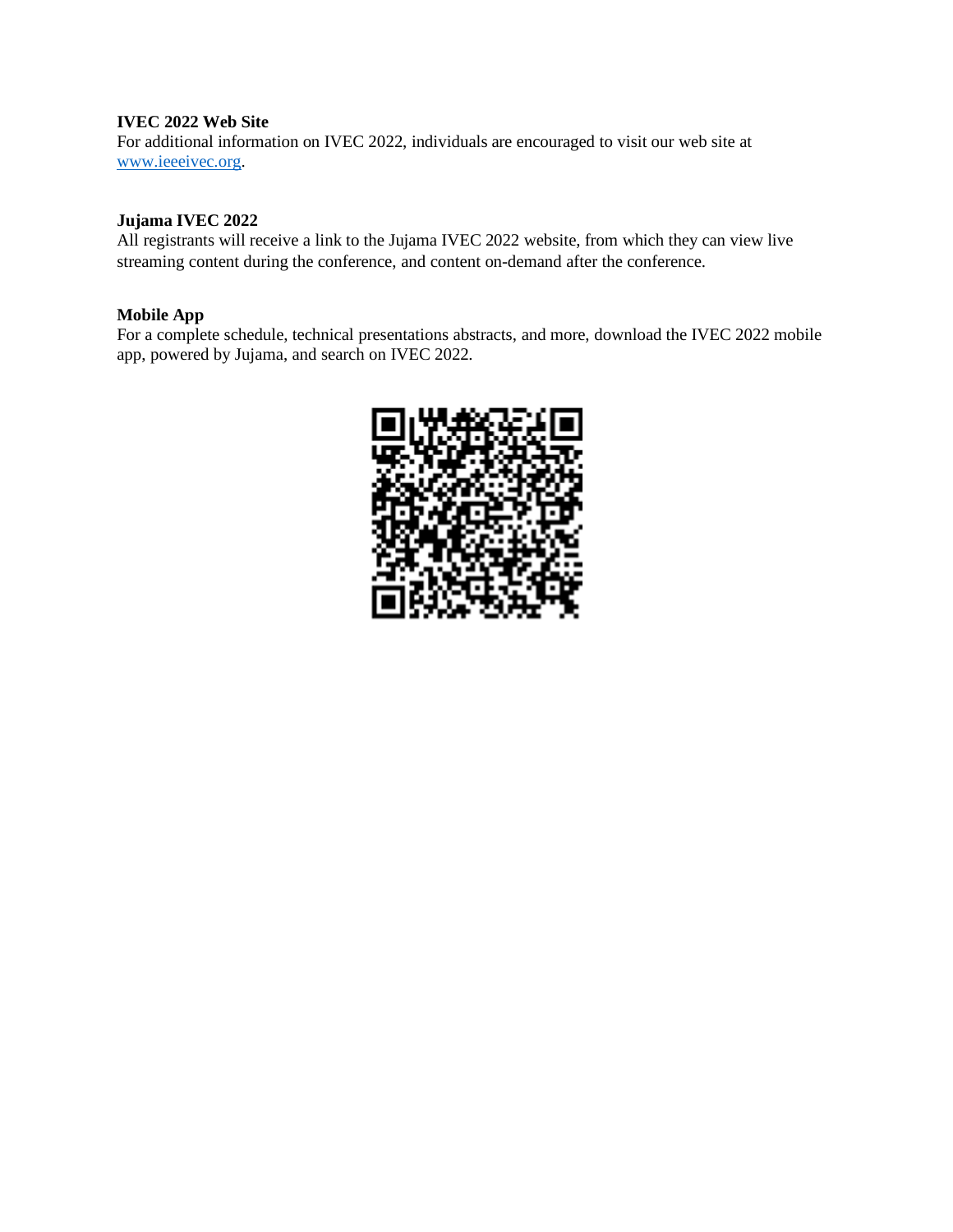**IVEC 2022 would like to express our sincere thanks to our supporting organizations and for the contributions from our very generous sponsors:**

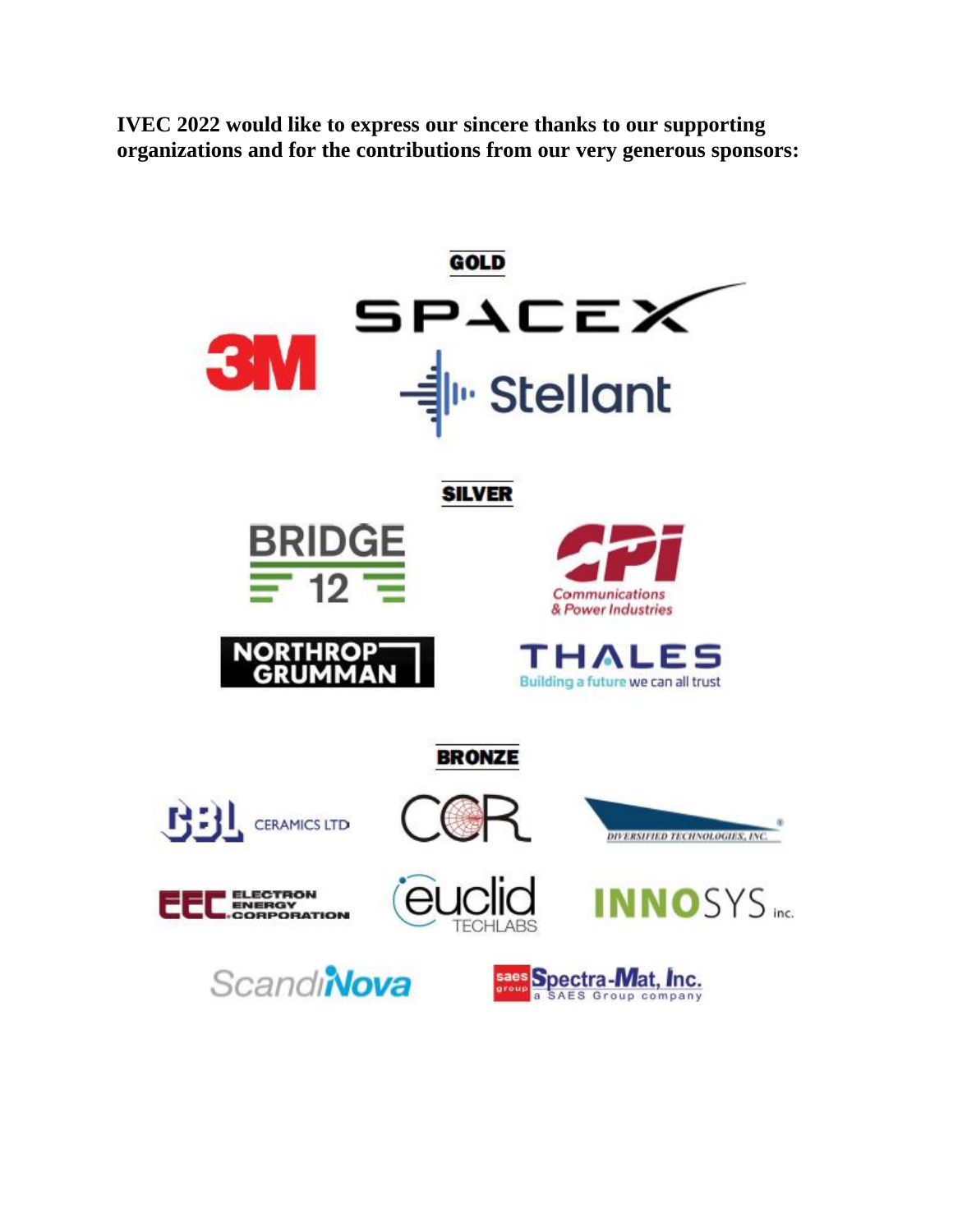# **MONDAY, APRIL 25**

# **2022 IVEC Mini-Courses**

## *Continental breakfast and breaks will be held in the San Carlos ballroom*

# **Continuing Education Credits**

Earn free continuing education credits by attending the IVEC 2022 mini-courses!The IEEE Educational Activities Credentialing Program has approved all four courses for 1.5 continuing education units (CEUs) each. All you have to do is register, attend, and complete a short evaluation form, and your certificate will be emailed to the address you provide.

# **Instructors and Courses:**

• **Basics of TWT Amplifiers** Presented by Dr. Frederic Andre, Thales AVS

**Dr. Frédéric André** is presently acting as product line architect at Thales AVS. He develops traveling wave tubes for space applications in Vélizy-Villacoublay (France) and Ulm (Germany). His interests extend to advanced concepts including Hamiltonian time domain model of TWTs, carbon nanotube cathodes, and sub-terahertz TWTs.

# • **Additive Manufacturing for Vacuum Electronics** Presented by Dr. Diana Gamzina, Elve Speed

The construction of vacuum electronic devices is an artisan process; it requires extremes of highprecision machining and assembly and the tolerances and feature sizes become more exacting as the operating frequency increases. Designs are currently limited by conventional manufacturing processes, requiring components to be manufactured individually, then stacked into assemblies, and brazed. Additive manufacturing offers the ability to achieve vacuum integrity, enclosed complex cavity shapes, and high-power handling capability all at once. Additive manufacturing can be implemented for construction of fully integrated vacuum electronic devices, starting the next generation for low-cost and high-capability RF vacuum devices.

**Dr. Diana Gamzina** serves as CEO of Elve, Inc., developing millimeter-wave power amplifiers. Prior to that Diana was staff scientist at the SLAC National Accelerator Laboratory for five years and a development engineer at the UC Davis millimeter-wave research group for over eight years, leading research and development programs in millimeter-wave vacuum electronics. Her expertise includes micro to nano scale as well as additive fabrication techniques, multiscale multifunctional materials design and analysis, and development of compact high-frequency and high-power RF sources.

# • **Introduction to Thermionic Converters**

Presented by Dr. Peter Scherpelz & Dr. Roelof Groenewald, Modern Electron, Inc.

Thermionic energy converters (TECs) convert heat to electricity through vacuum electron emission from a hot cathode onto a colder anode. Building an efficient converter has proven to be extremely challenging, however. An ultra-low work function anode is important for operation, and it must coexist in the device with a high-flux electron emitter. By default, electron emission will cause a large space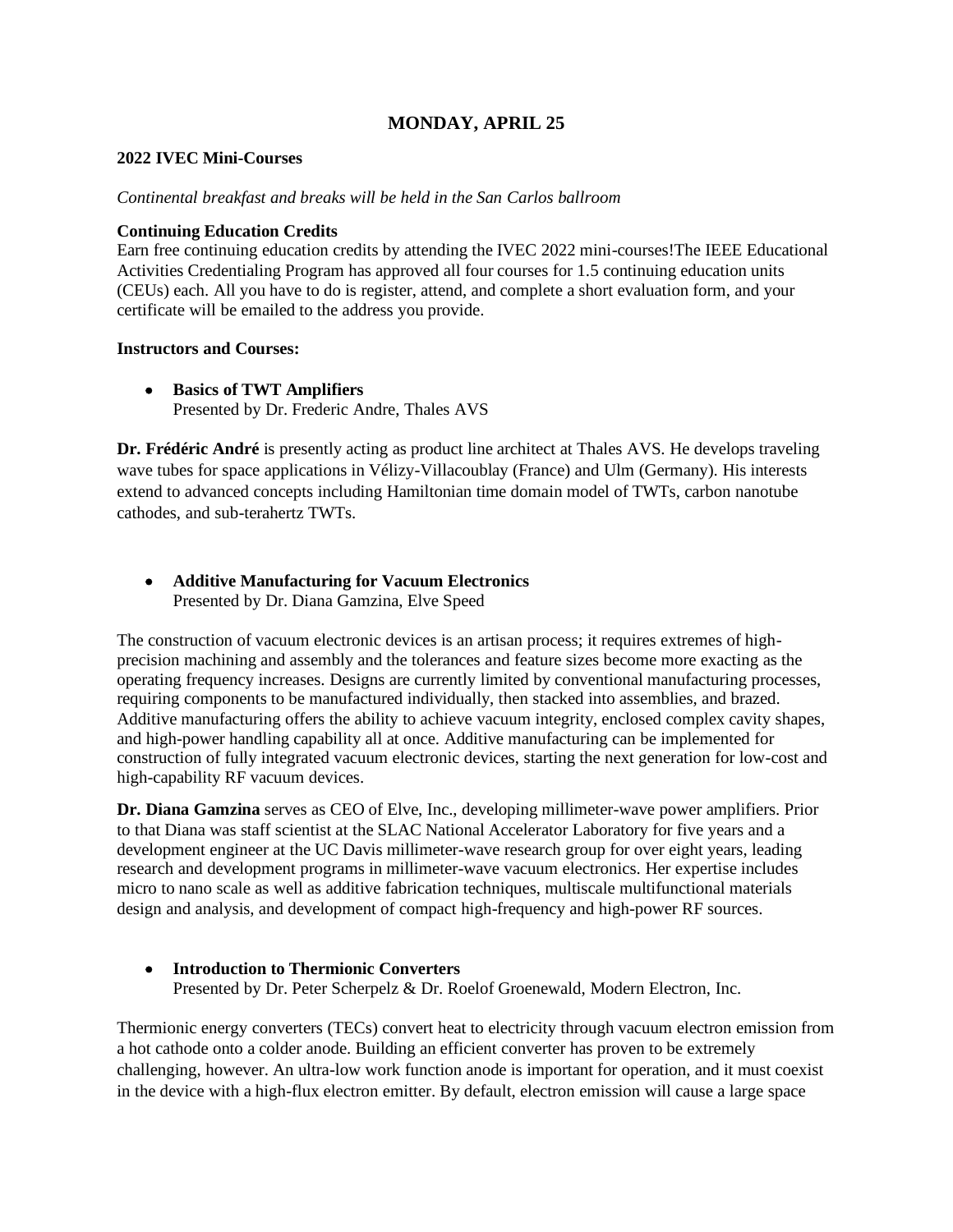charge barrier to form, which must be mitigated in a manner that consumes little energy; solutions include plasmas or very small gaps. This short course will give an overview of TECs, the theory behind them, and the primary solutions to low work function collectors, high-flux emitters, and space charge mitigation. The course will also discuss approaches to modeling TEC performance, including the use of modern high-performance computing.

**Peter Scherpelz** is a senior computational physicist at Modern Electron, where he has experience in particle-in-cell modeling of thermionic converters, thermionic converter theory, and design and analysis of novel thermionic converter concepts and experiments. He holds a Ph.D. in physics from The University of Chicago, where he was supported by the Hertz Fellowship, and focused on theoretical descriptions of high-temperature superconductors and ultracold atomic superfluids. He completed a postdoctoral fellowship at The University of Chicago Pritzker School of Molecular Engineering, where he performed electronic structure calculations to support the development of novel materials and quantum computing architectures.

**Roelof Groenewald** is a senior computational physicist at Modern Electron, with experience in thermionic converter theory, particle-in-cell simulations of thermionic converters, models of plasmas used in thermionic converters, and experiments on thermionic converters. He has also performed electromagnetic modeling of radiative heat transfer for thermionic converter design. He holds an M.S. in computer science and a Ph.D. in physics from the University of Southern California, where he worked on computational condensed matter physics, including ab-initio studies and method development for computing many-body interactions.

• **Electron Emission Physics at Ultrafast and Ultra-Small Scale** Presented by Prof. Peng Zhang, Michigan State University

Ultrafast laser-induced electron emission from nanostructures is fundamentally important to the development of coherent electron sources, compact radiation sources and accelerators, ultrafast electron microscopy, and novel nano-vacuum devices. This talk summarizes recent development on the modeling of electron emission physics at ultrafast and ultra-small scale. Our short-pulse emission model is valid for arbitrary pulse length from sub-cycle to CW excitation, and for arbitrary pulse repetition rate. The single formulation is valid from photon-driven electron emission to field-driven emission as optical intensity increases. Also presented are electron emission enhancement from coated surfaces and strong current rectification in an optical field-driven nanogap.

**Peng Zhang** is currently associate professor (assistant professor from 2016 to 2021) with the Department of Electrical and Computer Engineering, Michigan State University. He received his Ph.D. in nuclear engineering and radiological sciences from the University of Michigan, Ann Arbor, in 2012. His research interests are in theoretical and computational physics in nanoelectronics, plasmas, and accelerator technology. He was a recipient of the IEEE Nuclear and Plasma Sciences Society Early Achievement Award, the AFOSR Young Investigator Program Award, and the ONR Young Investigator Program Award. He is currently an Editorial Board Member of Scientific Reports and Plasma Research Express.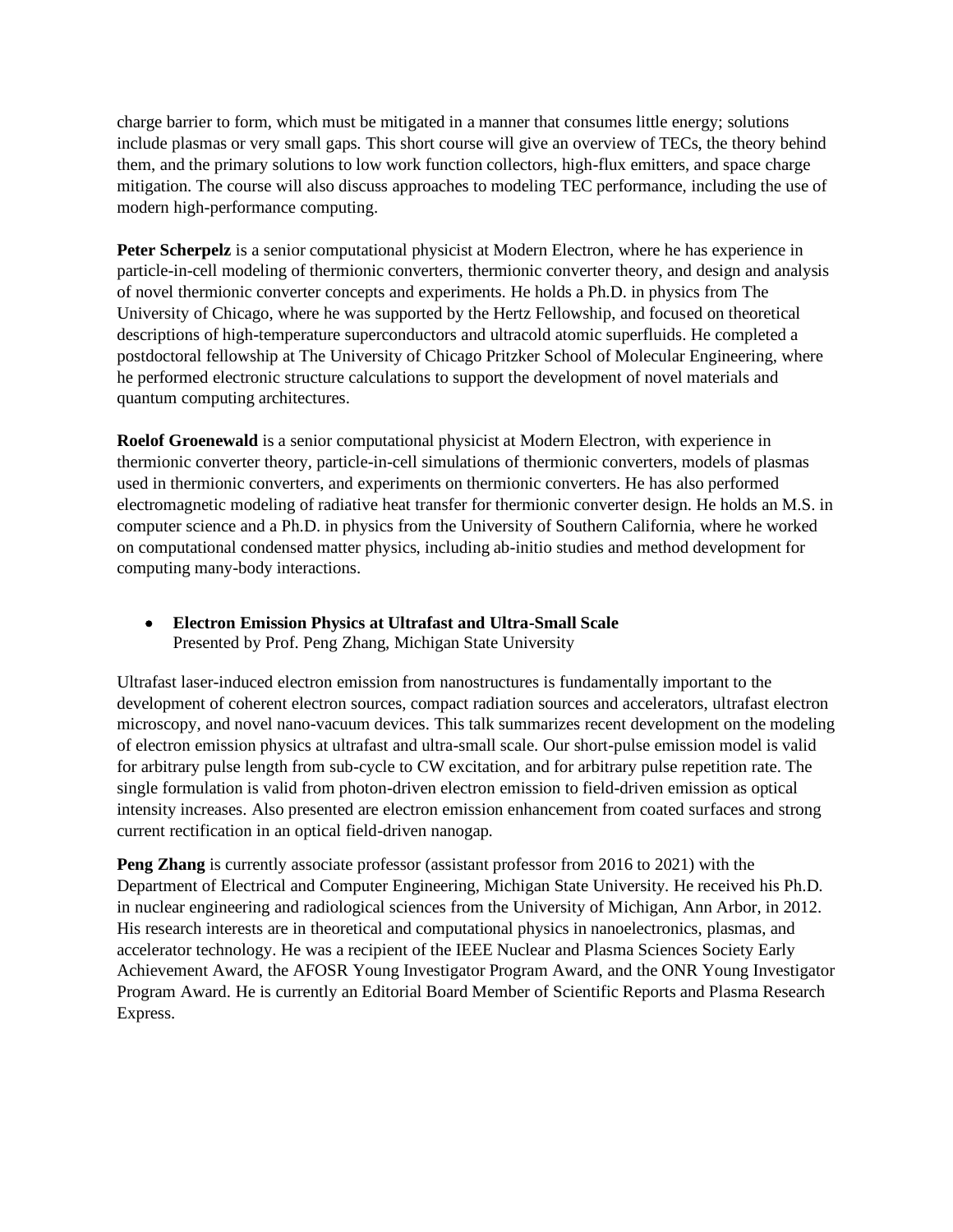# **TUESDAY, APRIL 26**

# **Coffee / 7:30 – 8:00 am / San Carlos Ballroom Foyer**

# **PLENARY SESSION / 8:00 am – 12:30 pm**

# **Welcome and Introduction (8:00)**

**Jack Tucek, General Chair** Northrop Grumman Corporation

# **PL1: Vacuum Electronics Industry Retrospective and Futurecast (8:10)**

**Carter M. Armstrong** Consultant

An unvarnished recap of a 40-plus year career in RF vacuum electronics – the majority of which was spent in industry. The good, the bad and the ... Oh, never mind, you get the idea. The changes I saw and the current state of affairs/trends. I'll present my recommendations for the field's continued vitality including comments on the roles I see for its primary stakeholders: the users, government sponsors/national labs, the university community, suppliers and, of course, industry – both the legacy companies and new entrants. I'll cover some technology advances I experienced or observed – both breakthroughs and those remaining to be realized. I'll conclude with my take on some possible fruitful future markets and R&D investment areas.

# **PL2: Building the World's Brightest Hard X-ray Synchrotron Light Source (8:55) Upgrade of the Advanced Photon Source at Argonne National Laboratory**

# **Dr. Vadim Sajaev**

Accelerator Systems Division at the Advanced Photon Source at Argonne National Laboratory

The Advanced Photon Source has been in operation since 1995 and consists of a storage ring where the synchrotron light is produced and an injector complex that generates electron bunches and accelerates them to the energy of 7 GeV. A full replacement of the storage ring has been designed and is being presently manufactured; it will result in up to a 500-fold increase in X-ray brightness. The injector complex is also being refurbished to ensure smooth operation over the next 20 years. The storage ring replacement work is planned to start in April 2023, and the first new light will be generated a year later.

# **Presentation of the 2022 John R. Pierce Award for Excellence in Vacuum (9:40) Electronics and Lecture**

**Break (10:15)**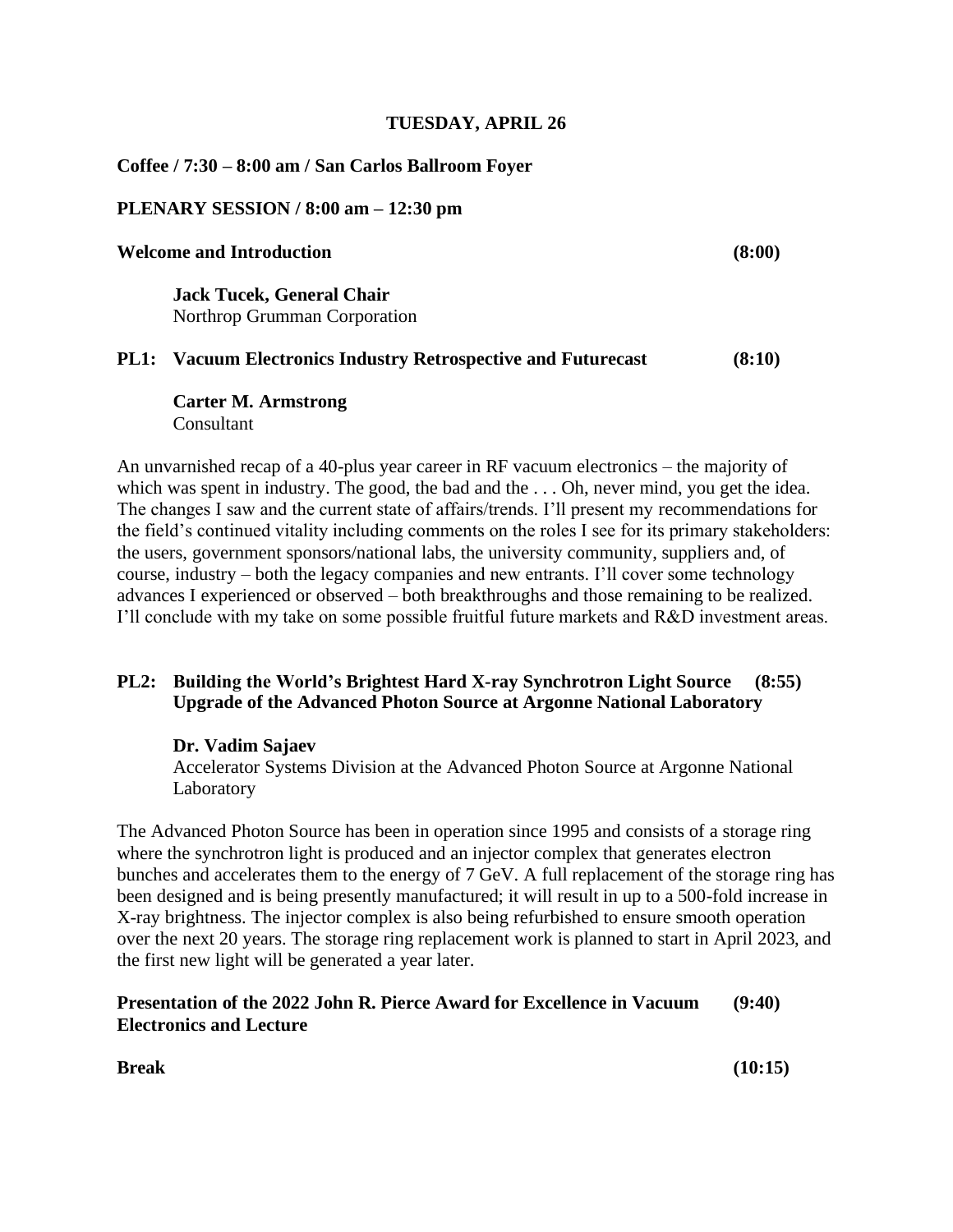# **TUESDAY, APRIL 26, TECHNICAL SESSIONS**

**Session 1: TWTs I: Ka/Q-band** Tuesday, April 26 / 10:40 AM - 12:20 PM / San Carlos II **Chair: Diana Gamzina**, Stanford University

1.1 - High-Power V-Band TWT Development

• *Young-Min Shin, Brad Stockwell, Rasheda Begum, Andy Moyer, Kevin Childs, Christopher Nilsen, Loren Roeder, Michael Cusick, Peter Kolda, Tom Grant Microwave Power Product Division Communications and Power Industries (CPI) LLC*

1.2 - Low-Voltage, Four-Beam Ka-Band TWT Experiment

- *Reginald Jaynes, Colin Joye, Franklin Wood, Igor Chernyavskiy, Alexander Vlasov, John Pasour, John Rodgers, Baruch Levush U.S. Naval Research Laboratory*
- *Khanh Nguyen Beam-Wave Research, Inc.*
- *John Petillo, Vadim Jabotinski Leidos Corp.*

1.3 - Q-band 190W Helix TWT with Two Stage Collector

- *Sosuke Higashibata, Naofumi Kosugi, Daiki Matsumoto, Takatsugu Munehiro, Tetsuo Machida, Yoshinori Mori, Kenji Nakajima NEC Network and Sensor Systems, Ltd.*
- *Travis Stewart NEC Corporation of America*

1.4 - Q-Band Helix Traveling-Wave Tube for Next-Generation Wireless Communications

- *Chuanchao Wang, Pu Zhang, Silong Huang, Xuanming Zhang, Zhifang Lyu, Shaomeng Wang, Huarong Gong, Yubin Gong, Zhaoyun Duan University of Electronic Science and Technology of China*
- *Guang Yang, Ying Li, Hongxia Cheng Nanjing Sanle Microwave Technology Development Co., Ltd.*

1.5 - Design of Ka-Band Traveling-Wave Tube for Wireless Links

• *Rupa Basu, Purushothaman Narasimhan, Juan Sucuellamos, Claudio Paoloni Lancaster University*

#### **Session 2:**

**Power Supplies & Components I: Power Supplies and Windows** Tuesday, April 26 / 10:40 AM - 12:20 PM / San Carlos III **Chair: Larry Sadwick**, Innosys

2.1 - X-Band TWT Transmitter

• *Marcel P.J. Gaudreau, Luan Jashari, John Kinross-Wright, Bill Lindsay, Kevin Vaughan, Tim Hawkey, Michael Kempkes, Rebecca Simpson Diversified Technologies, Inc.*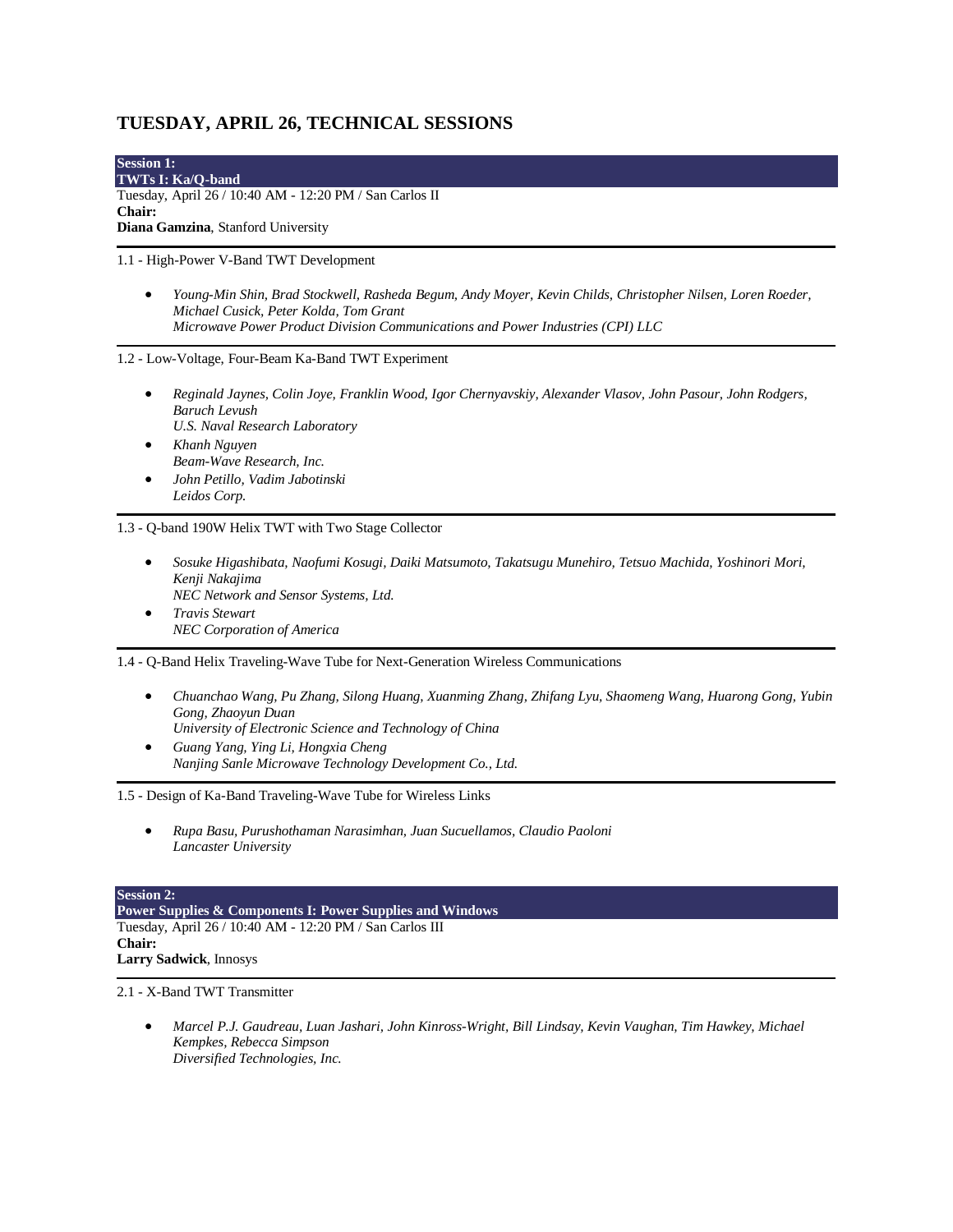2.2 - COBRA DANE Radar Transmitter Group Replacement

• *Timothy Hawkey, Luan Jashari, Kevin Vaughan, Ynnesh Francis, Michael Kempkes, Rebecca Simpson Diversified Technologies, Inc. (DTI)*

2.3 - High-Stability Klystron Modulator for Commercial Accelerator Application

• *Christopher Chipman, Anthany Heindel, Merouane Benjnane, Henry von Kelsch, IV, Ziliang Ruan, Marcel P.J. Gaudreau, Michael Kempkes, Rebecca Simpson Diversified Technologies, Inc.*

2.4 - Design of Pulse Power Supply for High Current Density Electron-Beam Source

- *Anand Abhishek, Niraj Kumar, Vishant CSIR-Central Electronics Engineering Research Institute*
- *Bhim Singh Indian Institute of Technology, Delhi*

2.5 - Experimental Research on Output Window of S-Band High-Peak-Power Klystron

• *Yong Zhong, Yan Shu Beijing Vacuum Electronics Research Institute*

2.6 - Design and Thermal Analysis of Broadband Output Window for W-Band Gyro-TWT

• *Dajun Zhao, Wei Jiang, Yu Wang, Yuhao Song, Guo Liu, Jianxun Wang, Yong Luo University of Electronic Science and Technology of China*

### **Session 3:**

**Klystron / IOT** Tuesday, April 26 / 10:40 AM - 12:20 PM / San Carlos IV **Chair: Aaron Jensen**, Leidos

3.1 - A 3.0Mw, 402.5MHz, Pulsed Klystron for Use in the Spallation Neutron Source DTL-Linac at the Oak Ridge National Laboratory - keynote

• *Edward Eisen, Paul Krzeminsk, Jim McGrain, Rasheda Begum, Brad Stockwell, Takuji Kimura, Scott Forrest, Merritt Chesnut, Steve Lenci Communications & Power Industries LLC*

3.2 - DMLS Enables Rapid, Low-Cost Manufacture of an X-Band Klystron Circuit - keynote

• *Charlotte Wehner, Julian Merrick, Emilio Nanni, Brandon Weatherford, Brad Shirley SLAC National Accelerator Laboratory*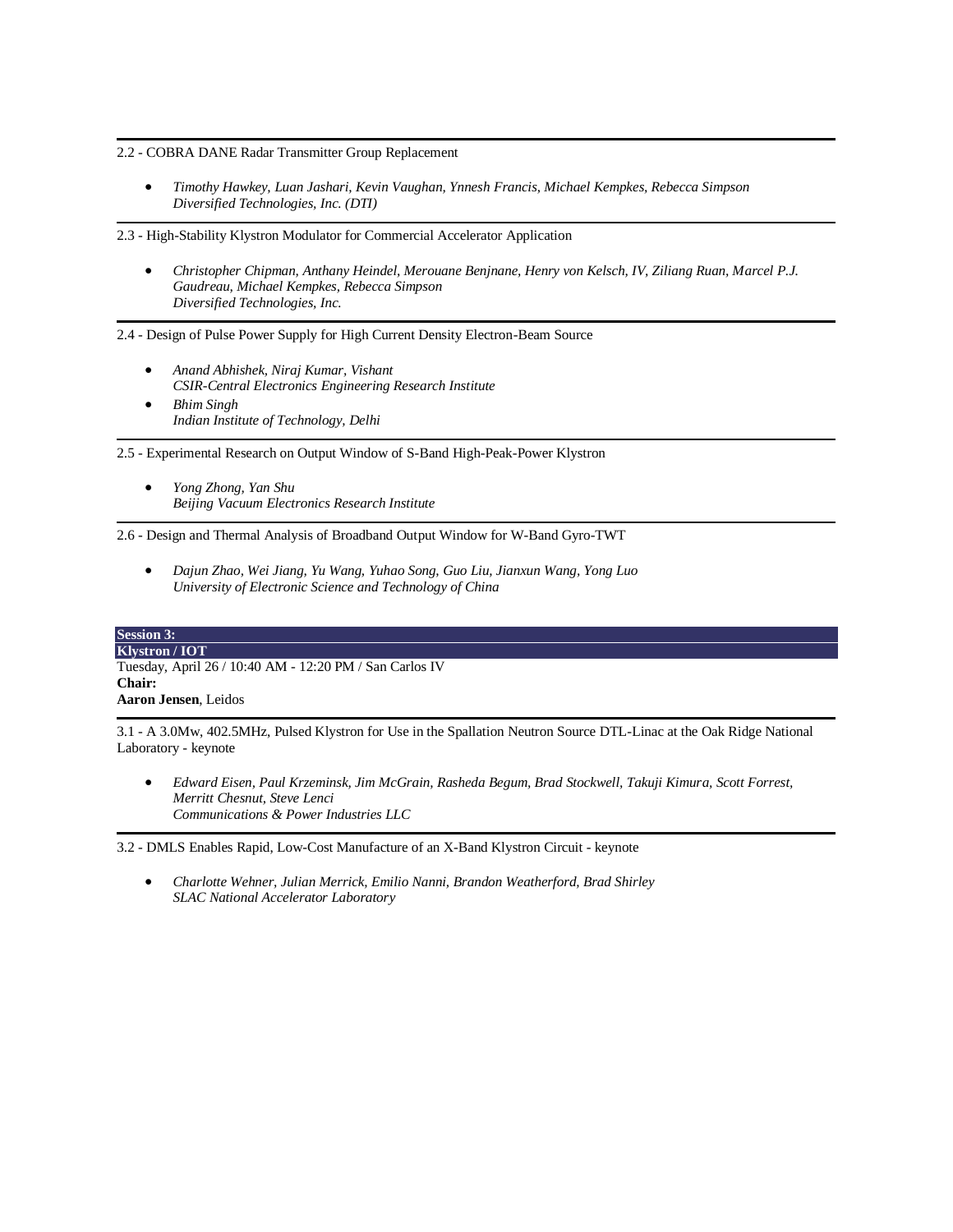3.3 - Multiple Beam-Power Grid Tubes

- *R. Lawrence Ives Calabazas Creek Research, Inc,*
- *Mike Read, George Marsden, Thomas Habermann Calabazas Creek Reseach, Inc.*
- *Thuc Bui, David Collins Calabazas Creek Research, Inc.*
- *Ricky Ho, Tom Cox, Christopher McVey, Ed Davies, Nileshwar Chaudary Communications & Power Industries, LLC*
- *James M. Potter JP Accelerator Works*

3.4 - Compact Low-Voltage Klystrons for Integrated Linear Accelerator Systems

• *Brandon Weatherford, Erik Jongewaard, Julian Merrick, Chris Nantista, Alex Nguyen, Ann Sy, Sami Tantawi SLAC National Accelerator Laboratory*

3.5 - A Multi-Mode Extended Interaction Amplifier

• *Zhiwei Chang, Guoxiang Shu, Yanyan Tian, Wenlong He Shenzhen University*

3.6 - A 1.3 GHz 100 kW Ultra-high Efficiency Klystron

- *Michael Read, Thomas Habermann, David Marsden, Thuc Bui, George Collins, R. Lawrence Ives Calabazas Creek Research Inc.*
- *Aaron Jensen Leidos*

| <b>Session 4:</b>                                       |  |
|---------------------------------------------------------|--|
| <b>Microfabricated MMW Sources</b>                      |  |
| Tuesday, April 26 / 01:20 PM - 03:20 PM / San Carlos II |  |
| Chair:                                                  |  |
| <b>James Dayton, I6ZSLO</b>                             |  |

4.1 - Additive Manufacturing Methods for Millimeter-Wave Vacuum Electronics - keynote

- *Alan Cook, Colin Joye, Reginald Jaynes, Benjamin Albright, Frank Wood, Jeffrey Calame U.S. Naval Research Laboratory*
- *David Schipf NRC Research Assoc. Program*

4.2 - Test of D-Band Folded Waveguide Traveling-Wave Tube

• *Yujiang Liu, Feng Lan, Hongfei Li, Zugen Guo, Ruifeng Zhang, Huarong Gong University of Electronic Science and Technology of China*

4.3 - D-Band Medium-Power Traveling-Wave Tube

• *Rupa Basu, Purushothaman Narasimhan, Rosa Letizia, Claudio Paoloni Lancaster University*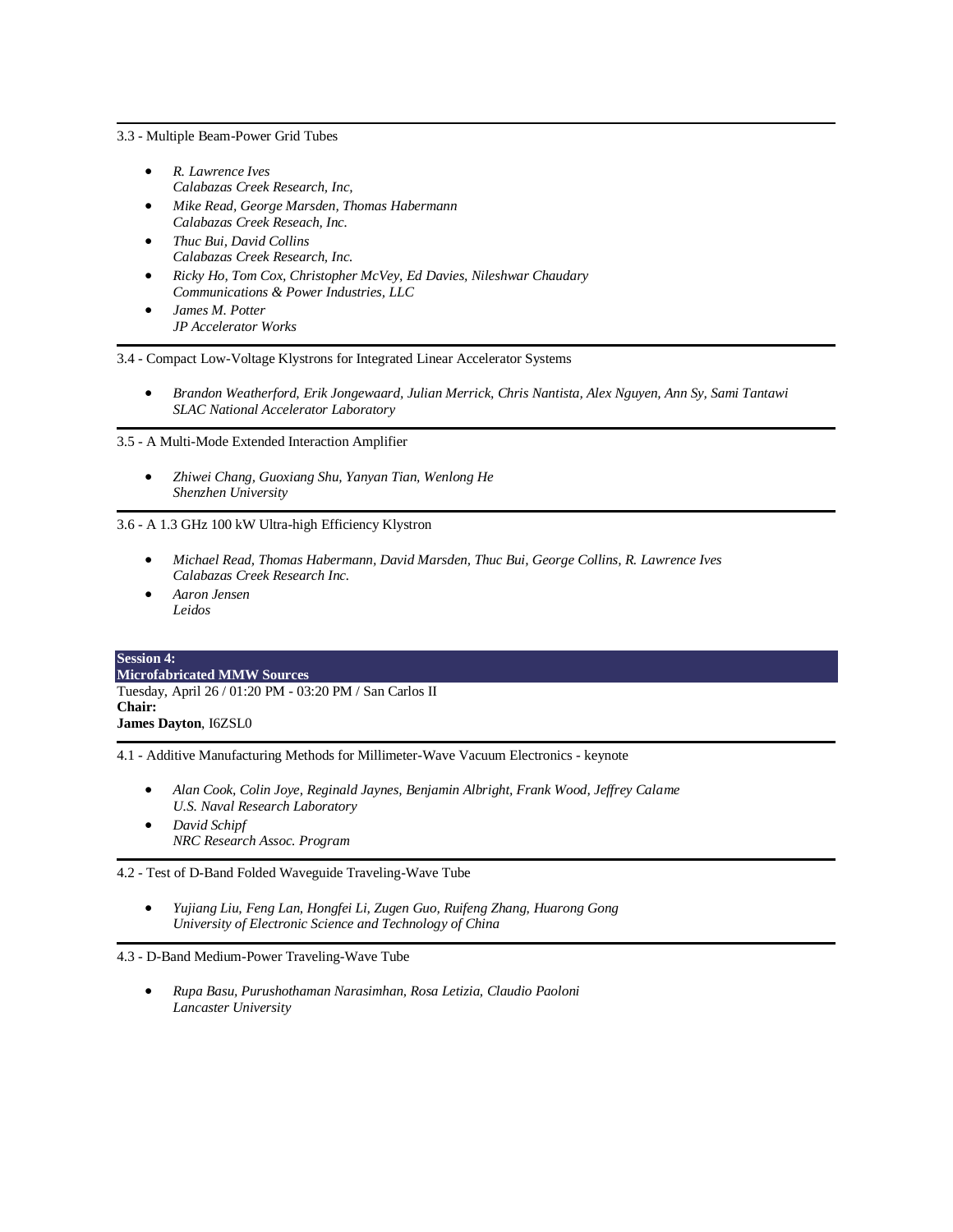4.4 - Design and Cold-Test of D-Band Planar Microstrip Meander Line Slow-Wave Structures and Adaptors

- *Yang Xie, Ningfeng Bai, Xiaohan Sun Southeast University*
- *Hongxia Chen Nanjing Sanle Group Co. Ltd*
- *Pan Pan, Jun Cai, Wenjie Yu, Jinjun Feng Beijing Vacuum Electronics Institution*

4.5 - Study on a Microfabricated Slow-Wave Structure for the Millimeter-band Backward-Wave Oscillator Based on the Pseudospark-Source Electron Gun

- *Andrey Starodubov, Roman Torgashov, Viktor Galushka, Andrey Rozhnev, Nikita Ryskin Saratov Branch, V.A. Kotel'nikov Institute of Radio Engineering and Electronics RAS & Saratov State University*
- *Anton Pavlov Saratov State University*
- *Valeriy Emelyanov Saratov Branch, V.A. Kotel'nikov Institute of Radio Engineering and Electronics RAS & SC 'RPE 'Almaz'*
- *Anand Abhishek, Vishant, Niraj Kumar CSIR-Central Electronics Engineering Research Institute*

| <b>Session 5:</b>                                        |
|----------------------------------------------------------|
| <b>Gyrotron Amplifiers</b>                               |
| Tuesday, April 26 / 01:20 PM - 03:20 PM / San Carlos III |
| <b>Chair:</b>                                            |
| <b>Monica Blank, CPI</b>                                 |

5.1 - Experiment on Gyrotron Traveling Wave Tube with Inner Mode Converter in W-band TE<sup>02</sup> Mode

• *Efeng Wang, Xu Zeng, Jinjun Feng Beijing Vacuum Electronics Research Institute*

5.2 - Observation of Low-Frequency Oscillations in W-Band Gyro-TWTs caused by Weak and Strong Plasma

• *Guo Liu, Yu Wang, Wei Jiang, Jianxun Wang, Yong Luo University of Electronic Science and Technology of China*

5.3 - Experiment Design of One-Octave Bandwidth Gyro-BWO with Zigzag Quasi-Optical Transmission Line

• *Sergey V. Samsonov, Grigoriy G. Denisov, Alexander A. Bogdashov, Igor G. Gachev, Maxim V. Kamenskiy, Kseniya A. Leshcheva Institute of Applied Physics, Russian Academy of Sciences*

5.4 - Dielectric Loss Dissipation and Power Capacity Analysis for W-Band Gyro-TWT

• *Wei Jiang, Boxin Dai, Chaoxuan Lu, Jianxun Wang, Youlei Pu, Guo Liu, Zewei Wu, Yong Luo University of Electronic Science and Technology of China*

5.5 - A Broadband TE<sup>01</sup> Mode Input Coupler for Ka-Band MW-Level Coaxial Gyrotron Traveling Wave Tubes

• *Yingjian Cao, Weijie Wang, Guo Liu, Yu Wang, Yong Luo University of Electronic Science and Technology of China*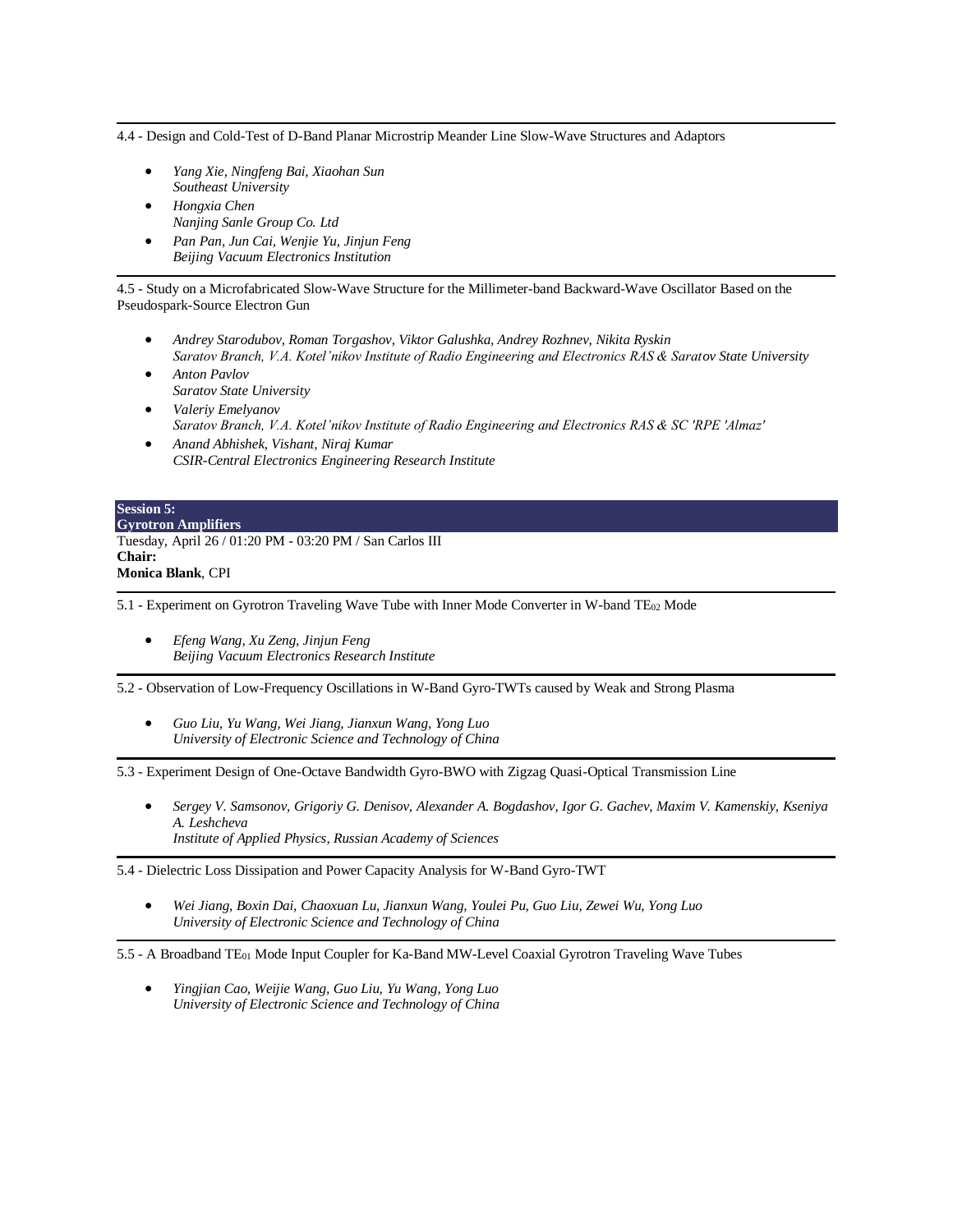**Session 6: Scandate and Dispenser Cathodes** Tuesday, April 26 / 01:20 PM - 03:20 PM / San Carlos IV **Chair: Daniel Busbaher**, 3M

6.1 - Scandate Cathode Performance in Xenon Discharge

- *Bernard Vancil, Charles Osborne, Victor Schmidt, Michael Kleschuk E Beam, Inc.*
- *Wayne Ohlinger Consultant*

6.2 - Evaluation of Work Function for Scandate Cathodes Produced from Nano-Scandia/Tungsten Composite

- *Daniel E. Bugaris, Claudia Goggin Engi-Mat Co.*
- *Antonio Mantica, T. John Balk University of Kentucky*
- *Ruslan Chubaruk, Daniel Busbaher 3M Technical Ceramics*

6.3 - Relative Thermodynamic Stabilities of Sc-Containing Surface Configurations in Scandate Cathodes

• *Mujan N. Seif, T. John Balk, Matthew J. Beck University of Kentucky*

6.4 - Characterization of the Materials, Phases, and Morphology Typical of High-Performance Scandate Cathodes

- *T. John Balk, Michael J. Detisch, Huanhuan Bai, Xiaotao Liu, Mujan N. Seif, Matthew J. Beck University of Kentucky*
- *Bernard K. Vancil E Beam, Inc.*

6.5 - Y2O3 -W Matrix Dispenser Cathodes with Activator Addition

• *Jinshu Wang Beijing University of Technology*

| <b>Session 7:</b>                                       |
|---------------------------------------------------------|
| <b>Modeling I - Devices</b>                             |
| Tuesday, April 26 / 03:40 PM - 05:40 PM / San Carlos II |
| <b>Chair:</b>                                           |
| <b>Peng Zhang, Michigan State University</b>            |

7.1 - Effects of Magnetic Field on Stability and Attainable Power of VE Amplifiers - keynote

- *Vadim Jabotinski Leidos*
- *Igor A. Chernyavskiy, Alexander N. Vlasov Naval Research Laboratory*

7.2 - Eigenmode Solution for Beam-Loaded Slow-Wave Structures Based on Particle-In-Cell Simulations

• *Tarek Mealy, Filippo Capolino University of California, Irvine*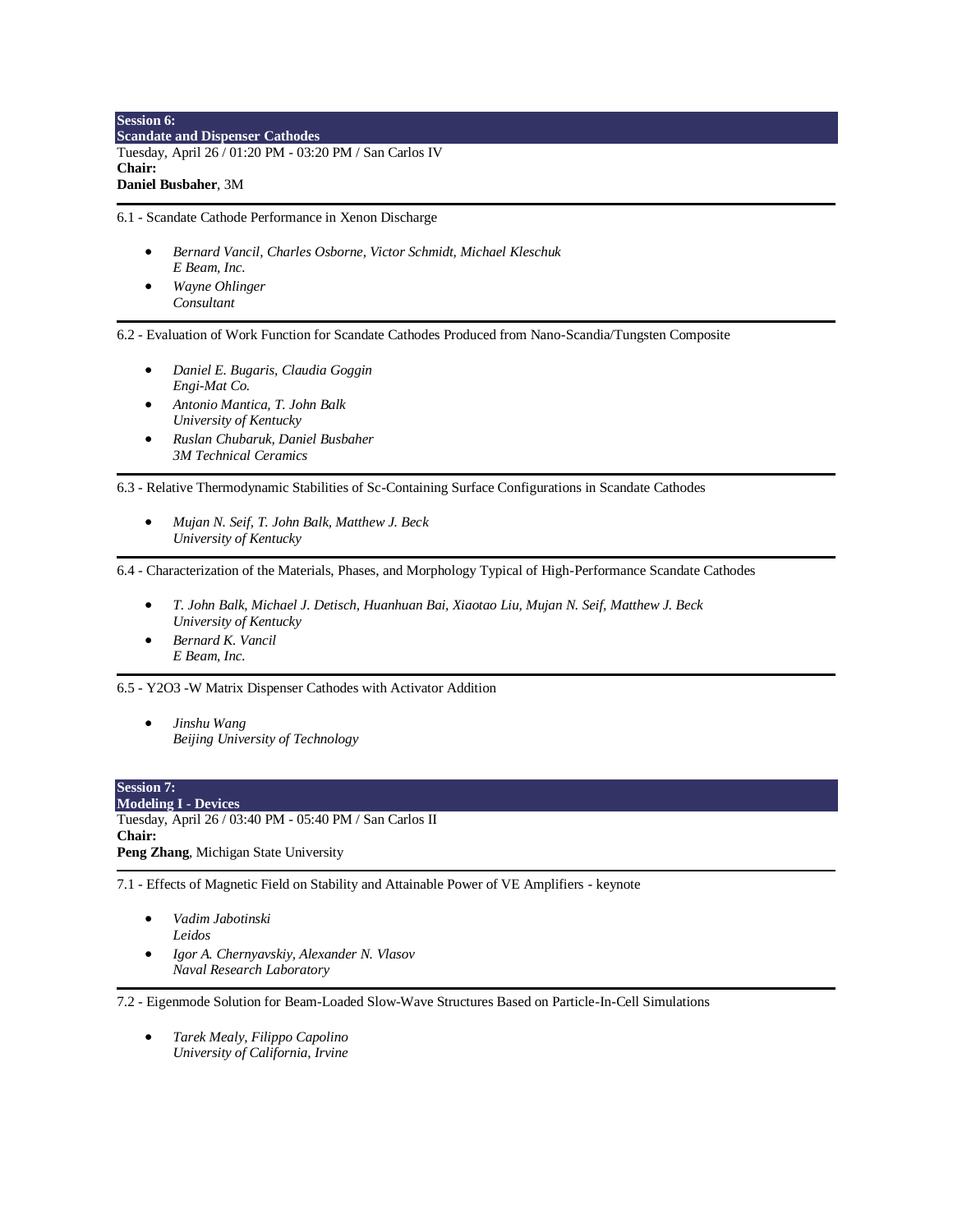7.3 - Comprehensive and Increasingly Accurate Stability Study of the Experimental W-Band TWT with Code TESLA-Z Stability Framework

• *Igor A. Chernyavskiy, Alan M. Cook, John C. Rodgers US Naval Research Laboratory*

7.4 - Impact of Asymmetric Beam Shapes on the Body Current and BWO Margin in Helix TWTs

- *Philip Birtel Thales Deutschland GmbH*
- *Moritz Hägermann, Arne Jacob Hamburg University of Technology*

7.5 - Characterization of Reflected RF Power in a Misaligned Ka-Band Serpentine Waveguide TWT

- *Kyle F. Kuhn, Thomas Antonsen, Brian Beaudoin University of Maryland, College Park*
- *Philipp Borchard, Joseph Hoh Dymenso LLC*
- *John Petillo, Aaron Jensen Leidos Corporation*

7.6 - Beam Dynamics Modeling of an Electron Gun for an L-Band High-Efficiency IOT

- *Mohamed A. K. Othman, Brad Shirly, Ann Sy, Erik Jongewaard, Brandon Weatherford SLAC National Accelerator Laboratory*
- *Michael Boyle, Holger Schult Stellant Systems*

#### **Session 8: HPM - Devices** Tuesday, April 26 / 03:40 PM - 05:40 PM / San Carlos III **Chair: David Abe**, DARPA **Co-Chair: Dev Palmer**, Defense Advanced Research Projects Agency

8.1 - Generation of 565 MW of X-Band Power for Structure-Based Wakefield Acceleration Using a Metamaterial-Based Power Extractor

- *Julian Picard, Ivan Mastovsky, Michael A. Shapiro, Richard J. Temkin Massachusetts Institute of Technology*
- *Xueying Lu Northern Illinois University & Argonne National Laboratory*
- *Manoel Conde, Scott Doran, Gwanghui Ha, John G. Power, Jiahang Shao, Eric E. Wisniewski Argonne National Laboratory*
- *Chunguang Jing Euclid Techlabs & Argonne National Laboratory*

8.2 - Recent Advances on Magnetically Insulated Line Oscillator (MILO)

- *Drew A. Packard General Atomics*
- *Y. Y. Lau, Emma N. Guerin, Chris J. Swenson, Stephen V. Langellotti, Abhijit Jassem, Dion Li, Nicholas M. Jordan, Ryan D. McBride, Ronald M. Gilgenbach University of Michigan*
- *John W. Luginsland Air Force Office of Scientific Research*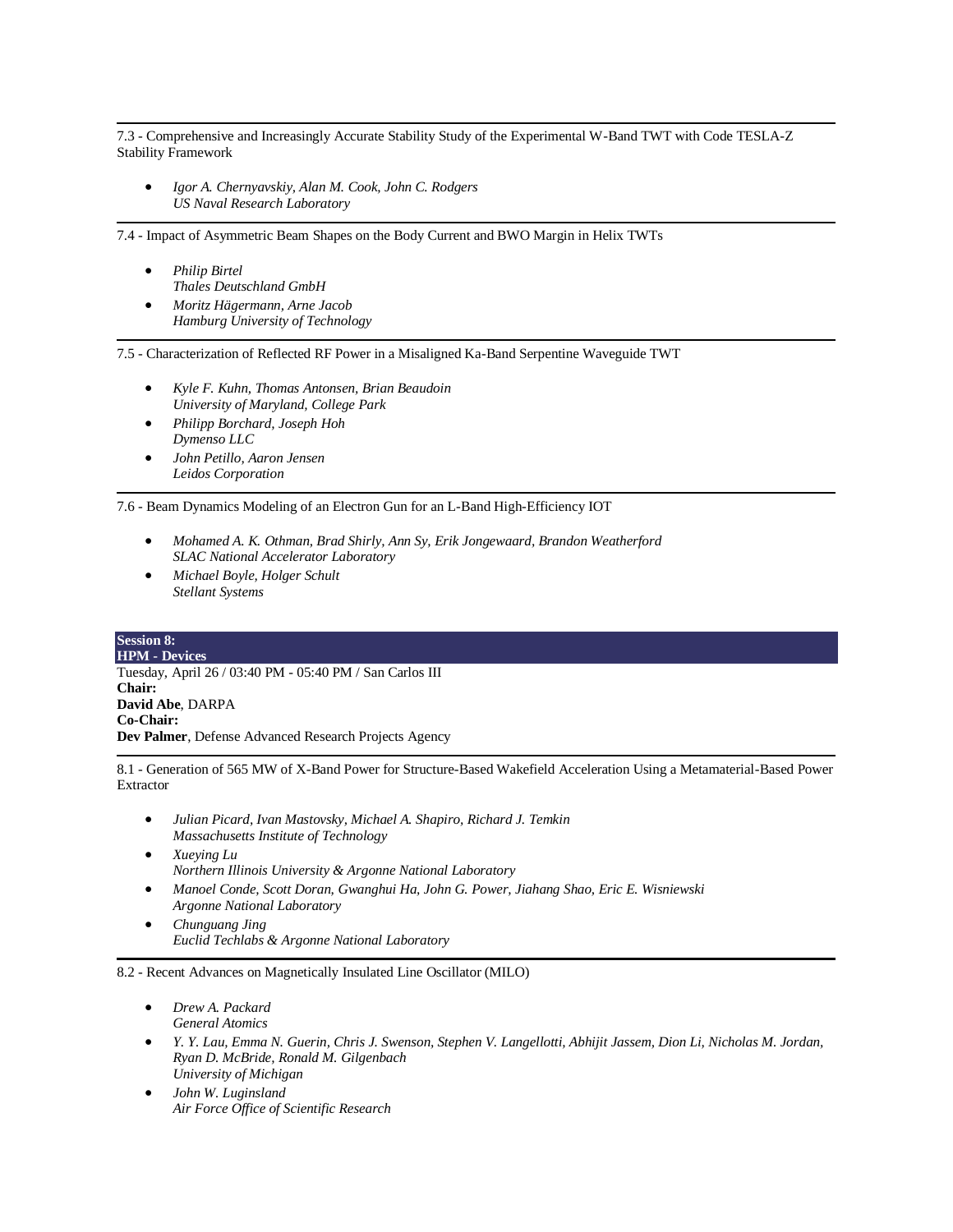8.3 - Dual Recirculating Planar Crossed-Field Amplifier

• *Christopher J. Swenson, Ryan Revolinsky, Emma N. Guerin, Nicholas M. Jordan, Ryan D. McBride, Y. Y. Lau, Ronald M. Gilgenbach University of Michigan*

8.4 - A Novel Scheme to Reduce the Electron Loss and Power Amplification in an Axial Virtual Cathode Oscillator

• *Sohail Mumtaz, Pradeep Lamichhane, Eun Ha Choi Kwangwoon University*

8.5 - Efficiency Enhancement for an S-Band Axial Vircator Using Five-Stage Two-Step Tapered Radiators

- *Patrizia Livreri University of Palmero & M.E.C.S.A.*
- *Francesco Bennardo, Benito F. Tusa University of Palmero*
- *Pietro Bia, Marco Bartocci, Antonio Manna Elettronica S.p.A.*
- *Lorenzo Valletti University of Rome Tor Vergata*
- *Franco Di Paolo, Ernesto Limiti M.E.C.S.A. & University of Rome Tor Vergata*

8.6 - Cherenkov Maser Amplifier Nonlinear Analysis and Simulations

- *Paul Argyle Brigham Young University*
- *Phillip Sprangle, Thomas Antonsen University of Maryland*

#### **Session 9: Cathodes II: Characterization** Tuesday, April 26 / 03:40 PM - 05:40 PM / San Carlos IV **Chair: Ryan Jacobs**, University of Wisconsin

9.1 - Impact of Patch Fields and Space Charge on the Shape of the Miram Curve

• *Dongzheng Chen, Ryan Jacobs, Dane Morgan, John Booske University of Wisconsin-Madison*

9.2 - Heterogeneous Cathode Work Function Measurement and Interpretation: A Case Study with SrVO<sup>3</sup>

• *Lin Lin, Ryan Jacobs, Dane Morgan, John Booske University of Wisconsin-Madison*

9.4 - Emission Testing Facility for Dispenser Cathodes

- *Scott Faulkner, Daniel Busbaher 3M Technical Ceramics Inc.*
- *Wayne Ohlinger Independent Consultant*

9.5 - M-Type Cathode Characterization Using a Kelvin Probe System in Vacuum Chamber

• *Antonio M. Mántica, Michael J. Detisch, T. John Balk University of Kentucky*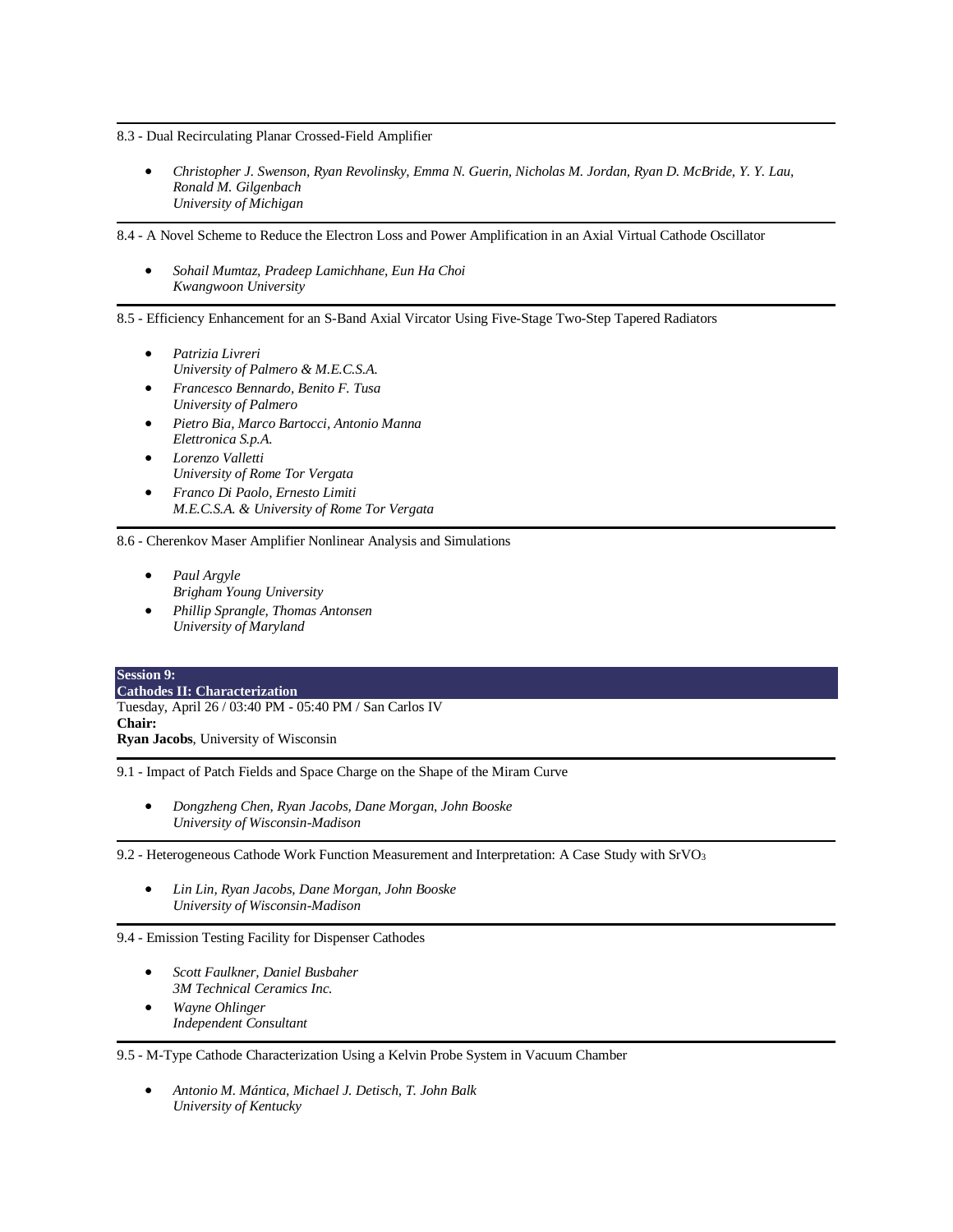9.6 - High-Efficiency S-Band Axial Vircator

- *Lorenzo Valletti University of Rome Tor Vergata*
- *Franco Di Paolo, Ernesto Limiti University of Rome Tor Vergata & M.E.C.S.A.*
- *Pietro Bia, Marco Bartocci, Antonio Manna Elettronica S.p.A.*
- *Patrizia Livreri M.E.C.S.A. & University of Palermo*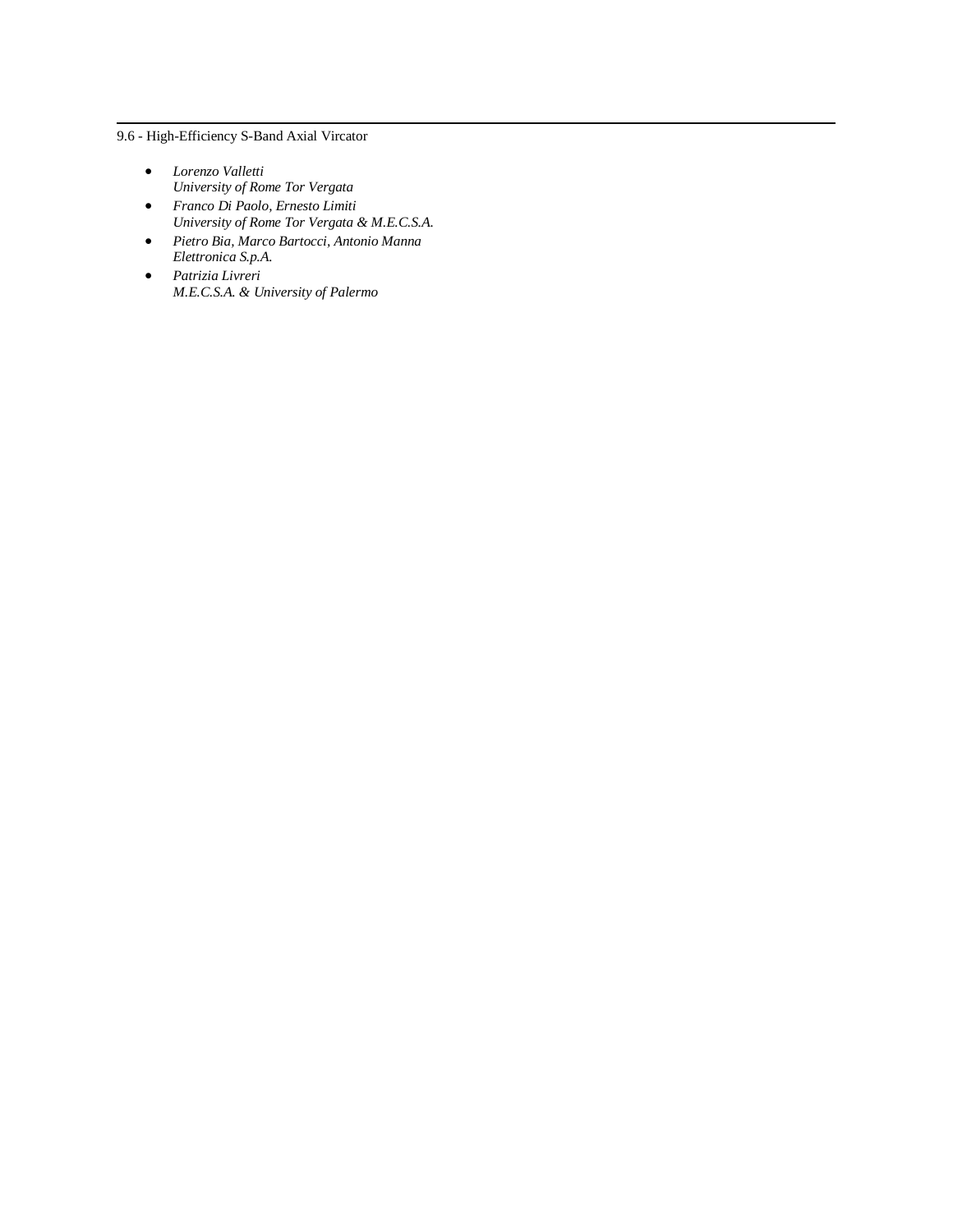# **WEDNESDAY APRIL 27**

| Coffee / 7:30 – 8:00 am / San Carlos Ballroom Foyer |                                                                                                   | (7:30) |
|-----------------------------------------------------|---------------------------------------------------------------------------------------------------|--------|
|                                                     | PLENARY SESSION / $8:00$ am $-12:30$ pm                                                           |        |
|                                                     | <b>Welcome and Introduction</b>                                                                   | (8:00) |
|                                                     | <b>Jack Tucek, General Chair</b><br>Northrop Grumman Corporation                                  |        |
| <b>PL3:</b>                                         | <b>Precision Mechanical Interfaces for Boosting Millimeter-Wave</b><br><b>Devices Performance</b> | (8:10) |
|                                                     |                                                                                                   |        |

**Mr. Philipp Borchard**  Dymenso LLC

Recent advances in technology have demonstrated the capability of sub-micron level machining of individual parts, but the assembly of multiple parts into complete devices, while maintaining the tolerances required, continues to present a significant challenge in the manufacturing process. The use of precision alignment techniques, such as kinematic couplings, quasi-kinematic couplings, and elastic averaging has the potential to transform the mm-wave device fabrication process by providing increased device performance while reducing fabrication costs. Technology application examples will be presented, ranging from X-band to W-band and beyond.

|  |  | PL4: Apologies to Galileo, a Theologian's Homage to Science | (8:55) |
|--|--|-------------------------------------------------------------|--------|
|  |  |                                                             |        |

**Fr. Edward Foley, Capuchin** Catholic Theological Union

The relationship between Christianity and the sciences has not always been a mutual admiration society. Clergy are often suspicious of scientists who can seem to supplant faith with empiricism, and scientists can easily dismiss faith leaders as uncritical thinkers who look more to the past than the future. This reflection will attempt to bridge that gap in an appreciative mode by demonstrating how the innovative, inspiring and imaginative aspects of the scientific quest can be a boon, not only to Christian preachers and teachers, but to all of humanity

| <b>Best Student Paper Award</b>                           | (9:40)  |
|-----------------------------------------------------------|---------|
| 2022 Vacuum Electronics Young Scientist Award and Lecture | (9:50)  |
| <b>BREAK</b>                                              | (10:15) |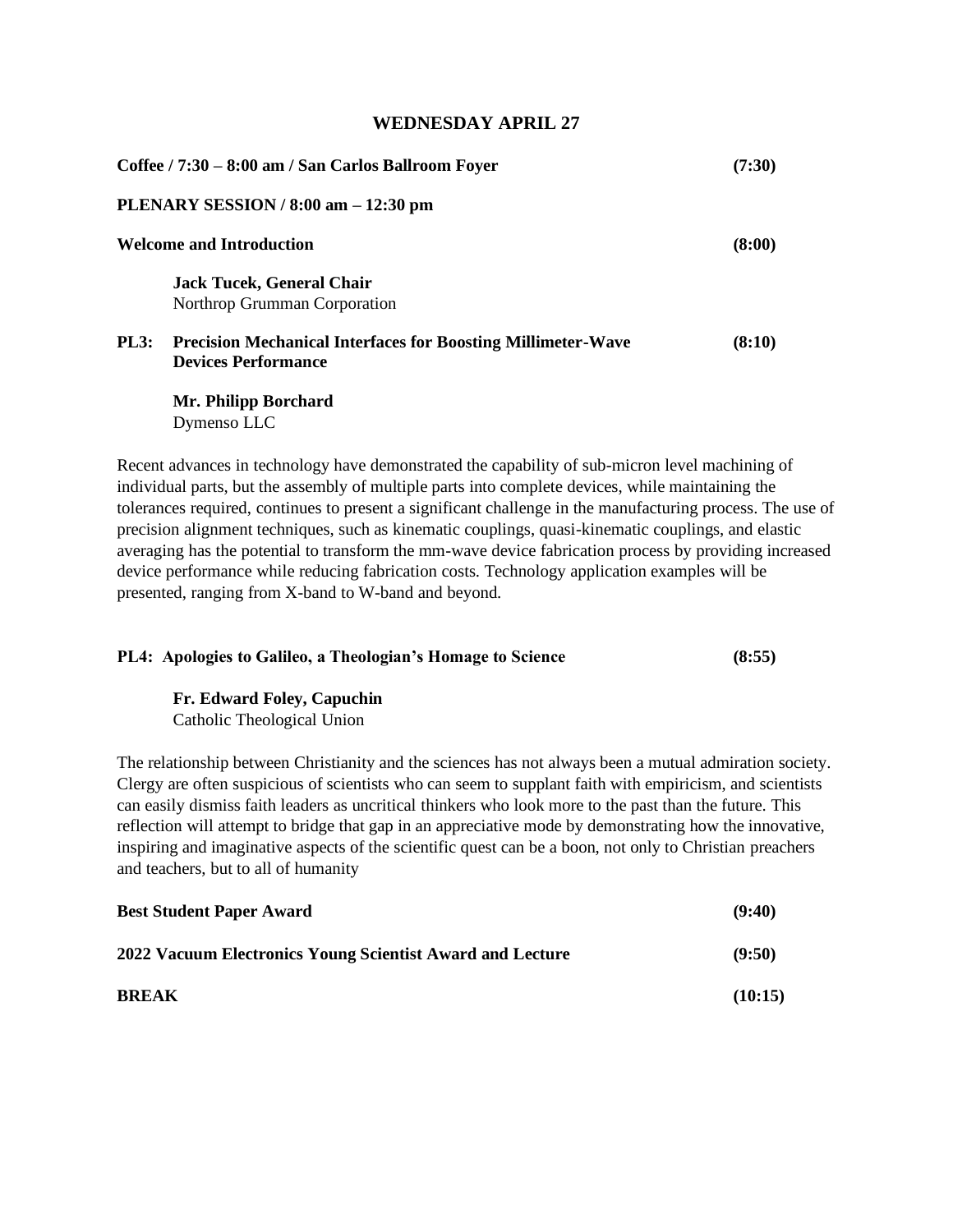# **WEDNESDAY APRIL 27 TECHNICAL PRESENTATIONS (See end of today's listings for poster sessions.)**

| <b>Session 11:</b>                                         |  |
|------------------------------------------------------------|--|
| <b>Modeling - Emission</b>                                 |  |
| Wednesday, April 27 / 10:40 AM - 12:20 PM / San Carlos III |  |
| <b>Chair:</b>                                              |  |
| <b>John Petillo, Leidos</b>                                |  |

11.1 - Predicting Secondary Electron Yield of Metals and Their Alloys Using First-Principles Input - keynote

- *Maciej P. Polak, John Booske, Dane Morgan University of Wisconsin*
- *Ivana Matanovic, Raul E. Gutierrez, Edl Schamiloglu University of New Mexico*

11.2 - Shock-Induced Current Due to Charge Impact on a Conducting Surface

- *Dion Li, Y. Y. Lau University of Michigan*
- *P. Wong Michigan State University*
- *D. Chernin Leidos Inc.*

11.3 - Quantum Efficiency of Photoemission from Biased Metal Surfaces with Lasers from UV to NIR

• *Yang Zhou, Peng Zhang Michigan State University*

11.4 - Characterization of a Duo-Emitter Thermionic Diode

• *Roelof Erasmus Groenewald, Daniel Velazquez, Peter Scherpelz Modern Electron*

11.5 - High-Fidelity Particle-in-Cell Simulations of Thermionic Converters

- *Peter Scherpelz, Roelof E. Groenewald, Kevin Zhu, Michael Kieburtz, Nicholas Ruof Modern Electron*
- *Phil Miller Intense Computing*
- *Amanda M. Lietz, Matthew M. Hopkins Sandia National Laboratories*

# **Session 12:**

**V/W-band TWT** Wednesday, April 27 / 10:40 AM - 12:20 PM / San Carlos IV **Chair: Diana Gamzina**, Stanford University

12.1 - Wideband Linearized E-Band MPM for Communication Applications

• *Julia Meinen, Russell Martin, Kevin Berg, Michael Ramay Stellant Systems, Inc.*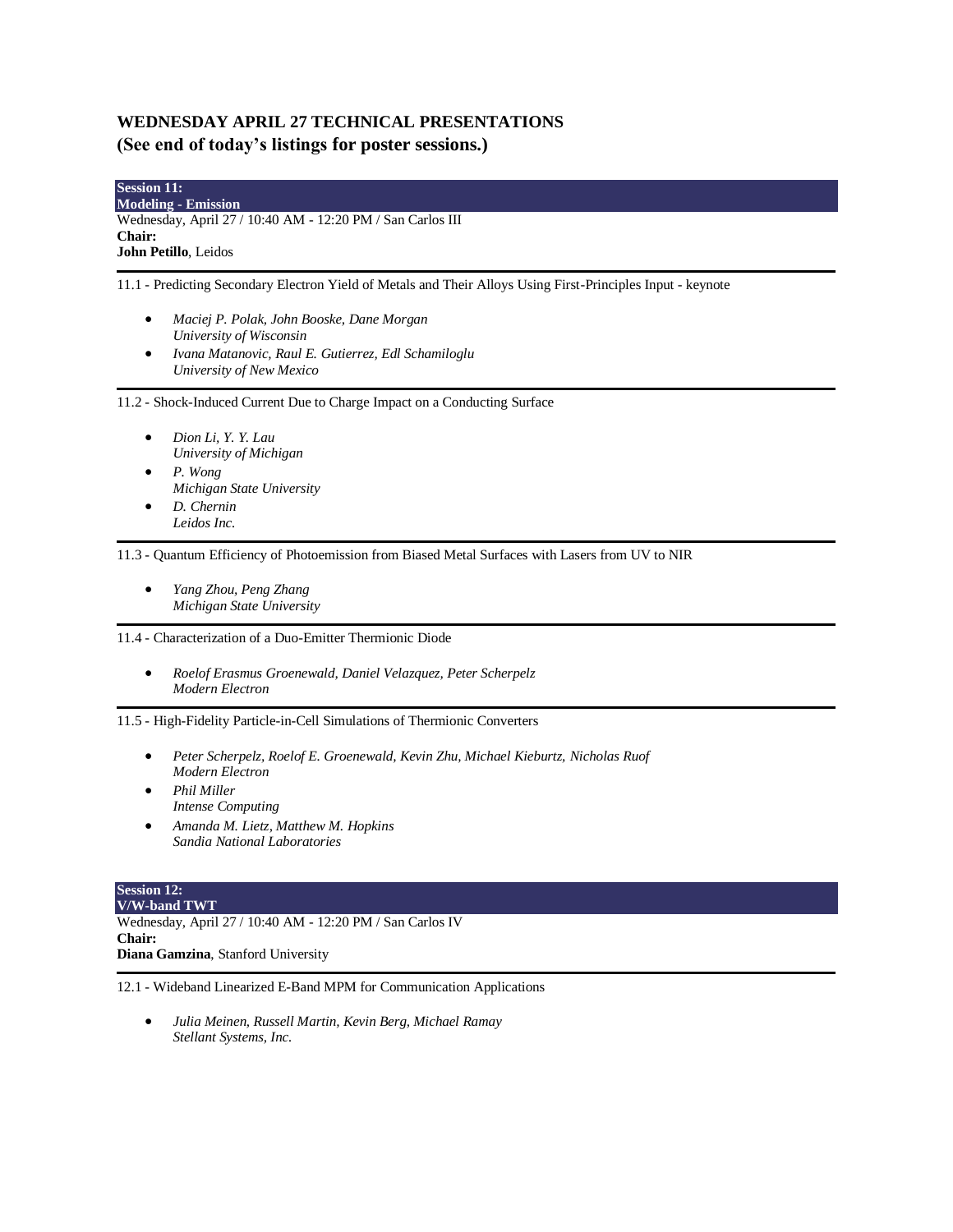12.2 - High Frequency Circuit for E-Band Sheet Beam TWT

- *Shasha Qiu, Yuan Zheng, Neville C. Luhmann University of California, Davis*
- *Diana Gamzina, Mik Kuffel, Michelle Gonzalez, Blake Griffin Elve, Inc.*

12.3 - Enhanced Linearity with Low AM-PM Conversion of InnoSys' Millimeter-Wave Solid-State Vacuum Device (SSVD) Traveling-Wave Tubes

• *Ruey-Jen Hwu, Jishi Ren, Tomas Gutierrez, Yun-Jan Hu, Larry P. Sadwick InnoSys, Inc.*

12.4 - Frozen Mode in Three-Way Waveguide Slow-Wave Structure for Three-Mode Synchronization

• *Robert Marosi, Tarek Mealy, Alexander Figotin, Filippo Capolino University of California, Irvine*

12.5 - Investigation on E-Band High Efficiency Folded Wave-Guide Traveling-Wave Tube

• *Li Fei, Zicheng Wang, Yuhui Sun, Hongxia Yi , Xinwen Shang Aerospace Information Research Institute, Chinese Academy of Sciences*

12.6 - Regime of Traveling-Wave Amplification in an Oversized Circuit with Nonuniform Grating

• *Sergey S. Ponomarenko, Yurii S. Kovshov, Sergey A. Kishko, Alexandr A. Likhachev, Eduard M. Khutoryan, Alexandr F. Zabrodskiy, Sergey A. Vlasenko, Victoriia V. Stoyanova, Alexei N. Kuleshov O. Ya. Usikov Institute for Radiophysics and Electronics, NASU*

| <b>Session 13:</b>                                        |
|-----------------------------------------------------------|
| <b>Gyrotron Oscillators</b>                               |
| Wednesday, April 27 / 01:20 PM - 03:20 PM / San Carlos II |
| <b>Chair:</b>                                             |
| <b>Philipp Borchard, Dymenso LLC</b>                      |

13.1 - Progress on TH1509U 170GHZ 1MW European Gyrotron Program

- *Alberto Leggieri, David Bariou, François François, Gerald Lietaer, Christophe Lievin, Rodolphe Marchesin THALES*
- *Ferran Albajar, Francisco Sanchez Fusion For Energy*
- *Stefano Alberti Swiss Plasma Center*
- *Andrea Allio, Rosa Difonzo, Laura Savoldi Politecnico di Torino*
- *Kostantinos A. Avramidis, Gerd Gantenbein, Stefan Illy, John Jelonnek, Jianbo Jin, Tomasz Rzesnicki, Sebastian Stanculovic, Manfred Thumm*
	- *Karlsruhe Institute of Technology*
- *William Bin, Alex Bruschi, Francesco Fanale National Research Council*
- *Ioannis Chelis, Zisis Ioannidis, George Latsas, Ioannis Tigelis National and Kapodistrian University*
- *Tim Goodman, Jean-Philippe Hogge, Humberto Torreblanca Swiss Plasma Center EPFL*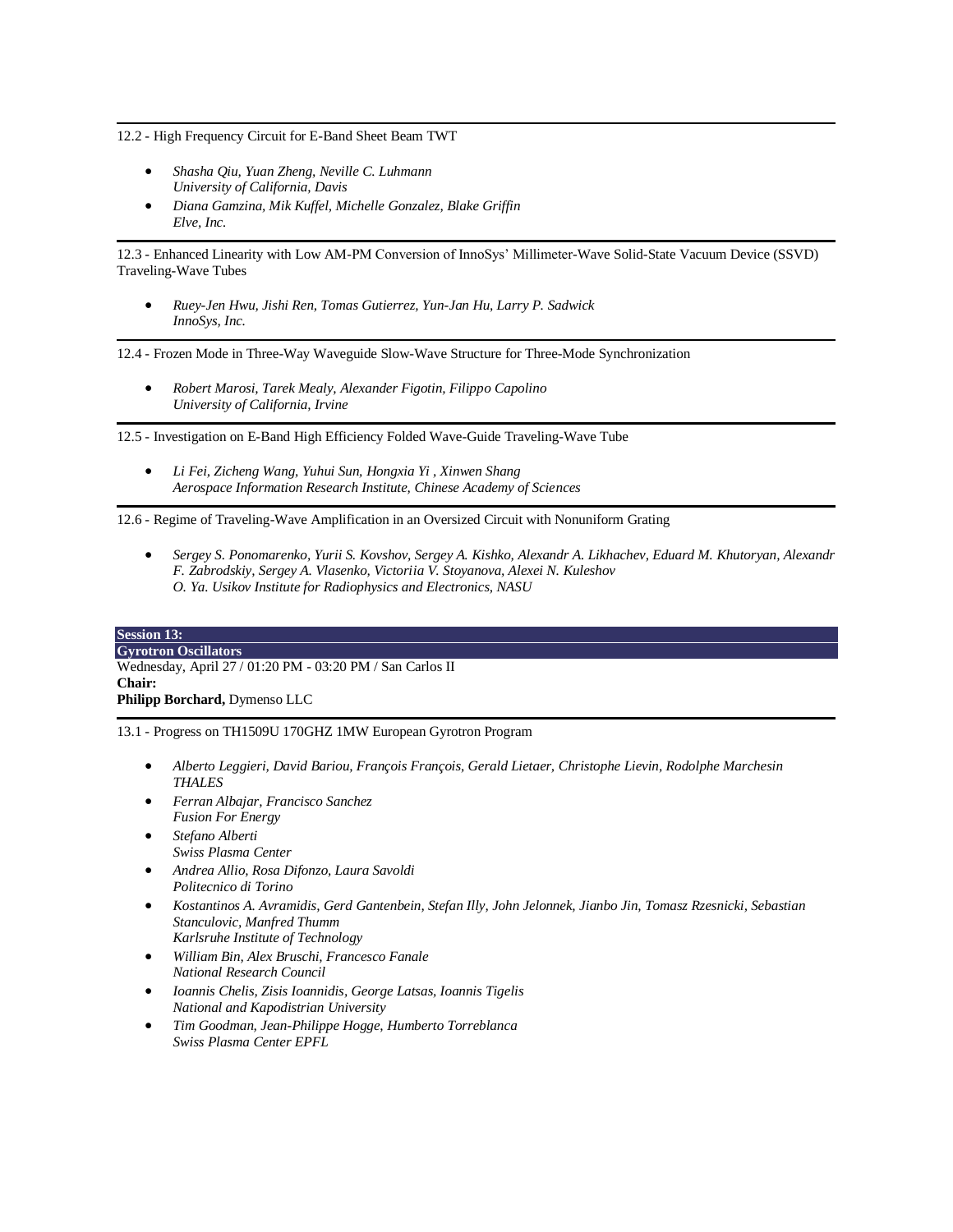13.2 - Tunable Multi-Mirror Gyrotron for Direct Positronium Measurements

• *Vladislav Zaslavsky, Mikhail Glyavin, Irina Zotova Insitute of Applied Physics RAS*

13.3 - Stepped Sub-THz Gyrotron Cavity with Improved Output Mode Purity

- *Dietmar Wagner Max-Planck-Institute for Plasma Physics*
- *Manfred Thumm Karlsruhe Institute of Technology*

13.4 - Design of a Two-Stage Depressed Collector for Continuous Wave Operation of MW-Class Gyrotrons

• *Benjamin Ell, Chuanren Wu, Gerd Gantenbein, Stefan Illy, Ioannis Gr. Pagonakis, Tomasz Rzesnicki, Sebastian Stanculovic, Manfred Thumm, Jörg Weggen, John Jelonnek Karlsruhe Institute of Technology (KIT-IHM)*

13.5 - Fabrication of 110GHz, 1MW Gyrotron with Direct Coupled Output

- *Robert Lawrence Ives, David Marsden, George Collins Calabazas Creek Research, Inc.*
- *Jeffrey Neilson Lexam Research*
- *James Anderson, Kurt Zeller General Atomics*

#### **Session 14:**

**Components, Facilities, and Processes** Wednesday, April 27 / 01:20 PM - 03:20 PM / San Carlos III

14.1 - Demonstration of a 250GHz Quasi-Optical Ring Resonator/Pulse Compressor with High Gain

• *Jeremy Genoud, Elliot L. Claveau, Julian F. Picard, Guangjiang Li, Sudheer K. Jawla, Michael A. Shapiro, Richard J. Temkin*

*Plasma Science and Fusion Center, Massachusetts Institute of Technology*

14.2 - C-Band Engineering Test Facility: A New High Gradient Breakdown Test Stand at LANL

• *Evgenya I. Simakov, Dmitry V. Gorelov, Mark E. Middendorf, Mitchell E. Schneider, Tsuyoshi Tajima, MD Rashed Alam Zuboraj Los Alamos National Laboratory*

14.3 - Improved Multipactor Coatings Using Atomic Layer Deposition

- *R. Lawrence Ives Calabazas Creek Research, Inc.* • *Christopher Oldham*
- *VaporPulse Technologies, Inc.*
- *Mark Gilmore, Ian Kern University of New Mexico*

14.4 - Preliminary Optimum Design of Process Parameters of Transient Liquid Phase Welding

• *Guangjiang Yuan, Wei Song, Xin Wang, Yuhui Sun, Jun He, Zhiqiang Zhang Aerospace Information Research Institute, Chinese Academy of Sciences*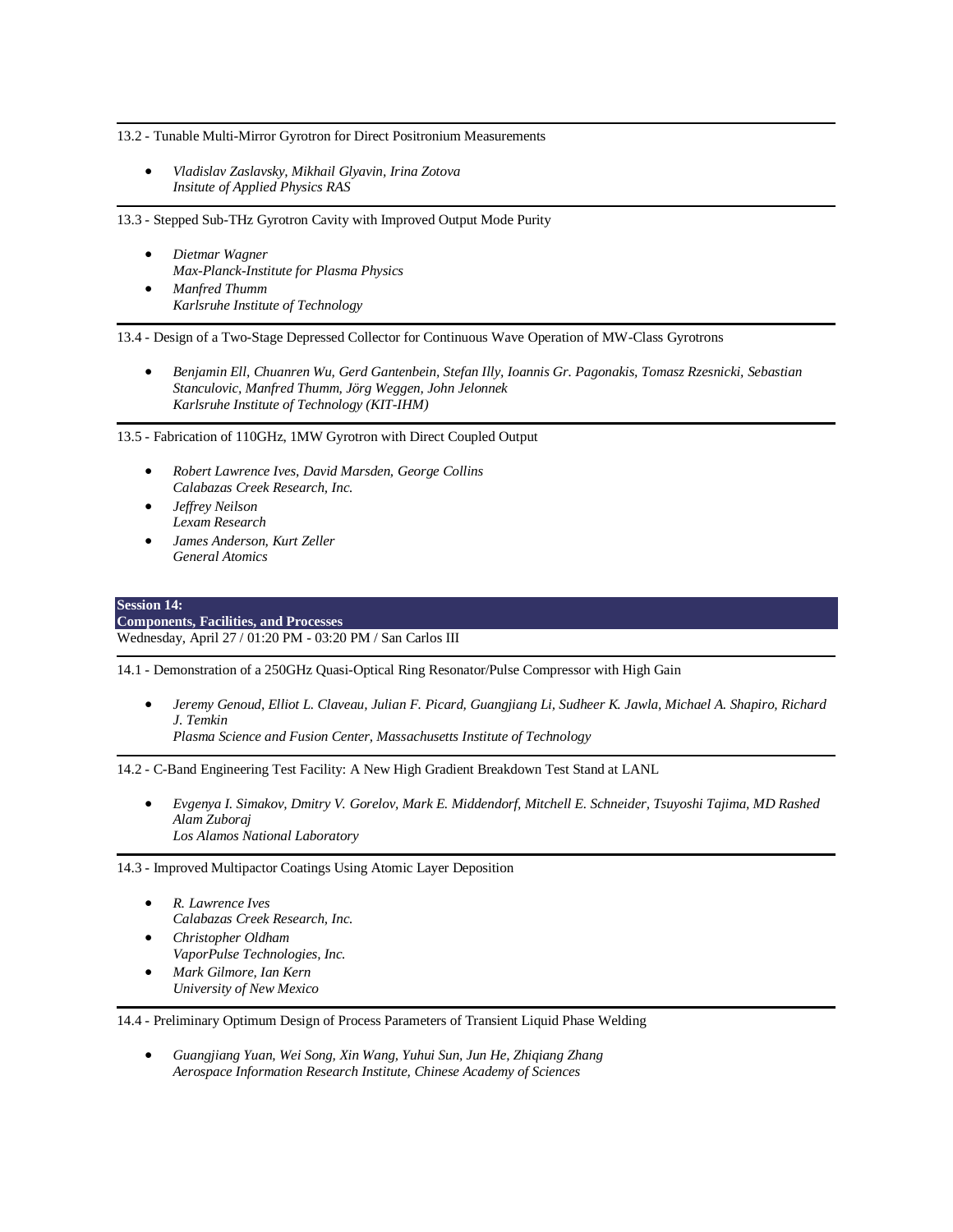14.5 - Multi-Modes OAM Beam Generation Based on Reflective Holographic Technology

• *Jiahao Qian, Minxing Wang, Yuhang Peng, You Li, Huan Gao, Zewei Wu University of Electronic Science and Technology of China*

14.6 - A Circular TE<sup>02</sup> Mode Filter for Ka-Band High Power Millimeter-Wave Transmission Line

• *Zewei Wu, Minxing Wang, Shuai Huang, Ran Zhang, Hongyu Song, Youlei Pu, Yong Luo University of Electronic Science and Technology of China*

#### **Session 15: Cold Cathodes**

Wednesday, April 27 / 01:20 PM - 03:20 PM / San Carlos I **Chair: Rahan Kapadia**, University of Southern California

15.1 - High Current p-i-n-nanoC Diamond Diodes for Electron Emission

• *Franz A. Koeck, Harshad Surdi, Robert J. Nemanich Arizona State University*

15.2 - High Field-Emission Performance of Carbon Nanotube Bundle Field Emitters

• *Jiayu Alexander Liu, Jiaqi Wang, Yonghai Sun, Siyuan Chen, Zhemiao Xie, John T.W. Yeow University of Waterloo*

15.3 - Hot Electron Laser-Assisted Cathode Using Electronically Tunable Negative Electron Surfaces: Prospects and Challenges

• *Subrata Das, Hyun Uk Chae, Ragib Ahsan, Rehan Kapadia University of Southern California*

15.4 - Field-Emission Characteristics of GaN Arrays

- *Ranajoy Bhattacharya, Jim Browning Boise State University*
- *Pao-Chuan Shih, Tomás Palacios Massachusetts Institute of Technology*

15.5 - Vacuum-Channel Field-Emission Transistor Array with Comb-Type Gate

• *Hairong Lai, Lei Xu, Ningfeng Bai, Changshen Shen, Hehong Fan, Zhaofu Chen, Xiaohan Sun Southeast University*

# **Poster Session**

**Cathode Posters** Wednesday, April 27 / 08:10 AM - 08:55 AM / San Carlos I **Chair: Daniel Busbaher**, 3M **Co-Chair: Max Mankin**, Modern Electron

P1.1 - A High-Current Field-Emission Triode with Nested Ring Gate and Anode

• *Lei Xu, Hairong Lai, Ningfeng Bai, Xiaohan Sun Southeast University*

P1.2 - Analysis of Y2O<sup>3</sup> Content to Thermionic Emission Behavior of Rare-Earth Oxide Cathode

- *Xingqi Wang, Xiaoxia Wang, Jirun Luo, Yun Li Aerospace Information Research Institute*
- *Shikai Qi Jiujiang University*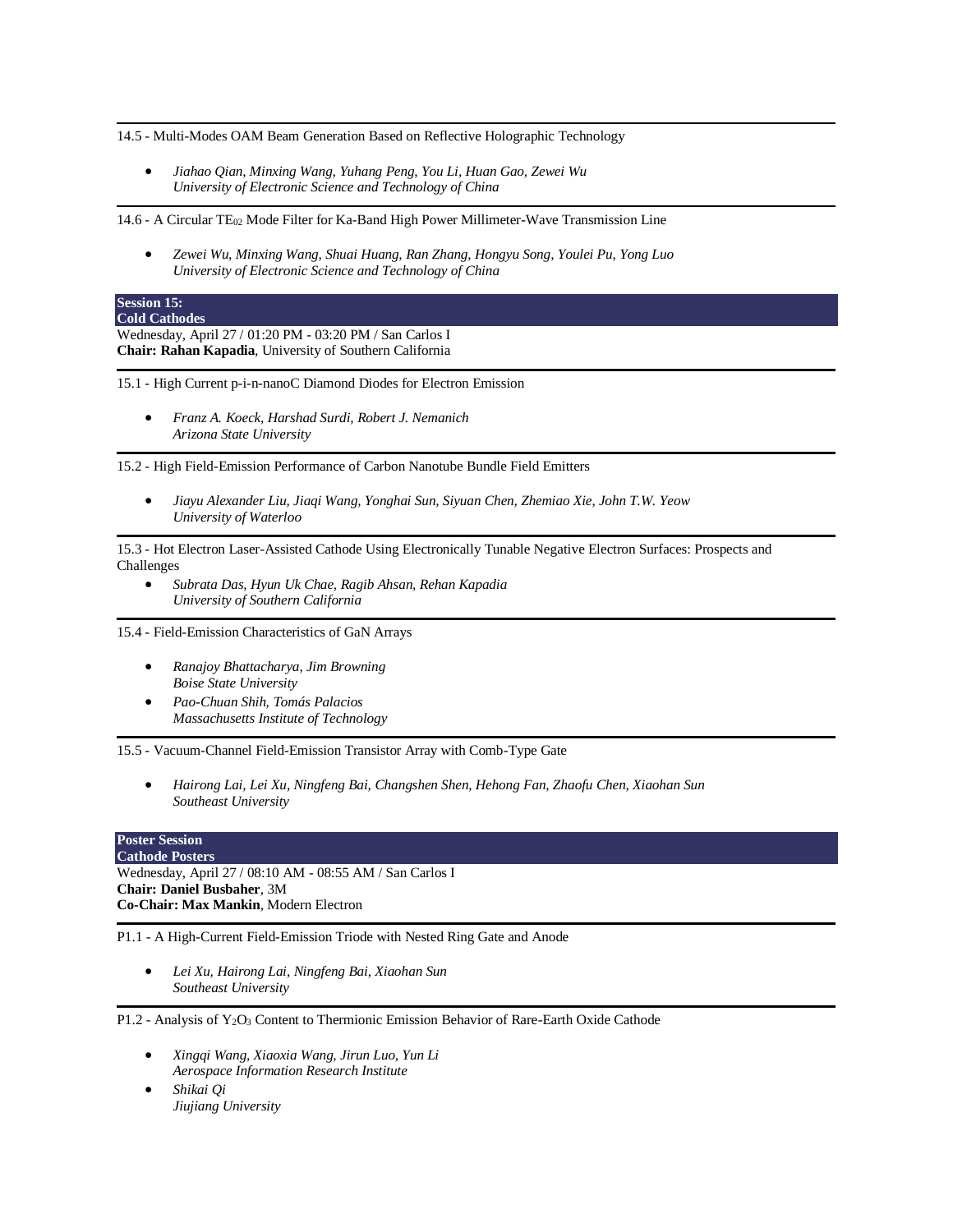P1.3 - A High Average Efficiency Depressed Collector for a 140GHz Sheet-Beam Traveling-Wave Tube with Low Back-Streaming Current

- *Zhaolun Liang, Ying Shang, Kaihang Huang, Guoxiang Shu, Wenlong He Shenzhen University*
- *Cunjun Ruan Beihang University*

P1.4 - A Method for Solving the Output Current of Traveling-Wave Tube Electron Gun

- *Xu Zhang, YuLu Hu, LuanFeng Gao, Quan Hu, XiaoFang Zhu, Tao Huang, Bin Li, ZhongHai Yang University of Electronic Science and Technology of China*
- *WeiBo Huang China Academy of Space Technology (Xi'an)*

P1.5 - Theory Description and Verification on 0.34THz Circular Electron Beam Gun

• *Yiyang Su, Cunjun Ruan School of Electronic and Information Engineering, Beihang University*

P1.6 - Sc<sub>2</sub>O<sub>3</sub>-Y<sub>2</sub>O<sub>3</sub> Co-Doped W Matrix Dispenser Cathode

• *Leqi Liu, Yunfei Yang, Jinshu Wang, Wei Liu, Zhikai Hu Beijing University of Technology*

P1.7 - Simulation of Multiple Electron Beam Focusing Electron Optical System by MTSS

- *Peng Tian, Quan Hu, Xiaofang Zhu, YuLu Hu, Tao Huang, Bin Li University of Electronic Science and Technology of China*
- *Lizheng Zhao Beijing Vacuum Electronics Research Institute*

P1.8 - Trajectory Analysis and Experimental Set-Up for Studying Beam Misalignments in THz Multibeam Gyrotrons

- *Eduard Khutoryan, Alexei Kuleshov, Sergey Ponomarenko, Sergey Vlasenko O. Ya. Usikov Institute for Radiophysics and Electronics, NASU*
- *Ilya Bandurkin, Mikhail Glyavin, Vladimir Manuilov, Irina Zotova Institute of Applied Physics, Russian Academy of Sciences*
- *Masafumi Fukunari, Seitaro Mitsudo FIR Center, University of Fukui*

P1.9 - 340GHz EIK Electron-Optical System with High Compression Ratio

- *Zixuan Su, Jin Xu, Hongru Li, Hongbin He, Hairong Yin, Lingna Yue, Guoqing Zhao, Guo Guo, Tianzhong Zhang, W.X. Wang, Y.Y. Wei University of Electronic Science and Technology of China*
- *Wenxin Liu Aerospace Information Research Institute, Chinese Academy of Science*

P1.10 - First-Principle Calculation of Tin Oxide for Resistive-Wall Amplifier

• *Zhaoyi Zhu, Hairong Yin, Chenyang Li, Jin Xu, Lingna Yue, Guoqing Zhao, W. X. Wang, Y. Y. Wei University of Electronic Science and Technology of China*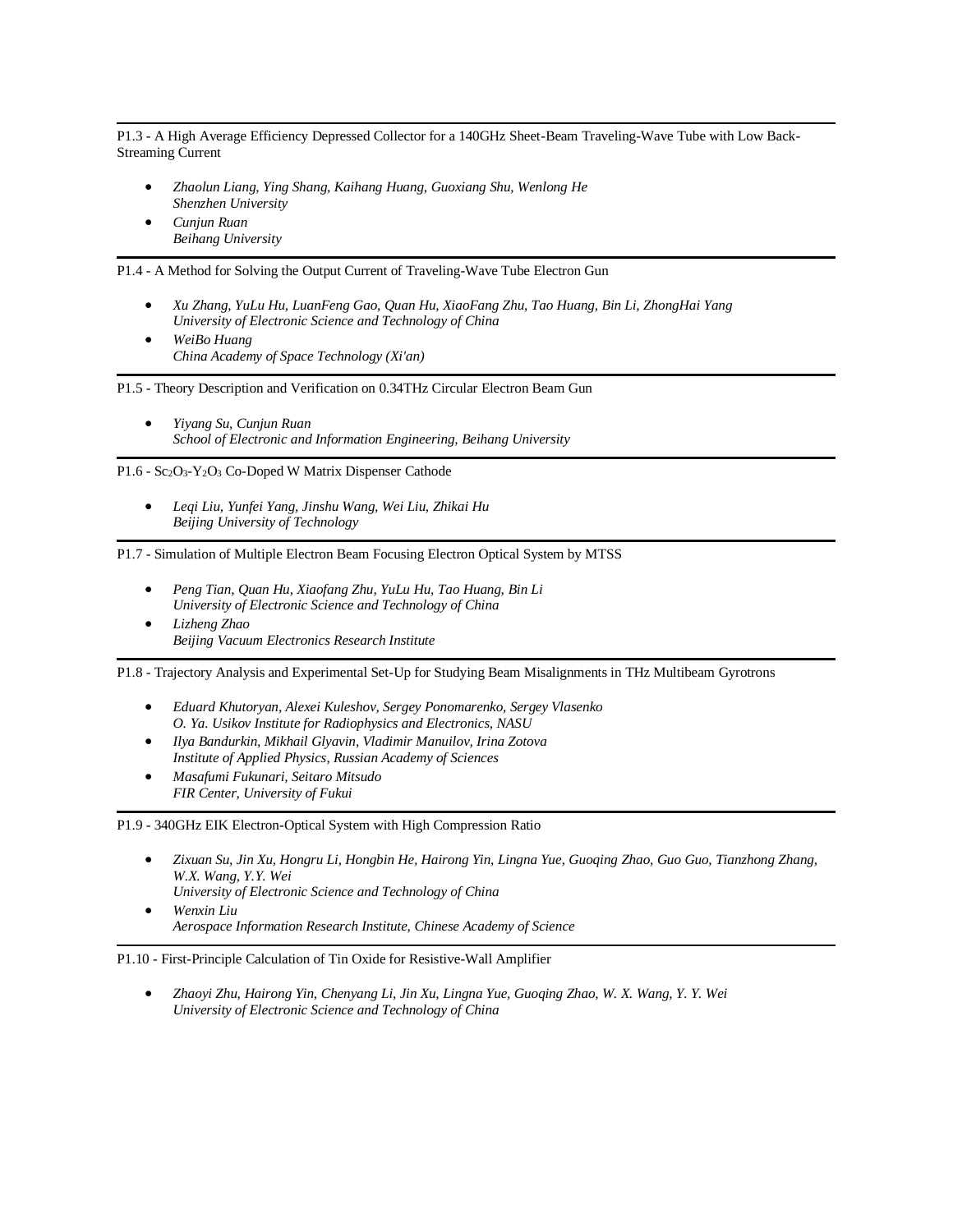P1.11 - Dielectric Characteristic Measurement of Gyrotron Output Windows

- *Ziye Chen, Jirun Luo Aerospace Information Research Institute (Chinese Academy of Sciences) & University of Chinese Academy of Sciences*
- *Wei Guo, Xiaoxia Wang, Chen Yang, Yu Fan Aerospace Information Research Institute (Chinese Academy of Sciences)*

P1.12 - Design of a W-Band Sheet Beam Electron-Optics System and the Equivalent Theory of PCM

• *HongBin He, Jin Xu, Hongru Li, Zixuan Su, Hairong Yin, Lingna Yue, Guoqing Zhao, W.X. Wang, Y.Y. Wei University of Electronic Science and Technology of China*

P1.13 - Modeling of a Sheet-Beam Electron Gun with High Compression Ratio

• *Hongru Li, Jin Xu, Hongbin He, Zixuan Su, Hairong Yin, Lingna Yue, Guoqing Zhao, W.X. Wang, Y.Y. Wei University of Electronic Science and Technology of China*

P1.14 - Simulation Study of Annular Beam Electron Optical System Based on Carbon Nanotube Cold Cathode

• *Yifan Zu, Xuesong Yuan, Xiaotao Xu, Qingyun Chen, Bin Wang, Hailong Li, Yang Yan University of Electronic Science and Technology of China*

P1.15 - High-Temperature Contact Potential Difference and Thermionic Emission Analysis Using Kelvin Probe Systems

• *Antonio Miguel Mantica, Michael Jesse Detisch, T. John Balk University of Kentucky*

P1.16 - Low-Frequency Oscillator Circuit Using Si-Gated Field-Emitter Arrays

- *Ranajoy Bhattacharya , Robert Hay, Mason Cannon, Jim Browning Boise State University*
- *Girish Rughoobur, Nedeljko Karaulac, Akintunde I. Akinwande Massachusetts Institute of Technology*

P1.17 - Power Generation in a Pulsed Plasma Thermionic Diode Using a Barium Dispenser Cathode

• *Daniel Merthe, Mark Stone, Roelof Groenewald, Eric Clark, Andrew Koch Modern Electron Corporation*

P1.18 - Development of a Cryocooler-Driven RF Cavity Test Facility

• *Paolo Pizzol, Tsuyoshi Tajima, Evgenya I. Simakov, Quinn R. Marksteiner Los Alamos National Laboratories*

P1.19 - Photoinjector in IAP RAS: State and Prospects

• *Ilya Bandurkin, Vladimir Bratman, Alexey Gorbachev, Kirill Mineev, Nikolai Peskov, Andrei Savilov, Alexander Vikharev Institute of Applied Physics, Russian Academy of Sciences*

P1.20 - Observations of Temperature-Induced Material Transformations in Impregnated Scandate Cathode Samples During *in situ* Heating in the SEM

• *Huanhuan Bai, T. John Balk University of Kentucky*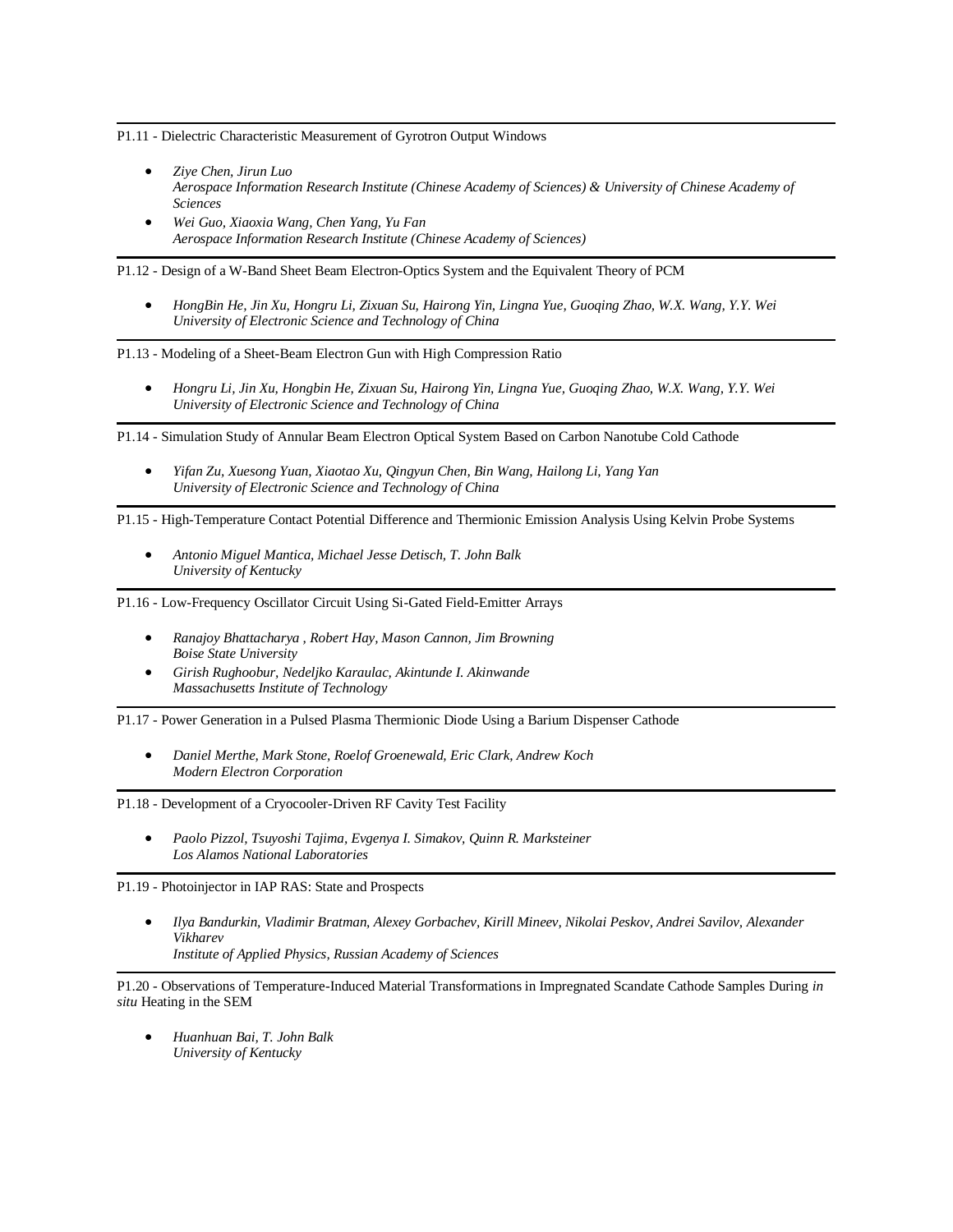P1.21 - M-Type Cathode Emission Degradation Simulation Based on Surface-Coating Degradation Mechanisms

- *Hehong Fan, Wenrui Sun, Shuai Tang, Xiaohan Sun Southeast University*
- *Ying Wei Beijing Vacuum Electronics Research Institute*

P1.22 - Theory Description and Verification on 0.34THz Circular Beam

• *Yiyang Su, Cunjun Ruan, Feng Zhang BEIHANG University*

P1.23 - Correlation of Emission Characteristics of Dispenser Cathodes with Structure of Aluminates

• *Haoyue Li, Qiang Zheng, Yafen Shang, Jianxun Wang, Yong Luo University of Electronic Science and Technology of China*

**Poster Session Gyrotrons & Magnetrons Posters** Wednesday, April 27 / 08:10 AM - 08:55 AM / San Carlos I

P2.1 - Design of an Ultra-Broadband Meta-Surface Output Window for W-Band Confocal Gyro-Amplifiers

• *Yibin Sun, Yelei Yao, Wenzhang Li, Wenqi Gao, Guo Liu, Jianxun Wang, Yong Luo University of Electronic Science and Technology of China*

P2.2 - Study on 220GHz Confocal Gyro-Amplifer Circuits with Wedges-Loaded Mirrors

• *Wenzhang Li, Yelei Yao, Jianxun Wang, Yong Luo University of Electronic Science and Technology of China*

P2.3 - Experimental Test of the Field-Emission Cathode for Low-Power Gyrotrons

- *Evgeny Taradaev, Gennadii Sominskii Peter the Great St.Petersburg Polytechnic University*
- *Mikhail Glyavin IAP RAS*

P2.4 - Experimental Test Results of 170GHz Gyrotron-Driver for Frequency Locked MW Gyrotron

- *Gregory Denisov, Andrey Kuftin, Alexey Chirkov, German Golubyatnikov, Mikhail Morozkin, Boris Movshevich, Mikhail Glyavin Institute of Applied Physics of the Russian Academy of Sciences*
- *Mikhail Bakulin, Elena Soluyanova, Eugeniy Tai*
- *GYCOM Ltd.*

P2.5 - Design and Measurement of a Novel Overmoded TE<sup>01</sup> Mode Converter for a Rectangular Gyro-TWT

• *Chaoxuan Lu, Wei Jiang, Zewei Wu, Jianxun Wang, Guo Liu, Youlei Pu, Yong Luo University of Electronic Science and Technology of China*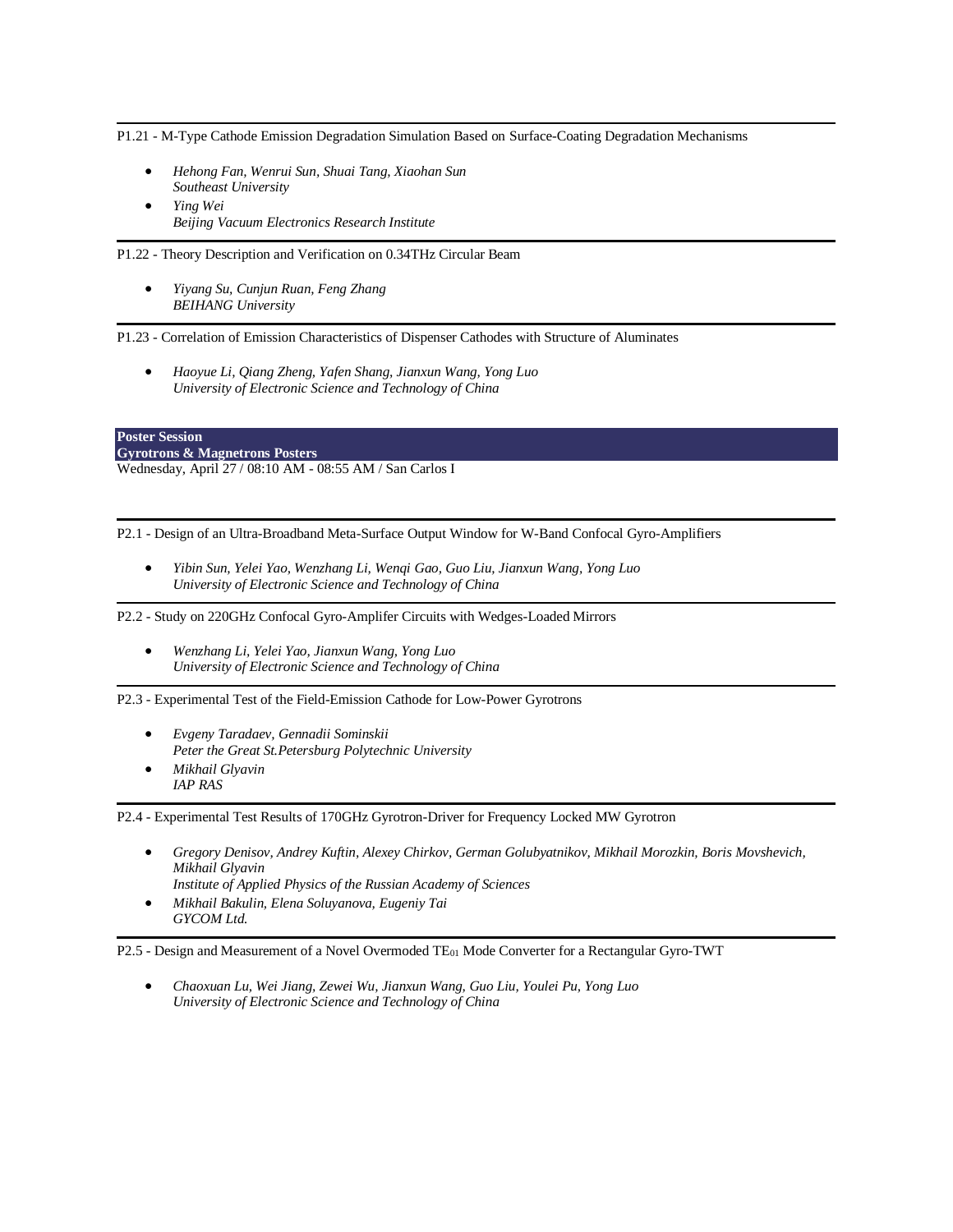P2.6 - Design of High-Power S-Band Pulsed Magnetron for Linear Accelerator System

- *Patibandla Anilkumar, Dobbidi Pamu Indian Institute of Technology Guwahati*
- *Tapeshwar Tiwari Centre for High Power Microwave Tube and Component Technology, SAMEER Guwahati*

P2.7 - Concept of a Frequency-Tunable Sub-THz Gyrotron Based on the Partial Reflection of the Output Radiation from an External Mirror

• *Ilya Bandurkin, Yuriy Kalynov, Nikolay Peskov, Andrei Savilov, Ivan Osharin, Dmitriy Shchegolkov Insitute of Applied Physics, Russian Academy of Sciences*

P2.8 - Electron-Optic Systems for Gyrotrons with Multi-Mirror Cavities

• *Mikhail Glyavin, Kseniya Leshcheva , Vladimir Manuilov Institute of Applied Physics of the Russian Academy of Sciences*

P2.9 - Study on a 140GHz,170GHz Dual-Frequency Gyrotron for Plasma Heating

• *Yichi Zhang, Xu Zeng, Jinjun Feng Beijing Vacuum Electronics Research Institute*

P2.10 - Design of a Quasi-Optical Launcher for a 135/170GHz, Dual-Frequency Gyrotron

• *Pu Chen, Xu Zeng, Yichi Zhang, Jinjun Feng Beijing Vacuum Electronics Research Institute*

P2.11 - Research on Low-Frequency Oscillations Caused by Outgassing from Attenuated Dielectric

• *Yuhao Song, Wei Jiang, Guo Liu, Yu Wang, Dajun Zhao, Yong Luo University of Electronic Science and Technology of China*

P2.12 - High-Power RF Loads for Gyrotrons

- *Lawrence Ives, Thuc Bui, Thomas Habermann, David Marsden, George Collins Calabazas Creek Research, Inc.*
- *Jeff Neilson Lexam Research* • *Tim Horn*
- *N.C. State University*
- *Christopher Rock N.C.State University*

P2.13 - Frequency Self-Modulation in the W-Band Gyrotron Traveling-Wave Tube Hot Test

• *Yu Wang, Guo Liu, Wei Jiang, Jianxun Wang, Yong Luo University of Electronic Science and Technology of China*

P2.14 - Comparison of Excitation Voltage-Waveforms for Millimeter-Wave Magnetron

• *Minsheng Song, Yu Qin, Haixia Liu, Yin Yong, Lin Meng, Bin Wang, Hailong Li University of Electronic Science and Technology of China*

#### P2.15 - Main Approaches to Suppress Velocity Spread in the Gyrotron Helical Electron Beams

• *Vladimir Manuilov Institute of Applied Physics of the Russian Academy of Sciences*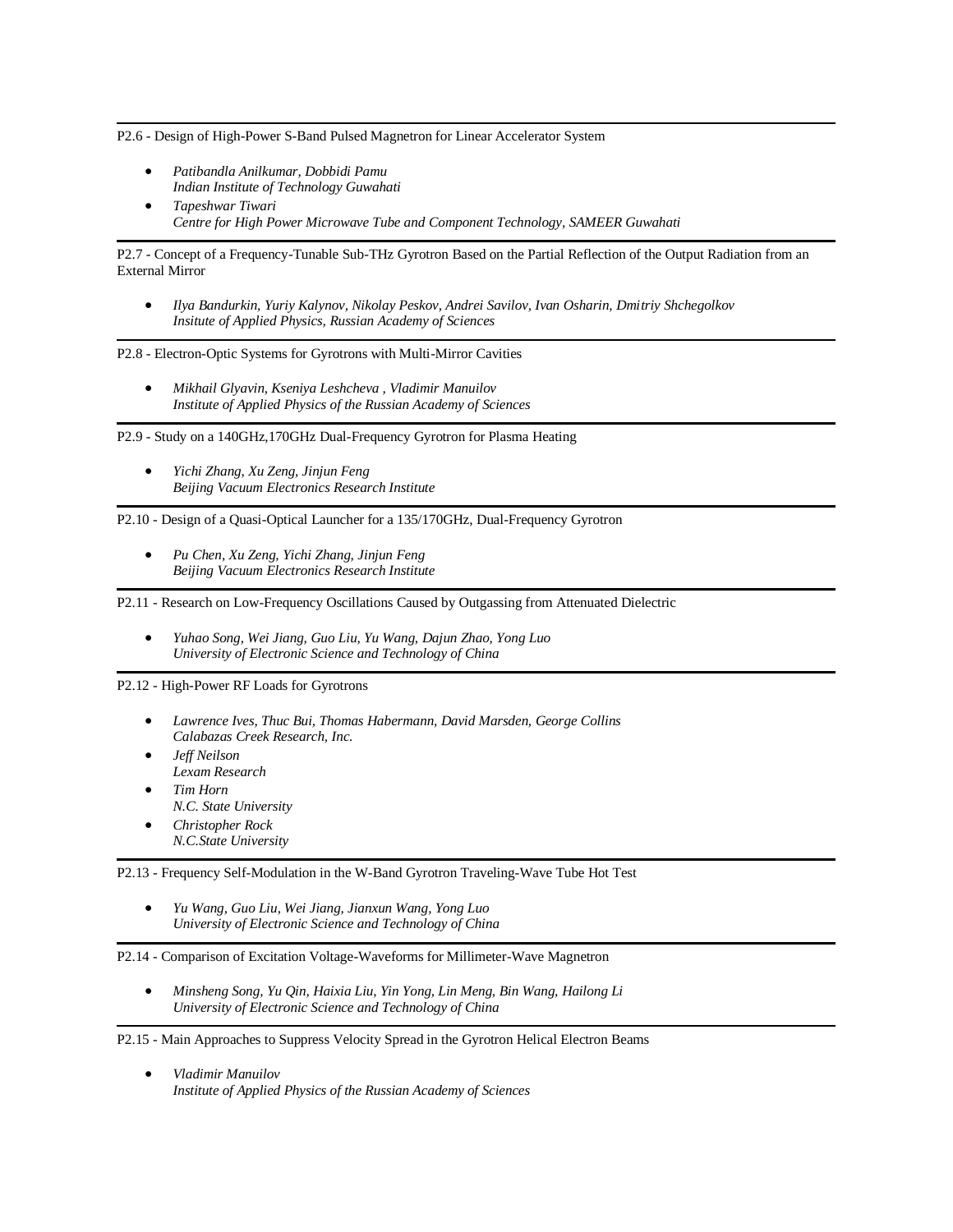P2.16 - Design of High-Efficiency Megawatt Power Level X-Band Coaxial Magnetron

• *Sandeep Kumar Vyas Shree Chavo Veero Girls PG College,*

P2.17 - Frequency Tuning in a Gyrotron with a Cavity of Variable Cross Section

• *Ilya Bandurkin, Yuriy Kalynov, Ivan Osharin, Andrei Savilov, Dmitriy Shchegolkov Institute of Applied Physics of the Russian Academy of Sciences*

P2.18 - Multi-Physical Parameter Particle Simulation Analysis of Ka-Band Gyro-TWT

• *Yong Zhong, Efeng Wang Beijing Vacuum Electronics Research Institute*

P2.19 - Quasi-analytical Theory of Gyro-BWO with a Zigzag Electrodynamic System

• *Ekaterina Novak, Sergey Samsonov, Andrei Savilov Insitute of Applied Physics, Russian Academy of Sciences*

P2.20 - Preliminary Study of Array Magnetron Phase-Locking Performance Measurement Based on Perturbation Theory

• *Yu Qin, Yong Yin, Minsheng Song, Haixia Liu, Bin Wang, Hailong Li, Lin Meng University of Electronic Science and Technology of China*

P2.21 - Design of Quasi-Optical Microwave Pulse Compressor with Laser-Driven GaAs Switch

- *Gregory Denisov, Alexey Palitsin, Dmitriy Sobolev, Vladimir Parshin, Mikhail Glyavin IAP RAS*
- *Sergey Morozov IPM*

P2.22 - Modified Spectral Approach with Linearized Boundary Condition for Gyrotron Cavity Modeling

• *Andrey G. Rozhnev, Maria M. Melnikova, Nikita M. Ryskin Saratov Branch Kotelnikov Institute of Radioengineering and Electronics RAS & Saratov State University*

P2.23 - Concept of Compact Millimeter Wavelength Range Gyrotron-Based Active Coherent Radar for Moon and Space Debris Detection

• *Alexander Tsvetkov, Lev Lubyako, Egor Gospodchikov Institute of Applied Physics, Russian Academy of Sciences*

P2.24 - Influence of Non-Resonant Reflection on Mode Competition in a Megawatt-Power Gyrotron

• *Vladimir Lazarevich Bakunin, Grigory Gennadievich Denisov, Yulia Vladimirovna Novozhilova Institute of Applies Physics of Russian Academy of Sciences*

P2.25 - Enhanced Bandwidth for Gyro-Amplifiers Using Periodic Structures

• *Brenda Scheufele, Thomas Antonsen Jr., Phillip Sprangle University of Maryland*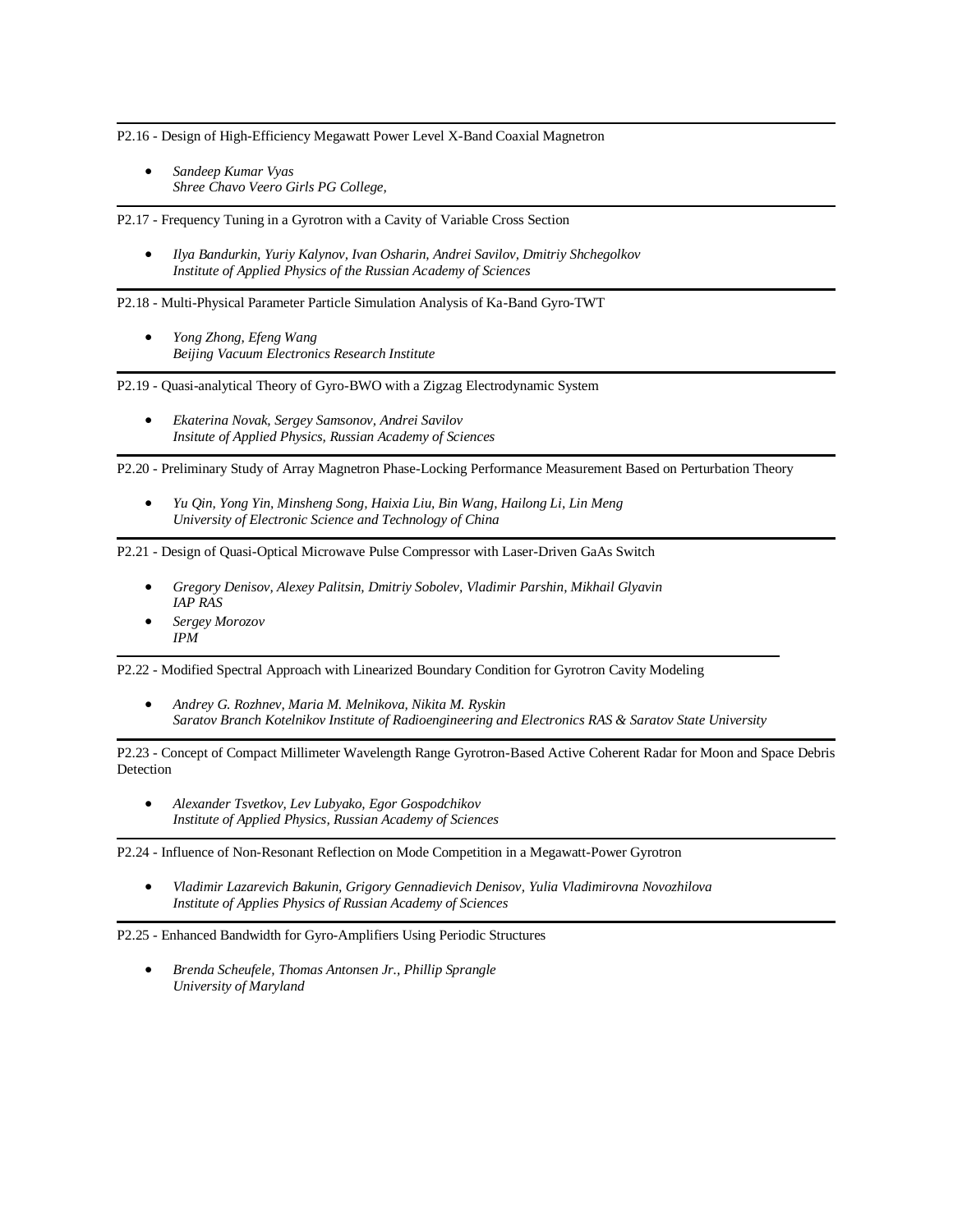P2.26 - Interaction of an Electromagnetic Wave with a Counter-Propagating Electron Beam Under the Condition of Cyclotron Resonance Absorption: Nonlinear Periodic Waves, Modulation Instability, and Generation of Solitons

- *Alena Aleksandrovna Rostuntsova Saratov State University & Institute of Applied Physics RAS & Saratov State University*
- *Nikita Mikhailovich Ryskin Saratov Branch, Kotelnikov Institute of Radioengineering and Electronics RAS & Saratov State University*

P2.27 - Oversized Electrodynamic Systems for Powerful Long-Pulse Sub-THz/THz Band FEL: Simulations and "Cold" Tests

- *Nikolai Yu. Peskov, Vladimir I. Belousov, Naum S. Ginzburg, Yuliya S. Oparina, Andrey V. Savilov, Dmitry I. Sobolev, Vladislav Yu. Zaslavsky Institute of Applied Physics Russian Academy of Sciences*
- *Andrey V. Arzhannikov, Danila A. Nikiforov, Evgeny S Sandalov, Stanislav L. Sinitsky Budker Institute of Nuclear Physics Russian Academy of Sciences*

P2.28 - Investigation on Mode Converter Based on All-Dielectric Metamaterial for Gyrotron

• *Meng Han, Wenjie Fu, Dun Lu, Chi Chen, Chaoyang Zhang, Xiaotong Guan University of Electronic Science and Technology of China*

P2.29 - A Dual-Beam Magnetron Injection Gun for a Terahertz Gyrotron

• *Tara R. Sirigiri, Anshul Chandel, Jagadishwar R. Sirigiri Bridge12 Technologies, Inc.*

**Poster Session HPM - Posters** Wednesday, April 27 / 01:20 PM - 03:20 PM / San Carlos I **Chair: David Abe**, DARPA **Co-Chair: Dev Palmer**, Defense Advanced Research Projects Agency

P3.1 - Experimental Studies of an Overmoded Millimeter-Wave BWO

• *Ahmed Elfrgani, Artem Kuskov, John Rose, Christopher Rodriguez, Delia Hernandez , Edl Schamiloglu University of New Mexico*

P3.2 - Conception of a Coaxial Ku-Band Transit Time Oscillator with Novel Hollowed Inner Conductor

• *Yannick Delvert, Antoine Chauloux, Jean-Christophe Diot, Nicolas Ribière-Tharaud CEA Gramat*

P3.3 - Study of Coaxial Magnetron for X-Band Linear Accelerator

• *Arjun Kumar, Tapeshwar Tiwari SAMEER, Guwahati*

P3.4 - Sub-GW Power Spatially Extended Surface-Wave Oscillators of Cylindrical Geometry with Two-Dimensional Distributed Feedback Operating at Ka and W Bands

• *Nikolai Yu. Peskov, Edward B. Abukirov, Andrey N. Denisenko, Naum S. Ginzburg, Mikhail D. Proyavin, Vladislav Yu. Zaslavsky Institute of Applied Physics Russian Academy of Sciences*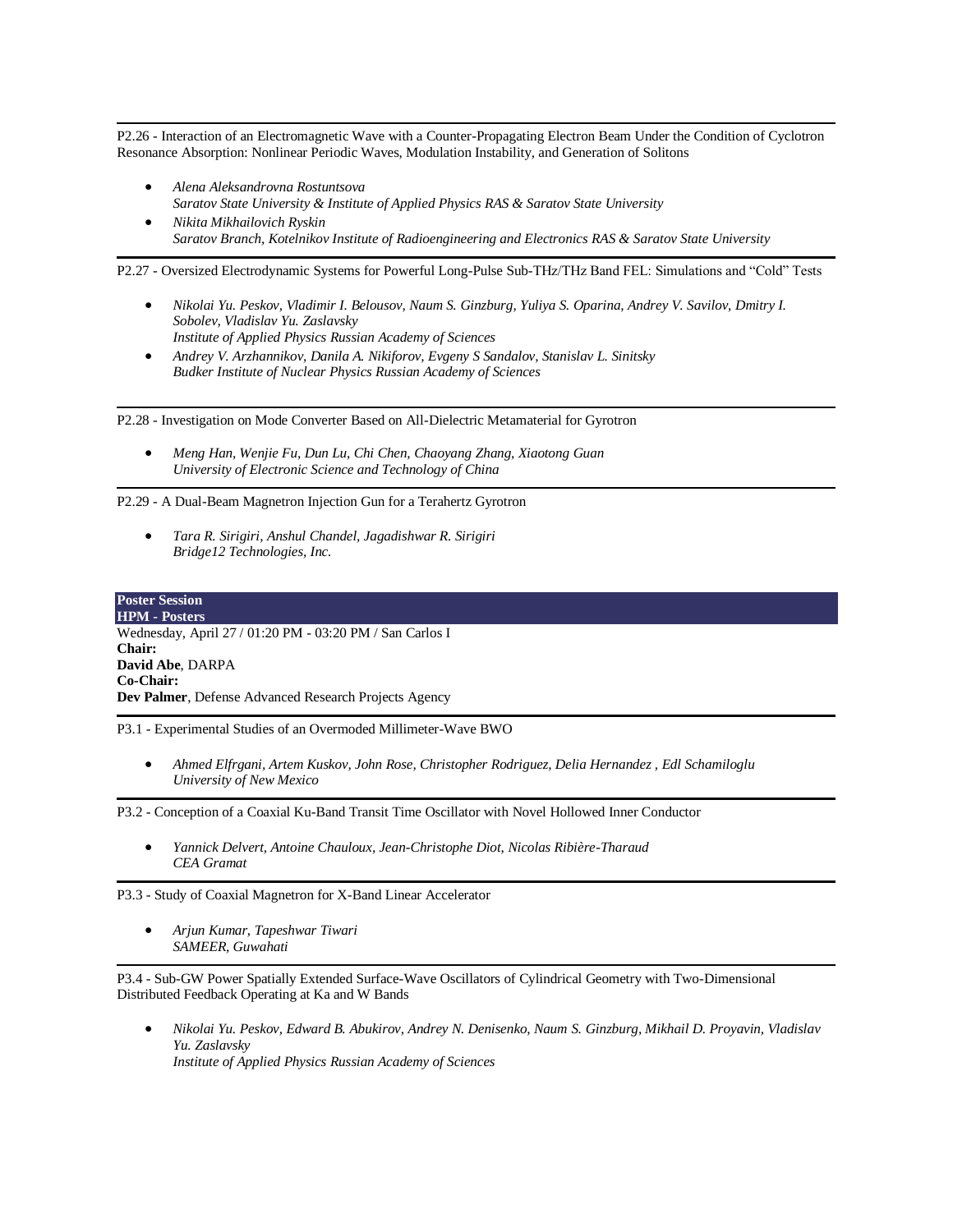P3.5 - Automatic Test System for HPM Effect Injection Experiment

- *Chunguang Ma, Mingwen Zhang, Yuanci Gao, Junyu Zhao, Yong Luo University of Electronic Science and Technology of China*
- *Qingqing Zhen An Fang Gao Ke Electromagnetic Safety Technology (Beijing) Co., Ltd.*

# **Poster Session**

**TWT - Posters** Wednesday, April 27 / 01:20 PM - 03:20 PM / San Carlos I **Chair: Rich Kowalczyk**, Multibeam

P4.1 - Experiment on Radial Beam Angular Log-Periodic Strip-Line Traveling Wave Tube

• *Tenglong He, Shaomeng Wang, Zhanliang Wang, Yubin Gong University of Electronic Science and Technology of China*

P4.2 - Analysis of Broad-Band Inter-Digital Structure for mm-Wave Traveling-Wave Tubes

• *M. Sumathy, Mita Jana, S. K. Datta Microwave Tube Research and Development Centre*

P4.3 - Experiment of a High Fill Ratio Electro-Optical System for a Ka-Band Traveling-Wave Tube

• *Duo Xu, Hexin Wang, Shaomeng Wang, Zhanliang Wang, Zhigang Lu, Huarong Gong, Zhaoyun Duan, Yubin Gong University of Electronic Science and Technology of China*

P4.4 - A Novel Coplanar Double V-Shaped Slow-Wave Structure for E-Band Backward-Wave Oscillator

• *Yuxin Wang, Yang Dong, Duo Xu, Jingyu Guo, Shaomeng Wang, Zhanliang Wang, Zhigang Lu, Huarong Gong, Zhaoyun Duan, Yubin Gong University of Electronic Science and Technology of China*

P4.5 - A 71-76GHz TWTA for Wireless Communication

• *Shishuo Liu, Qingmei Xie, Zhaofei Chen, Yujuan Wu, Yinxing Chen, Zhangxiong Zi, Jun Cai, Jinjun Feng Beijing Vacuum Electronics Research Institute*

P4.6 - Design, Simulation, and Test of a 1.7kW W-Band Sheet Beam Staggered Double-Grating TWT

• *Yu Fan Aerospace Information Research Institute, Chinese Academy of Sciences*

P4.7 - 3D PIC Simulation of High-Power Traveling-Wave Tube with Multiple-Tunnel Meander-Line Slow-Wave Structure

• *Roman A. Torgashov, Nikita M. Ryskin, Andrey G. Rozhnev Saratov Branch Kotelnikov Institute of Radioengineering and Electronics RAS & Saratov State University*

P4.8 - Simulation of W-Band Folded Waveguide Traveling-Wave Tube with Improved Gain Flatness

• *Luqi Zhang, Yi Jiang, Rui Song, Wenqiang Lei, Peng Hu, Mawu Ma Institute of Applied Electronics China Academy of Engineer Physics*

P4.9 - Preliminary Design of an 8-38GHz Helix x TWT

• *Wei Li, Lingna Yue, Wenbo Shan, Lewei Xu, Jin Xu, Hairong Yin, Guoqing Zhao, Yanyu Wei, Wenxiang Wang University of Electronic Science and Technology of China*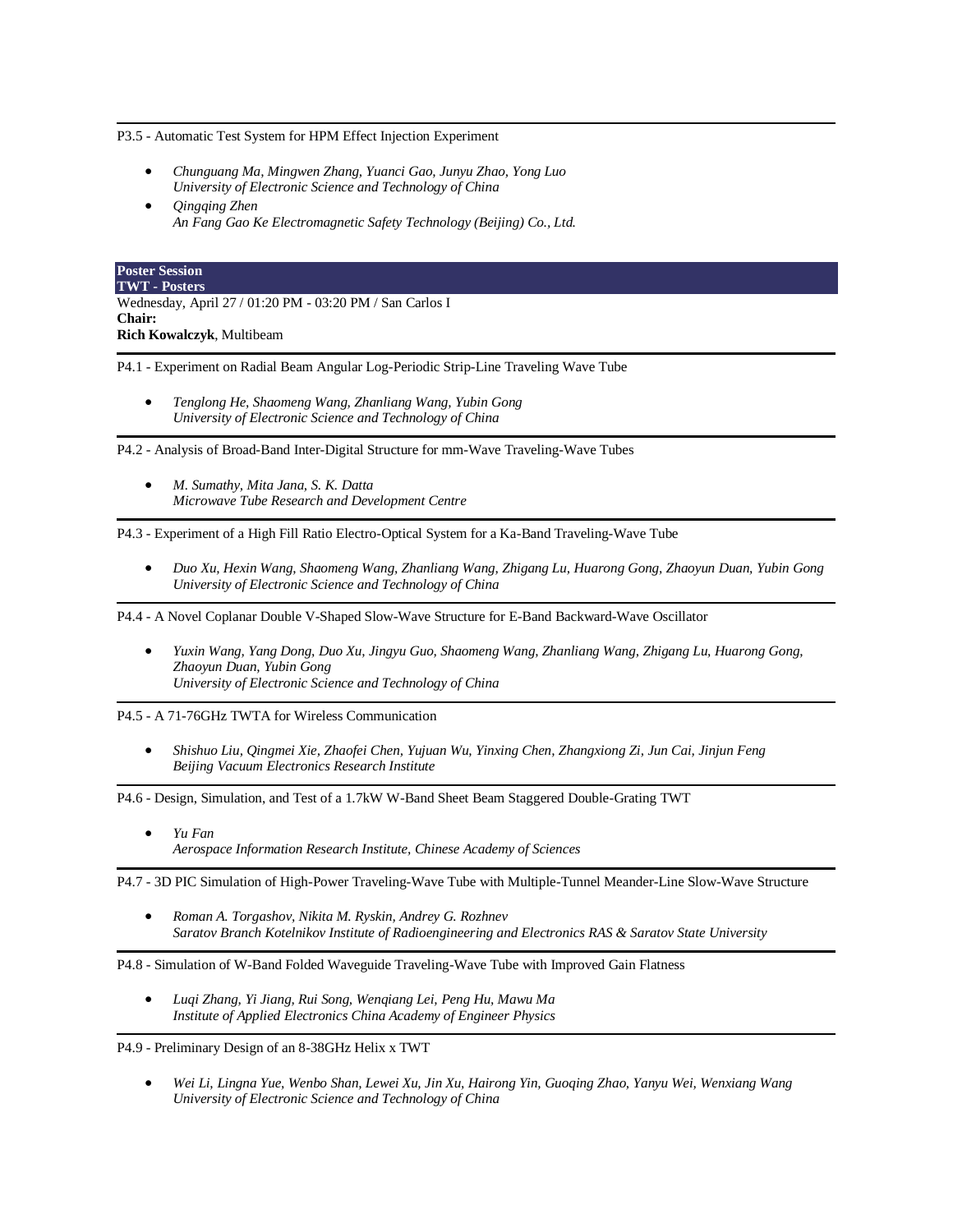P4.10 - Development of a 50-Watt Ultra-Broadband TWT

• *Jianyong Kou, Baoliang Hao, Xiaojun Meng, Jianling Cui, Jun lv, Weihong Ren, Tianying Chang, Yixue Wei, Hongzhi Zhang, Jinjun Feng Beijing Vacuum Electronics Research Institute*

P4.11 - A Novel Cold Characteristics Simulation for Wide-Band Helix TWTs

- *Suresh Kumar Bharat Electronics Limited*
- *Mukesh Kumar Alaria, Sanjay Kumar Ghosh CSIR-CEERI*

P4.12 - Protecting Dielectric SWS Channel from Charging

• *Yuriy Nikitich Pchelnikov Retire*

P4.13 - Planar Helix Slow-Wave Structure for K-Band Traveling-Wave Tube

- *Giacomo Ulisse, Viktor Krozer Goethe University Frankfurt*
- *Roman A. Torgashov, Nikita M. Ryskin Saratov Branch, Kotelnikov Institute of Radioengeneering and Electronics RAS & Saratov State University*

P4.14 - The New Precision Bead-Pull Bench at Thales

• *Fred Oulefki, Frédéric André Thales AVS/MIS*

P4.15 - Reliability Status of Domestic Space TWTA Analysis and Promotion in China

• *Ning Xiao Wang, Bao Xiao Su Aerospace Information Research Institute, Chinese Academy of Sciences*

P4.16 - Design of a 250WKu-Band High-Efficiency Space TWT

- *Wenkai Deng, Yulu Hu, Xiaobing Wang, Shilong Zhu, Quan Hu, Xiaofang Zhu, Luanfeng Gao, Tao Huang, Bin Li, Zhonghai Yang University of Electronic Science and Technology of China*
- *Xinwen Shang Aerospace Information Research Institute*

P4.17 - Design of Dynamic Variable Power with High Efficiency and Reliability for Ku-Band TWT

- *Xinwen Shang, Hongxia Yi, Feng Jin, Liu Xiao, Zicheng Wang Aerospace Information Research Institute, Chinese Academy of Sciences*
- *Weibo Huang China Academy of Space Technology (Xi'an)*

#### P4.18 - Development of Components of Multi-Beam Based E-Band TWT

• *Hong Eun Choi, Wonjin Choi, EunMi Choi Ulsan National Institute of Science and Technology (UNIST)*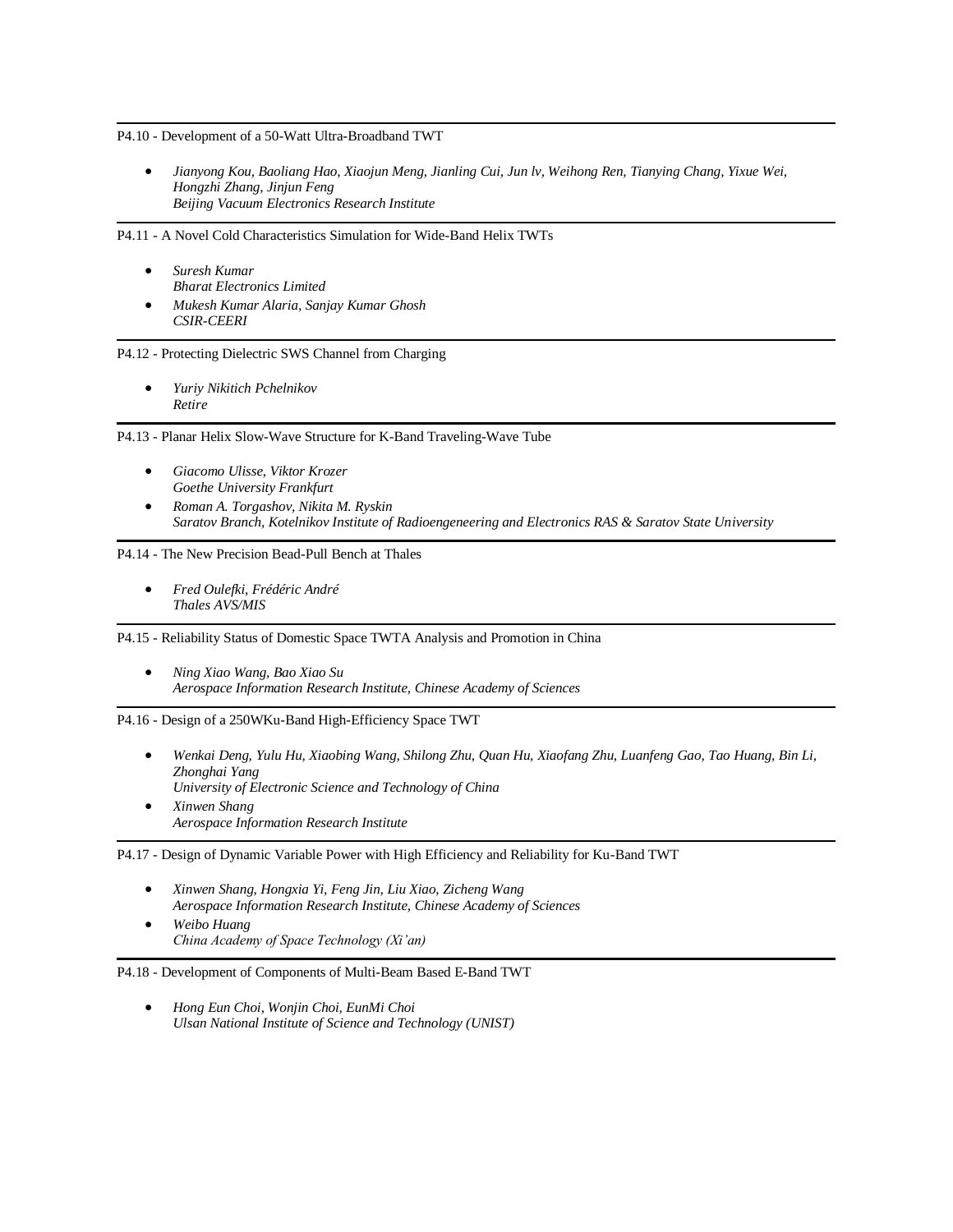P4.19 - Realization Method of Permanent Magnet Focusing System for Improving Electron Injection Flow Rate in High-Frequency Traveling-Wave Tube

- *Shaofei Liu, Quan Hu, Xiaofang Zhu, Xiaolin Jin, YuLu Hu, Tao Huang, Li Xu, Bin Li, Zhonghai Yang University of Electronic Science and Technology of China*
- *Li Qiu Beijing Vacuum Electronics Research Institute*

P4.20 - Increasing the Output Power of Helix TWTs

• *Yuriy Nikitich Pchelnikov Retired*

P4.21 - An Application of Metasurface in U-shape Meander-line Slow Wave Structure

- *Zhouqijun Li, Zheng Wen, Jirun Luo Aerospace Information Research Institute (Chinese Academy of Sciences) & University of Chinese Academy of Sciences*
- *Zhiqiang Zhang Aerospace Information Research Institute (Chinese Academy of Sciences)*

P4.22 - Study of High-Power Uniform-Structure Helix Traveling Wave Tube

- *Lexin Yang, Ningfeng Bai, Xiaohan Sun Southeast University*
- *Xiaoran Zhang, Meng Sun, Hongxia Chen Nanjing Sanle Group Co. Ltd*
- *Xuemei Cao, Wenjie Yu Beijing Vacuum Electronics Institution*

P4.23 - The Study on the Key Parameter in Beam-Wave Resynchronization Method of the Non-Periodic FW-SWS for TWTs

- *Zheng Wen, Jirun Luo Aerospace Information Research Institute, Chinese Academy of Sciences & University of Chinese Academy of Sciences*
- *Fang Zhu Aerospace Information Research Institute, Chinese Academy of Sciences*

P4.24 - Optimization Method of High-Efficiency Collector Based on Energy Distribution Measurement

- *Xiaobing Wang, Quan Hu, Wenkai Deng, Shilong Zhu, Xiaofang Zhu, Yulu Hu, Tao Huang, Bin Li, Zhonghai Yang University of Electronic Science and Technology of China*
- *Xinwen Shang Aerospace Information Research Institute, Chinese Academy of Sciences, Beijing*

P4.25 - Small Signal Analysis of Open Planar Tape Helix SWS with Straight Edge Rectangular and Cylindrical

• *NAVEEN BABU GNANAMOORTHI, MADHUR UPADHYAY, Jitendra Prajapati Shiv Nadar University*

P4.26 - Numerical Method for Coil Magnetic Field of Traveling-Wave Tube

• *Weibing He, Quan Hu, Shilong Zhu, Xiaofang Zhu, Yulu Hu, Bin Li, Zhonghai Yang University of Electronic Science and Technology of China*

P4.27 - High Efficiency and Low Loss Investigation of an Advanced Dual-cavity SB-EIO

• *Shaoqian Qin, Jianxun Wang, Xinjie Li, Yixin Wan, Zewei Wu, Guo Liu, Chunguang Ma, Wei Jiang, Yong Luo University of Electronic Science and Technology of China*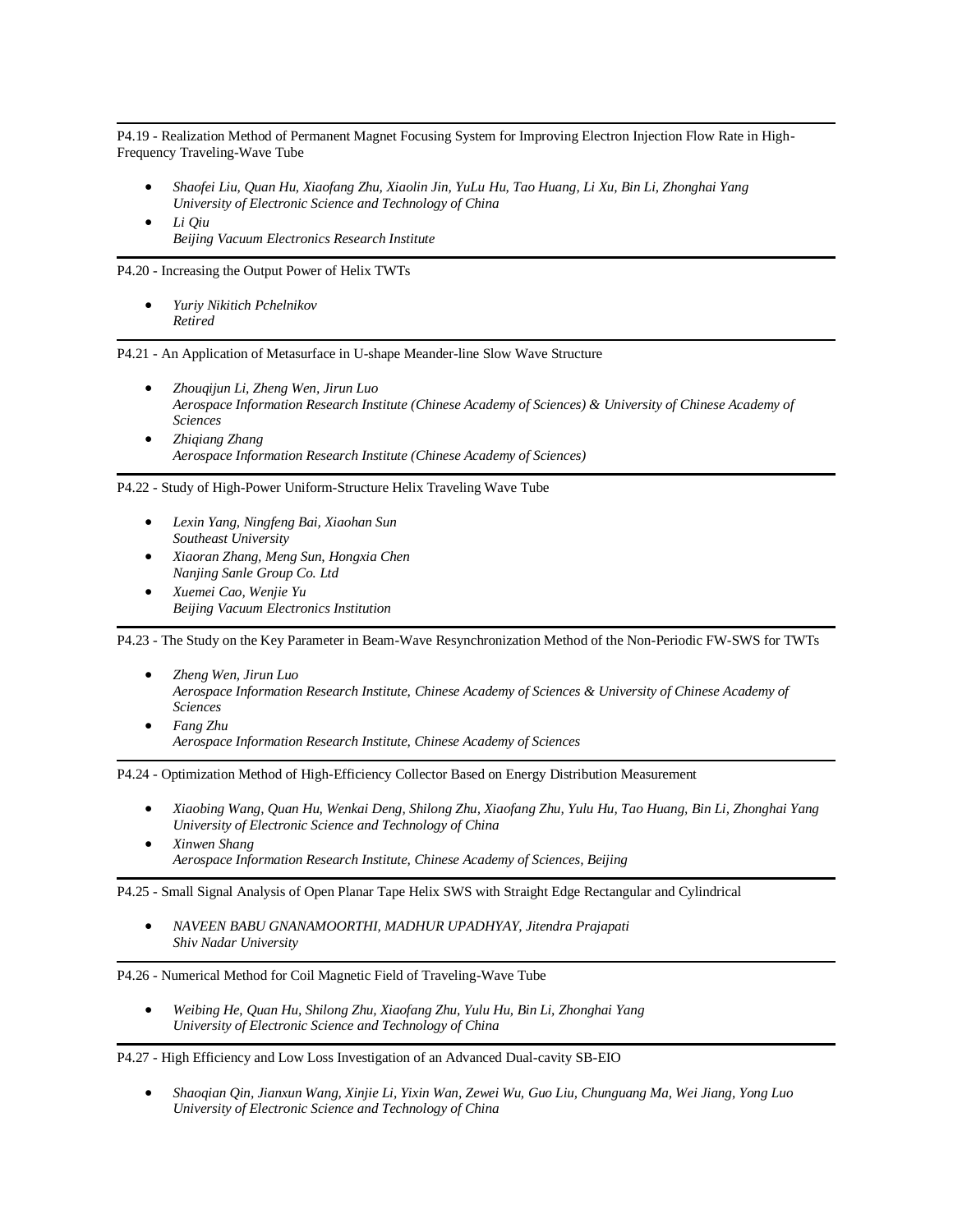P4.28 - G-Band Wide-Bandwidth Traveling-Wave Tube Based on Sine Waveguide

• *Ziqi Guo, Yanyu Wei, Jin Xu, Jian Zhang, Hairong Yin, Lingna Yue, Guoqing Zhao, Wenxiang Wang University of Electronic Science and Technology of China*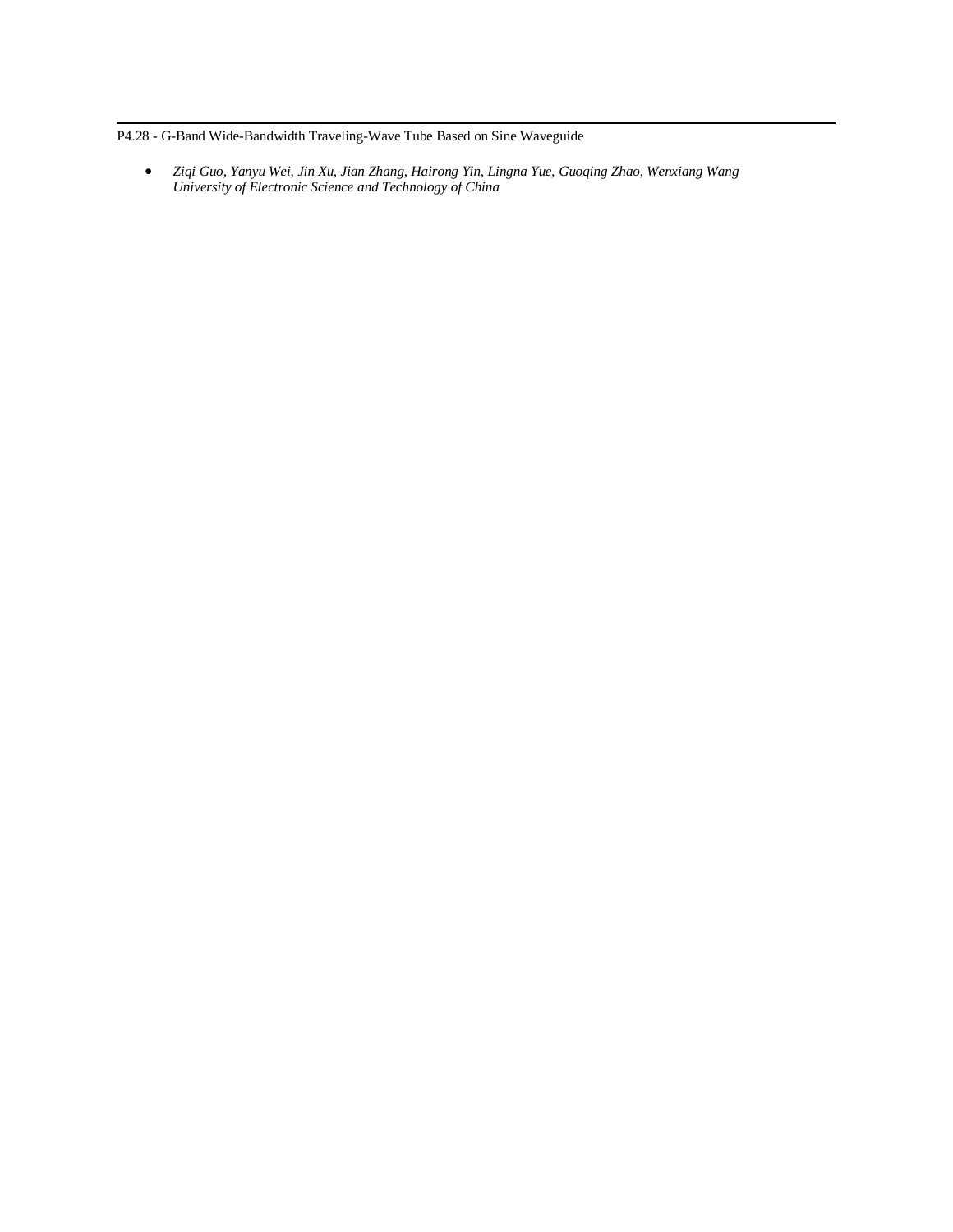# **THURSDAY, APRIL 28**

# **THURSDAY, APRIL 28, TECHNICAL PRESENTATIONS (See end of today's listings for poster sessions.)**

## **Coffee / 7:30 – 8:00 am / San Carlos Ballroom Foyer (7:30)**

**Session 16: Modeling - Methods** Thursday, April 28 / 08:10 AM - 10:20 AM / San Carlos III **Chair: Eric Nelson**, Los Alamos National Laboratory 16.1 - Adjoint Approach to Optimization of TWT Design

- *Alexander N. Vlasov, Igor A. Chernyavskiy US Naval Research Laboratory*
- *Thomas M. Antonsen, Jr., David P. Chernin Leidos Inc.*

16.2 - Development and Application of Adjoint Methods in the Presence of Static Electric and Magnetic Fields in the MICHELLE Beam Optics Code

- *John Petillo, Serguei Ovtchinnikov, Aaron Jensen Leidos*
- *Thomas Antonsen, Brian Beaudoin, Kyle Kuhn University of Maryland*
- *Philipp Borchard Dymenso LLC*

16.3 - Shapelets with Optimization in Beam Optics Analyzer

- *Thuc Bui, Robert Lawrence Ives Calabazas Creek Research Inc.*
- *Chris McKenzie Oxford Instruments X-ray Technology, Inc.*

16.4 - Enhanced Transmission Phenomenon of Subwavelength-Hole Arrays Under Electron Beam Excitation

• *Shuhe Zhang, Ping Zhang, Shu Jing, Shaomeng Wang, Lin Meng, Yubin Gong University of Electronic Science and Technology of China*

16.5 - Inverse Design of Folded-Waveguide SWS with Bidirectional Fully Connected Neural Network

- *Yijun Zhu, Ningfeng Bai, Xiaohan Sun Southeast University*
- *Pan Pan, Jun Cai, Jinjun Feng Beijing Vacuum Electronics Institution*

Session 17: Electron Gun Development Thursday, April 28 / 08:10 AM - 10:20 AM / San Carlos IV **Chair: John Petillo**, Leidos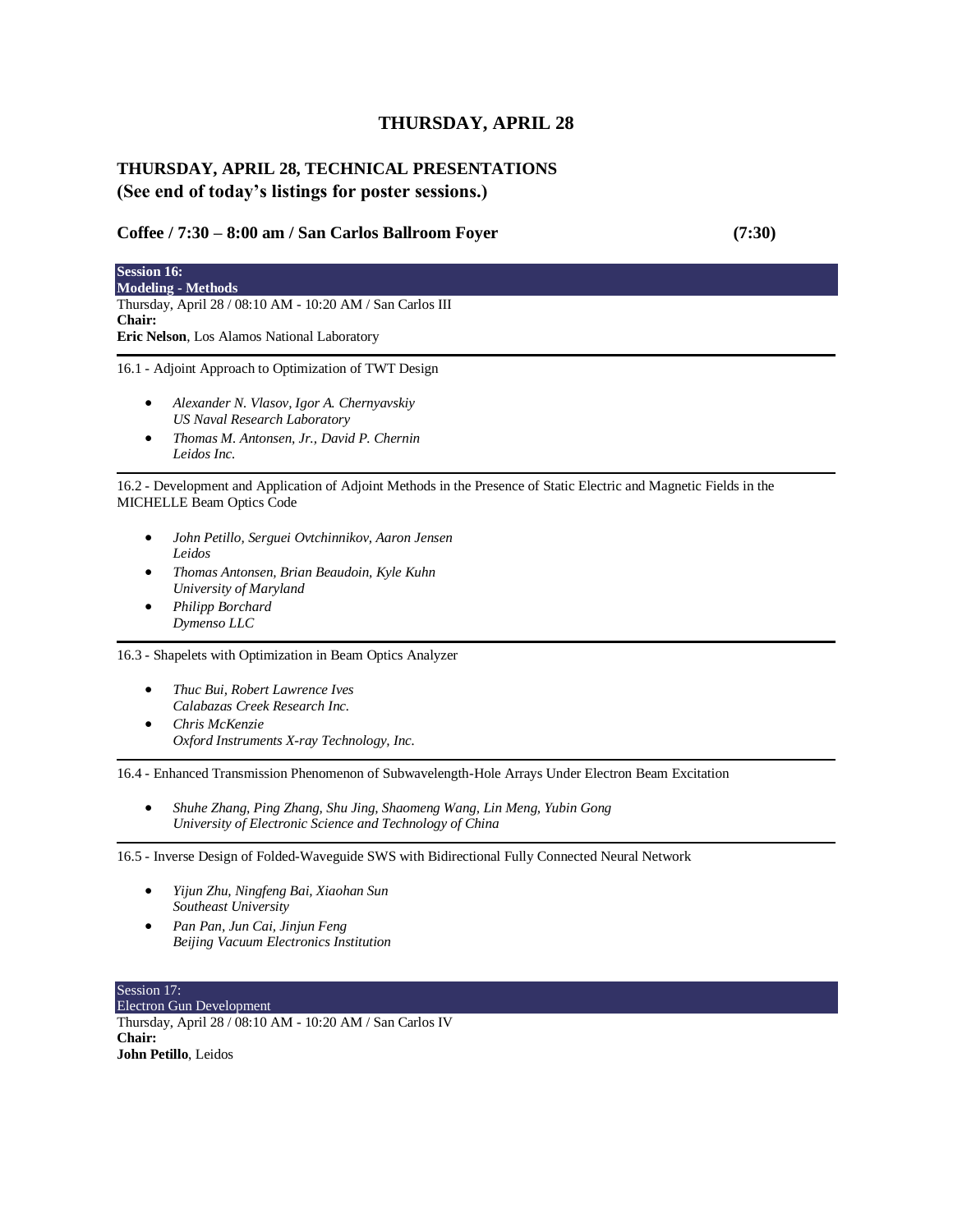17.1 - Direct Comparison of Analytically Derived Fedosov Solution with Numerical Simulations of Intense Relativistic Electron-Beam Generation in Magnetically Insulated Coaxial Diode of SINUS-6 High-Current Electron-Beam Accelerator

• *Andrey D. Andreev, K. Nusrat Islam, Edl Schamiloglu University of New Mexico*

17.2 - Two Benchmark Simulations of Intense Annular High-Current Electron Beam Generation, Acceleration, and Transport in a Smooth Cylindrical Waveguide Driven by the SINUS-6 Accelerator at UNM

• *K. Nusrat Islam, Andrey D. Andreev, Edl Schamiloglu University of New Mexico*

17.3 - Design of an Electron Gun and PPM Focusing System for Low-Voltage W-Band TWTs

• *Huanli Ji, Jinsheng Yang, Ji Chen, Jun Cai, Jinjun Feng Beijing Vacuum Electronics Research Institute*

17.4 - Design and Optimization of a Sheet-Beam Electron Gun for Terahertz SDV-TWTs

- *Ying Shang, Guoxiang Shu, Zhaolun Liang, Kaihang Huang, Wenlong He Shenzhen University & Beihang University*
- *Cunjun Ruan Beihang University*

17.5 - Experiment of a Grid-Controlled Electron Gun for the Reversed Cherenkov Radiation Oscillator

- *Zhifang Lyu, Shengkun Jiang, Xuanming Zhang, Chuanchao Wang, Zhanliang Wang, Yubin Gong, Zhaoyun Duan University of Electronic Science and Technology of China*
- *Dejun Jin Nanjing Sanle Microwave Technology Development Co., Ltd.*

| <b>Session 18:</b>                                        |  |
|-----------------------------------------------------------|--|
| <b>TWT</b>                                                |  |
| Thursday, April 28 / 10:40 AM - 12:20 PM / San Carlos III |  |
| <b>Chair:</b>                                             |  |
| <b>Rich Kowalczyk, Multibeam</b>                          |  |

18.1 - The Hot Test of High-Power Ku/K Dual-Band TWT

• *Hongxia Yi, Fei Li, Xinwen Shang, Liu Xiao Aerospace Information Research Institute, Chinese Academy of Sciences*

18.2 - Fabrication of Traveling-Wave Tube Amplifier Circuit using Elastic Averaging Precision Alignment Techniques

- *Philipp Borchard, Joseph Hoh Dymenso LLC*
- *Kyle Kuhn, Brian Beaudoin, Thomas Antonsen Jr. University of Maryland*
- *John Petillo, Aaron Jensen Leidos Corporation*

18.3 - 500-Watt, 4 to 10GHz, Meander-Line Elliptical Beam Traveling-Wave Tube

• *Xiaoling Zhai, James Michael Martin, Alexander May, Sean Douglass, Russell Martin Stellant Systems, Inc.*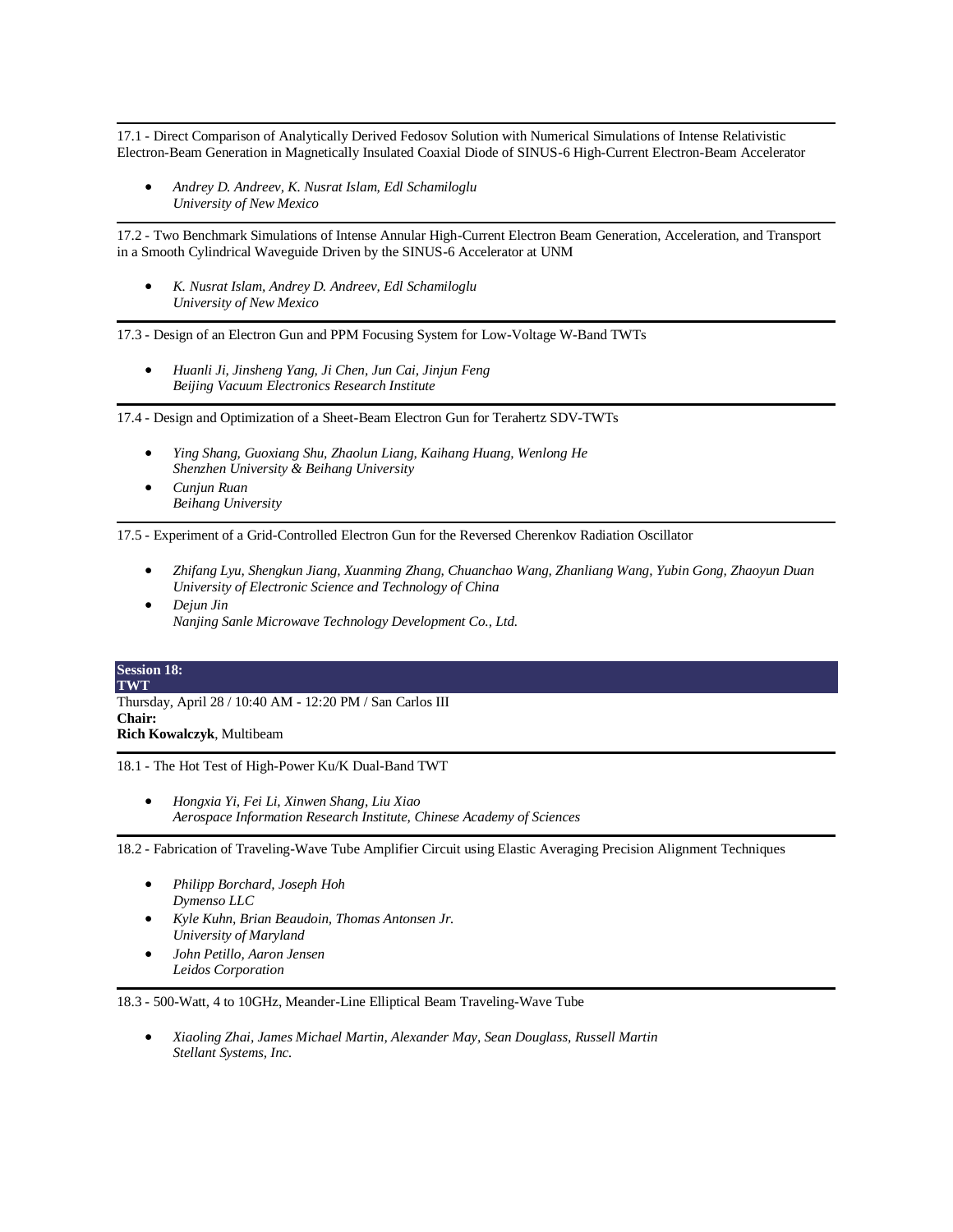18.4 - 140-Watt, 50% Efficient Ku-Band Microwave Power Module for Improved Airborne Data Link Range Capability

• *Sean Douglass, Julia Meinen, Thomas Hargreaves, Dan Springmann Stellant Systems, Inc.*

18.5 - Development of C/X/Ku-Band High-Power Helix Traveling-Wave Tube

- *Zhun Xu, Yuan Wang, Xiaoping He, Hongyan Yang, Wengjing Zou, Daxi Ji, Tian Liang, Hui Xu, Yang Chen Nanjing Sanle Group Company Ltd.*
- *Gangxiong Wu Nantong University*

**Session 19: Magnetrons and Fast-Wave Components** Thursday, April 28 / 10:40 AM - 12:20 PM / San Carlos IV **Chair: Nicholas Jordan**, University of Michigan

19.1 - 8MW Light-Weight, High-Power, Vane and Strap Magnetron

• *Michael S. Worthington, John C. Cipolla, Hugh Shultz, Joe Musheno, Bethany Maihle, Todd Hansen Stellant Systems*

19.2 - Low-Voltage Magnetrons with Two Energy Outputs

- *Gennadiy I. Churyumov O.Ya. Usikov Institute for Radiophysics and Electronics of National Academy of Science of Ukraine* • *Shuang Qiu*
- *Tsinghua University* • *Nan-nan Wang*
- *Harbin Institute of Technology*

19.3 - ICEPIC Simulations of Microwave Power Increase from 2.45GHz Magnetron

- *Andrey D. Andreev, Edl Schamiloglu University of New Mexico*
- *Sean M. Torrez, Brendan E. Nunan Physical Sciences Inc.*

19.4 - Fabrication and Characterization of TE<sup>62</sup> Mode Generator for W-Band Gyrotron

- *Nani Medicherla, Naveen Sharma, R. Seshadri MTRDC, DRDO*
- *Machavaram V. Kartikeyan IIT TP*

19.5 - Higher Order Mode Generator Direct-Coupled with a Dielectric Rod Waveguide at *W*-band

• *TaeGyu Han, EunMi Choi Ulsan National Institute of Science and Technology* • *JinHo Lim The University of Suwon*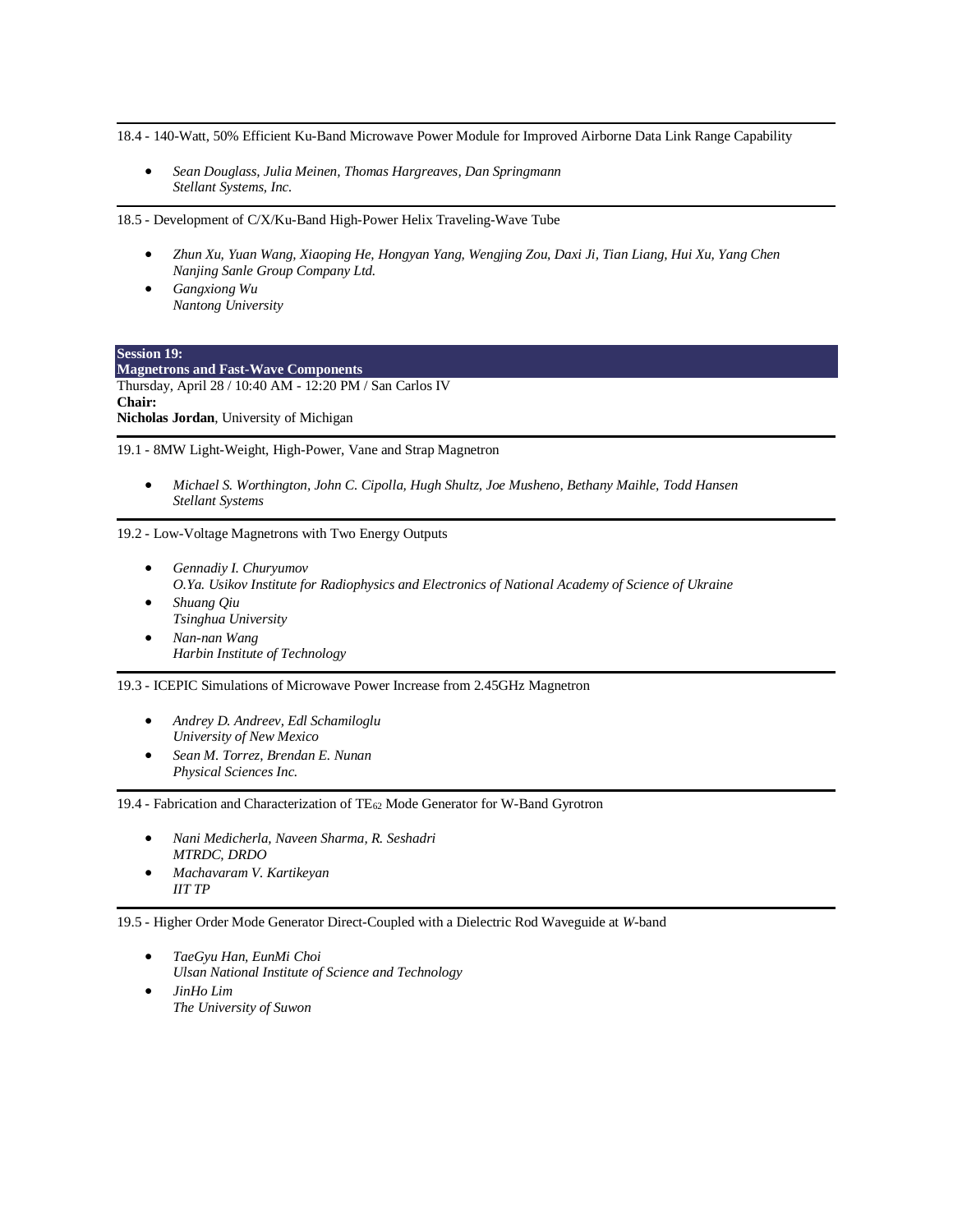# **Session 20: Microfabricated THz Regime Sources**

Thursday, April 28 / 01:20 PM - 03:20 PM / San Carlos III **Chair:**

**Alan Cook**, NRL

20.1 - 0.34THz Continuous-Wave Microwave Power Module - keynote

• *Pan Pan, Lin Zhang, Jinjun Feng Beijing Vacuum Electronics Research Institute*

20.2 - Design and Fabrication of Devices for Characterization of Cold Parameters in Self-Assembled Metal Helices

- *Divya J. Prakash, Francesca Cavallo University of New Mexico*
- *Marcos Martinez-Argudo, Shiva Hajitabarmarznaki , Max G. Lagally, Daniel W. van der Weide University of Wisconsin-Madison*

20.3 - 3D Study of the Hybrid Bulk-Surface Eigen Modes in THz Cherenkov Oscillator

- *Eduard M. Khutoryan, Alexei N. Kuleshov , Sergey S. Ponomarenko, Kostyantyn A. Lukin O. Ya. Usikov Institute for Radiophysics and Electronics, NAS of Ukraine*
- *Yoshinori Tatematsu , Masahiko Tani Research Center for Development of Far-Infrared Region, University of Fukui*

20.4 - Research on G-Band Extended Interaction Klystron with Broad Bandwidth and High Output Power

• *Feng Zhang, Yaqi Zhao, Cunjun Ruan Beihang University*

20.5 - Design of a High-Frequency System for a Dual-Mode 220GHz Sheet-Beam TWT

- *Jingcong He, Guoxiang Shu, Jiacai Liao, Junchen Ren, Zhiwei Chang, Jujian Lin, Guangxin Lin, Qi Li, Wenlong He Shenzhen University*
- 291.7 GHz). The designed high-frequency-system is currently under machining using the nano-computer numerical control milling technique.

| <b>Session 21:</b>                                                                                        |  |
|-----------------------------------------------------------------------------------------------------------|--|
| <b>Multipactor</b>                                                                                        |  |
| Thursday, April 28 / 01:20 PM - 03:20 PM / San Carlos IV                                                  |  |
| <b>Chair:</b>                                                                                             |  |
| <b>Dev Palmer, Defense Advanced Research Projects Agency</b>                                              |  |
|                                                                                                           |  |
| 21.1 - Susceptibility of Single-Surface Multipactor Driven by Non-sinusoidal Transverse RF Electric Field |  |

• *De-Qi Wen, Asif Iqbal, Corey Scutt, Peng Zhang, John P. Verboncoeur Michigan State University*

21.2 - Investigation of Two-Surface Multipactor with Two-Frequency RF Fields and Space-Charge Effects

• *Asif Iqbal, John Verboncoeur, Peng Zhang Michigan State University*

21.3 - Multipactor Susceptibility and Suppression in Microstripline Transmission Line

• *Mirhamed Mirmozafari, Nader Behdad, John Booske University of Wisconsin-Madison*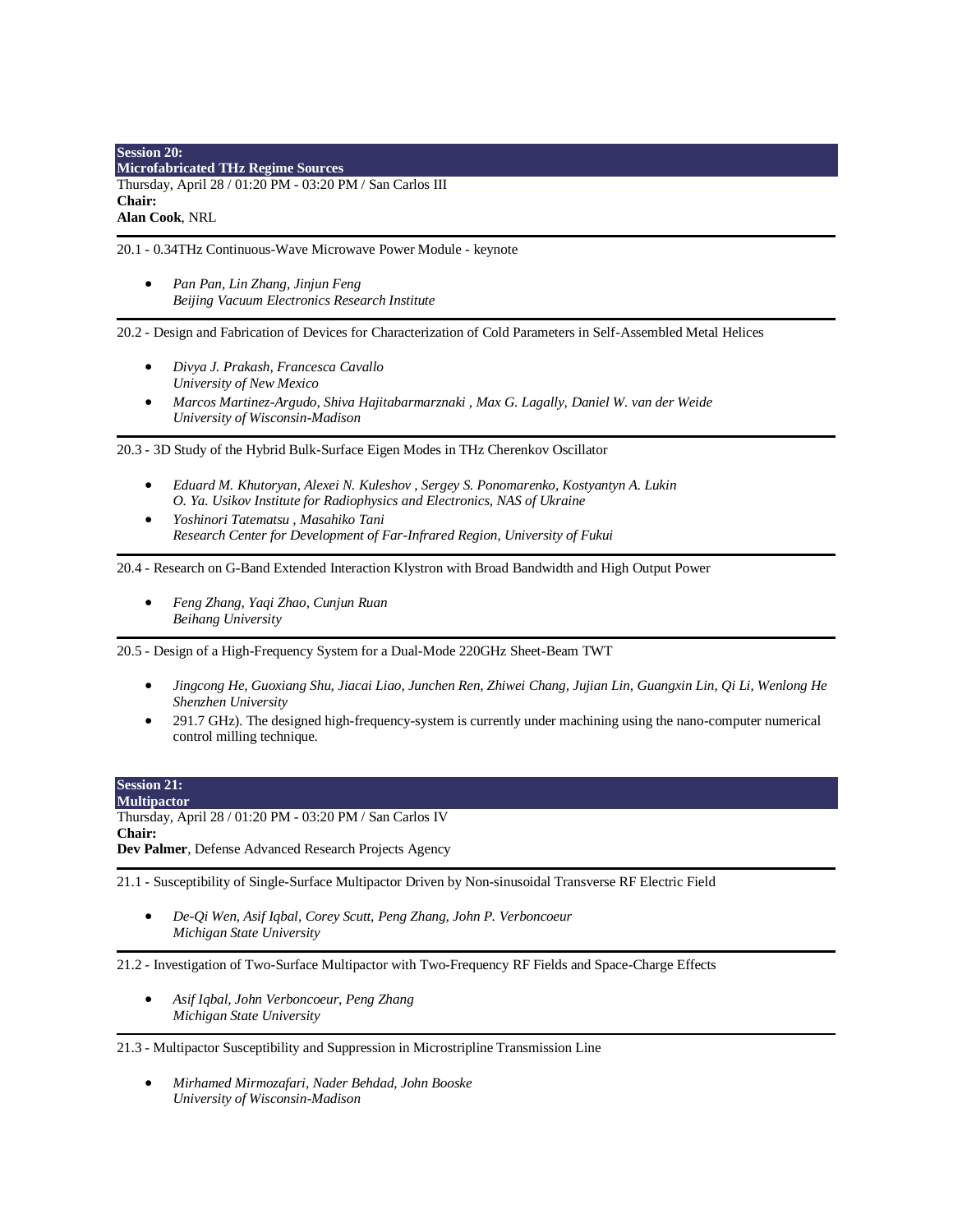21.4 - Experiments on Multipactor Suppression in a Coaxial Transmission Line

- *Stephen V. Langellotti, Nicholas M. Jordan, Y.Y. Lau, Ronald M. Gilgenbach University of Michigan*
- •

Multipactor discharges are capable of damaging and disrupting RF vacuum electronic devices. Developing new techniques for suppressing and preventing multipactor discharges is essential to ensure reliable, long-term operations. We explore two methods to prevent multipactor in a coaxial transmission line by altering the surface morphology. We evaluate the multipactor suppression properties of textured 3D printed versus porous conductor surfaces.

| <b>Session 22:</b>                                        |
|-----------------------------------------------------------|
| <b>Space TWT</b>                                          |
| Thursday, April 28 / 03:40 PM - 05:40 PM / San Carlos III |
| Chair:                                                    |
| <b>Lawrence Ives, CCR</b>                                 |

22.1 - High-Power High-Frequency Space Traveling-Wave Tube

- *Frédéric André, Sophie Kohler, Justin Demory, Jean Gastaud THALES AVS France*
- *Jérôme Puech, Cedric Tottolo CNES*
- *Roberto Dionisio ESA/ESTEC*

22.2 - Space 35-Watt Q-Band Linearized Traveling-Wave Tube Amplifier Flight Set

• *Neal Robbins, Xiaoling Zhai, William Menninger, Eddie Rodgers Stellant Systems, Inc.*

22.3 - K-Band Helix TWT for NASA Artemis Project

- *Miki Nishioka, Naofumi Kosugi, Daiki Matsumoto, Takatsugu Munehiro, Tetsuo Machida, Yoshinori Mori, Kenji Nakajima*
- *NEC Network and Sensor Systems, Ltd.* • *Travis Stewart*

*NEC Corp. of America*

22.4 - Dual Mini-TWT for Active Array Antenna

- *Frédéric André, Jean-Claude Racamier, Gaël Derven, Amel Maati, Stephane Cholet, Antoine Mollard, Florian Corbel, Franck Beillevaire Thales AVS/MIS*
- *Martin Hecht, Peter Ehret Thales Germany*

22.5 - Space Radar TWTs for New Applications

• *Ernst Bosch, Philip Birtel Thales Deutschland GmbH*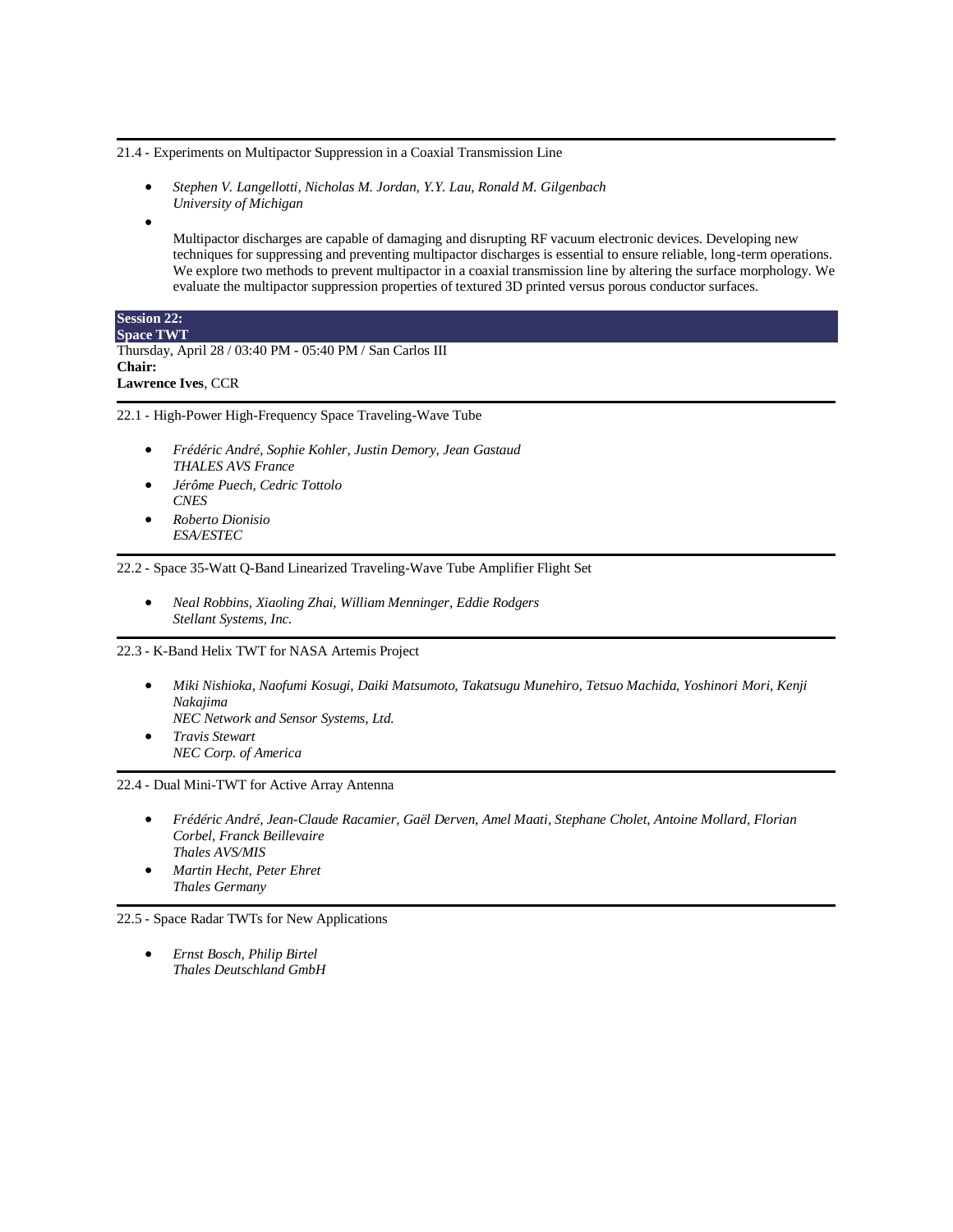**Poster Session Microfabrication/THz (Poster)** Thursday, April 28 / 08:10 AM - 10:20 AM / San Carlos I **Chair: John Booske**, University of Wisconsin **Co-Chair: Colin Joye**, Naval Research Laboratory

P5.1 - A 0.65THz Extended Interaction Klystron Amplifier

• *Yang Dong, Shaomeng Wang, Jingyu Guo, Zhanliang Wang, Zhigang Lu, Huarong Gong, Zhaoyun Duan, Yubin Gong*

*University of Electronic Science and Technology of China*

P5.2 - 0.22THz Traveling-Wave Tube Based on a V-Shaped Rectangular Groove Staggered Double-Grating Waveguide Slow-Wave Structure

• *Youfeng Yang, Yang Dong, Jingyu Guo, Duo Xu, Shaomeng Wang, Zhanliang Wang, Zhigang Lu, Huarong Gong, Zhaoyun Duan, Yubin Gong University of Electronic Science and Technology of China*

P5.3 - Design of a Terahertz Multi-Beam BWO Based upon Sine Waveguide

- *Shuanzhu Fang China Electronic Product Reliability and environmental Testing Research Institute, CEPREI, Zhucun Street, Guangdong, China*
- *Xianghong Hu, Yue Zhi, Baojun Qiu, Xiaoqiang Wang, Daojun Luo China Electronic Product Reliability and environmental Testing Research Institute, CEPREI*
- *Yanyu Wei University of Electronic Science and Technology of China*

P5.4 - Study for a 0.34THz Filleted Staggered Double Vane SWS

• *Jingyu Guo, Yang Dong, Zhanliang Wang, Zhigang Lu, Huarong Gong, Zhaoyun Duan, Yubin Gong, Shaomeng Wang University of Electronic Science and Technology of China*

P5.5 - One Technological Process Design of Planar Slow Wave Structure by Using MEMS Method

- *Hexin Wang, Shaomeng Wang, Zhanliang Wang, Duo Xu, Tenglong He, Huarong Gong, Zhaoyun Duan, Yubin Gong University of Electronic Science and Technology of China*
- *Yanyan Tian Shenzhen University*

P5.6 - Research for High Power G-Band Transformed Folded Waveguide Pulsed Traveling Wave Tube

• *Lei Wenqiang, Jiang Yi, Song Rui, Zhang Luqi, Hu Peng, Ma Guowu Institute of Applied Electronics China Academy of Engineer*

P5.7 - Design and Test High-Frequency System of G-band Folded Waveguide Traveling-wave Tube

- *Hongfei Li, Yujiang Liu, Feng Lan, Zugen Guo, Ruifeng Zhang, Huarong Gong University of Electronic Science and Technology of China*
- *Rui Guo Guoguang Electric Co., Ltd., Chengdu*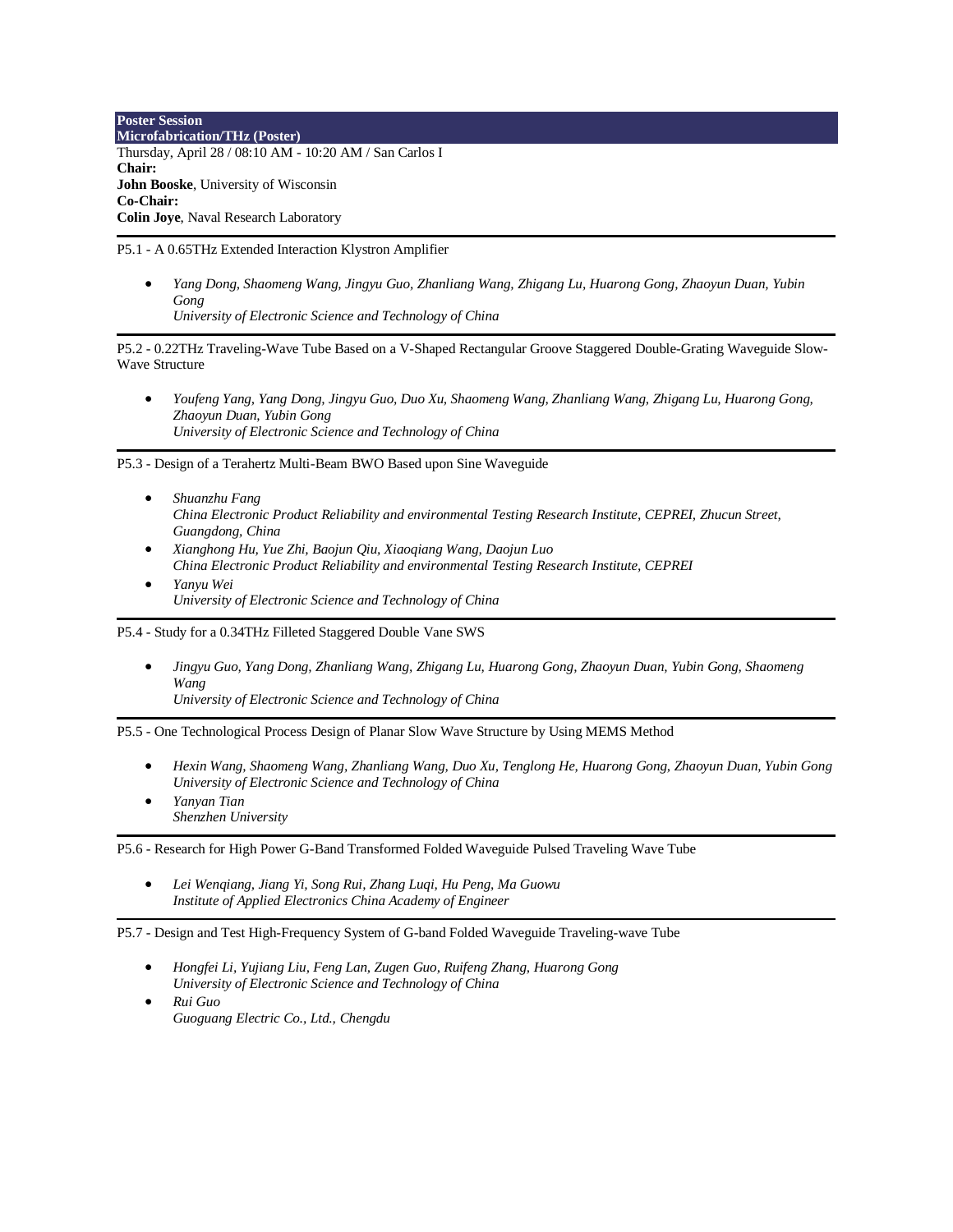P5.8 - A G-Band Compact Folded Waveguide Traveling Wave Tube Operating at 3Π Phase Shift

- *Yang Xie, Ningfeng Bai, Xiaohan Sun Southeast University*
- *Hongxia Chen Nanjing Sanle Group Co. Ltd*
- *Pan Pan, Jun Cai, Wenjie Yu, Jinjun Feng Beijing Vacuum Electronics Institution*

P5.9 - Progress of the G-Band Sheet-Beam TWT

• *Changqing Zhang, Xueliang Chen, Pan Pan, Xingwang Bian, Weisi Meng, Bowen Song, Siming Su, Ying Li, Na Li, Ke Zhang, Jun Cai, Jinjun Feng Beijing Vacuum Electronics Research Institute (BVERI)*

P5.10 - 3-D Particle-in-Cell Simulation of a Multiple-Beam 0.22-THz Traveling Wave Tube

• *Vladimir N. Titov, Andrey E. Ploskih, Nikita M. Ryskin Saratov Branch, Kotelnikov Institute of Radio Engineeing and Electronics RAS & Saratov State University*

P5.11 - Development Progress of a 220-GHz Extended Interaction Klystron

• *Zhaowei Qu, Zhiqiang Zhang, Shuzhong Wang, Qingsheng Li, Ding Zhao, Zicheng Wang Aerospace Information Research Institute, Chinese Academy of Sciences*

P5.12 - Resonance Characteristics of Ridge-Loaded Barbell Cavity with Transverse-Mode Overlapping

- *Han Wang, Qianzhong Xue Aerospace Information Research Institute, Chinese Academy of Sciences & University of Chinese Academy of Sciences*
- *Ding Zhao, Zhaowei Qu Aerospace Information Research Institute, Chinese Academy of Sciences*

P5.13 - Enhancing Radiation of Grating by Defect Structure

• *Jing Shu, Ping Zhang, Shuhe Zhang, Hongyang Guo, Shaomeng Wang, Yong Yin, Lin Meng, Yubin Gong University of Electronic Science and Technology of China*

P5.14 - Preparation of SnO<sup>x</sup> Thin Films for Vacuum Electronic Amplifier Applications

• *Yue Ouyang, Yanyu Wei, Hairong Yin, Lingna Yue, Jin Xu, Guoqing Zhao University of Electronic Science and Technology of China*

P5.15 - Theoretical Research on a TM<sup>02</sup> Mode Terahertz Extended Interaction Oscillator

• *Qinwen Xue, Yifan Zu, Qingyun Chen, Xuesong Yuan, Yang Yan University of Electronic Science and Technology of China*

P5.16 - Design and Research of a 150GHz Extended Interaction Oscillator with Sheet Beam Working in High-order Mode

• *Rongxing Zeng, Jie Qing, Qinwen Xue, Lu Liu, Tianzhong Zhang, Xinjian Niu University of Electronic Science and Technology of China*

P5.17 - Preliminary Study of a Sub-terahertz Orthogonal Grating Waveguide for High-order Mode Backward Wave Oscillators

• *Jiacai Liao, Guoxiang Shu, Jingcong He, Junchen Ren, Zhiwei Chang, Jujian Lin, Guangxin Lin, Qi Li, Wenlong He Institute of Microelectronics, College of Electronics and Information Engineering of Shenzhen University*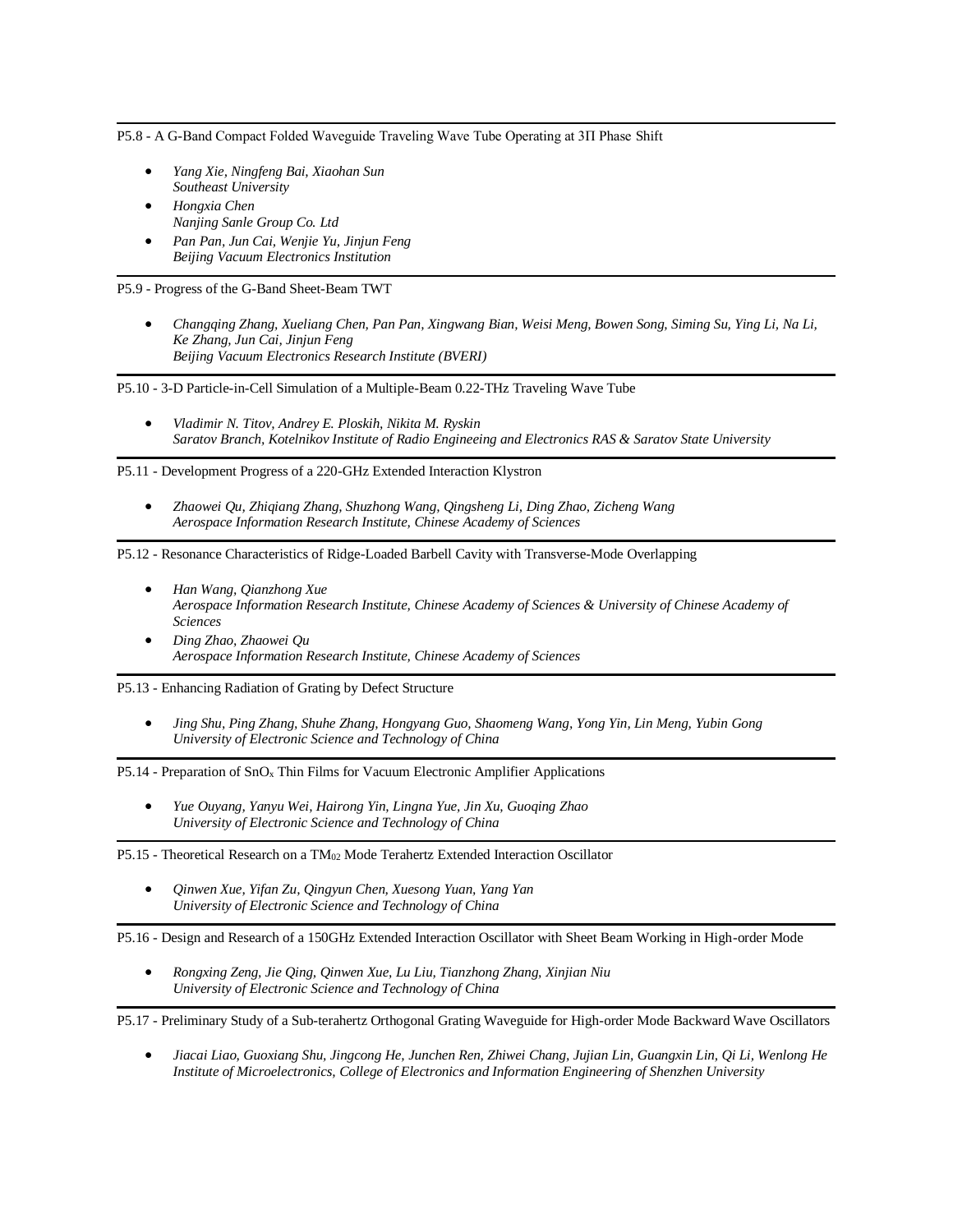P5.18 - A Novel Ridge-Loaded Sine Waveguide for 0.22THz Sheet Electron-Beam Traveling-Wave Tube

• *Shuanzhu Fang, Jun Luo, Tieyang Wang, Xiaoqiang Wang, Baojun Qiu, Daojun Luo China Electronic Product Reliability and Environmental Testing Research Institute, CEPREI*

P5.19 - Electrostatic Charged-Particle Guides for um-Scale Beam-Wave Interactions

• *Benjamin J. Slayton, Ryan S. Kim, William P. Putnam University of California, Davis*

P5.20 - Design of a 140GHz Sheet-Beam Traveling-wave Tube with a Cuttoff Sever

- *Kaihang Huang, Guoxiang Shu, Ying Shang, Zhaolun Liang, Wenlong He Shenzhen University*
- *Cunjun Ruan Beihang University*

P5.21 - Analysis of Frequency Shift Due to Misalignment Between Upper and Lower Plates of W-Band Planar Interaction Structure

- *Monodipa Sarkar Academy of Scientific and Innovative Research (AcSIR)*
- *Niraj Kumar Academy of Scientific and Innovative Research (AcSIR) & CSIR-Central Electronics Engineering Research Institute*

P5.22 - Investigation of G-Band Array Sheet-Beam Meander-Line Backward-Wave Oscillator

• *Yuxin Wang, Shaomeng Wang, Yang Dong, Jingyu Guo, Duo Xu, Hexin Wang, Yubin Gong University of Electronic Science and Technology of China*

P5.23 - Design and Experiment of the Electron-optical System for 0.67 THz TWT

• *Yi Jiang, Wenqiang Lei, Peng Hu, Rui Song, Zhang Luqi, Ma Guowu, Hongbin Chen, Xiao Jin Institute of Applied Electronics, China Academy of Engineering Physics*

P5.24 - Enhancement of Smith-Purcell Radiation from Bound States in the Continuum

• *Leilei Mao, Zhaofu Chen, Ningfeng Bai, Xiaohan Sun Southeast University*

P5.25 - Research on Smith-Purcell Radiation Characteristics of Cylindrical Metallic Grating

• *Mengmeng Jin, Zhaofu Chen, Ningfeng Bai, Xiaohan Sun Southeast University*

P5.26 - Research Progress on Double-Mode Staggered Double-Vane Traveling-Wave Tube in G-Band

• *Wenbo Wang, Zheng Zhang, Cunjun Ruan Beihang University*

P5.27 - Study of OAM Mode Identification by Electric Field Intensity Measurements at E-Band

- *Seok Ju Moon, EunMi Choi Ulsan National Institute of Science and Technology (UNIST)*
- *JinHo Lim University of Suwon*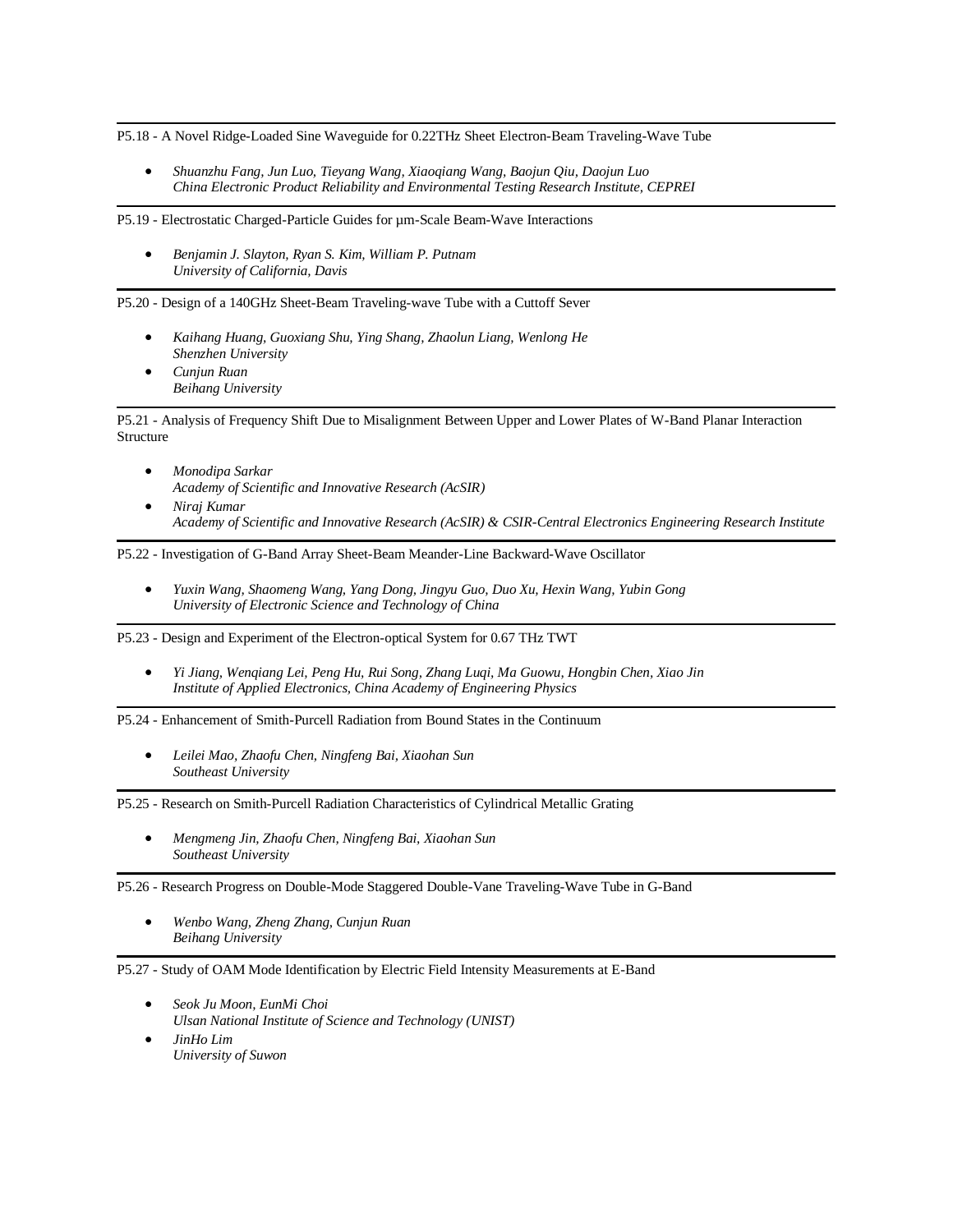P5.28 - CFDTD PIC Simulation of a Dielectric-Loaded Rectangular Waveguide for THz Wave Generation

- *Ming-Chieh Lin Hanyang University*
- *David N. Smithe Tech-X Corporation*

P5.29 - Reflective Amplification of Powerful Terahertz Pulse by Relativistic Electron Bunch

• *Andrei Savilov, Yuliya Oparina, Dominika Krygina Insitute of Applied Physics,Russian Academy of Sciences*

P5.30 - Development of Electron-Optic System with Compression of Multiple Elliptic Electron Beam

- *Igor A. Navrotsky Saratov Branch, Kotelnikov Institute of Radio Engineering and Electronics RAS*
- *Nikita M. Ryskin Saratov Branch, Kotelnikov Institute of Radio Engineering and Electronics RAS & Saratov State University*

#### **Poster Session Klystron / IOT Posters**

Thursday, April 28 / 08:10 AM - 10:20 AM / San Carlos I

P6.1 - Particle Simulation for the X-Band Multi-Injection Klystron

• *Zhou Zhao, Dagang Liu, Laqun Liu, Huihui Wang University of Electronic Science and Technology of China*

P6.2 - A High-Efficiency, High-Average-Power, Multiple-Beam-Inductive Output Tube

- *Henry P. Freund, R. Lawrence Ives, Thuc Bui, Michael Read, Thomas Habermann Calabazas Creek Research, Inc.*
- *Walter Sessions Georgia Tech Research Institute*

P6.3 - A New Method to Improve the Efficiency of High-Peak-Power Klystron

• *Yong Zhong, Yan Shu Beijing Vacuum Electronics Research Institute*

P6.4 - Design of Triple-Gap Cavity Output Circuit for X Band Klystron

• *Xin Guo, Honghong Gu, Yaogen Ding, Yuan Liang, Bin Shen, Haibing Ding, Zhiqiang Zhang Aerospace Information Research Institute, Chinese Academy of Sciences*

P6.5 - Study of Two-Beam Loading on an Input Cavity for High-Power Ka-Band Klystron

• *Xinyu Jiang, Liangjie Bi, Yong Yin, Bin Wang, Hailong Li, Lin Meng University of Electronic Science and Technology of China*

P6.6 - Mitigating Cathode Overcurrent Faults at the Spallation Neutron Source

• *John Moss, George Toby Spallation Neutron Source, Oak Ridge National Laboratory*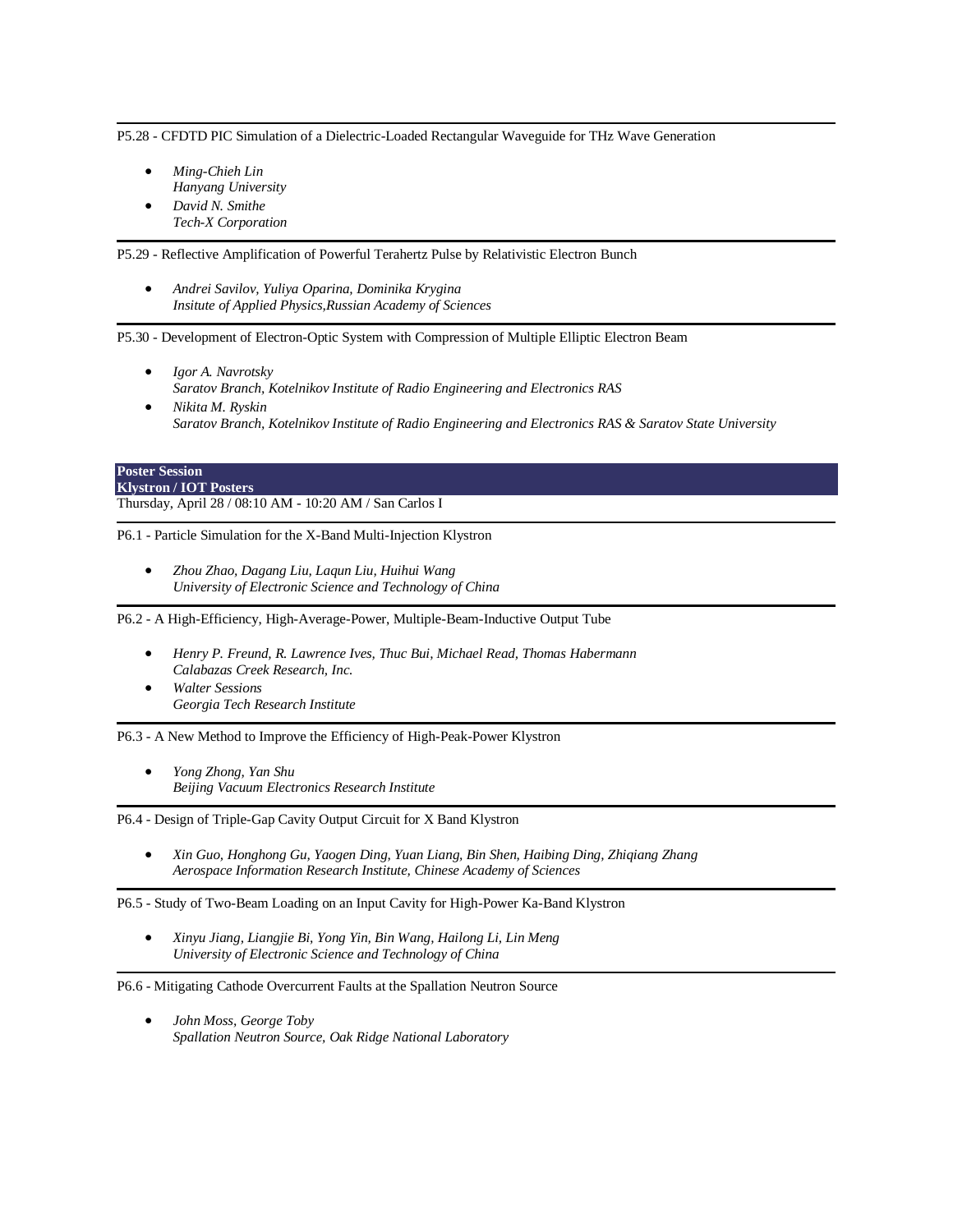P6.7 - Development of S-Band High Power Amplifier Klystron

• *Dmitriy A. Komarov, Evgeny P. Yakushkin, Yury N. Paramonov, Denis A. Kalashnikov JSC 'RPC 'Toriy'*

P6.8 - A Miniaturized Metamaterial Klystron for Accelerator Application

- *Xuanming Zhang, Zhifang Lyu, Yubin Gong, Zhaoyun Duan University of Electronic Science and Technology of China*
- *Shaozhe Wang, Jianjun Zou, Yurong Liu, Yongming Li Kunshan Guoli High Power Device Industrial Technology Research Institute Co. Ltd.*

**Poster Session**

**Power Supplies, Windows, Components, and Other - Posters** Thursday, April 28 / 01:20 PM - 03:20 PM / San Carlos I **Chair: Larry Sadwick**, Innosys

P7.1 - Millimeter-Wave Interferometric for Low-Loss Nonmetallic Sheet Thickness Measurement

• *Liangping Chen, Yu Qin, Liangjie Bi, Yong Yin, Bin Wang, Hailong Li, Lin Meng University of Electronic Science and Technology of China*

P7.2 - A Broadband Smooth-Walled Spline-Profile Horn with a Stable Radiation Field

• *Hongyu Song, Zewei Wu, Shuai Huang, Mingxing Wang, Youlei Pu, Yong Luo University of Electronic Science and Technology of China*

P7.3 - Effects of Realistic Magnetic Field in Ferrite on the Waveguide Circulator for Industrial Applications

- *Kaviya Aranganadin, Ming-Chieh Lin Hanyang University*
	- *Hua-Yi Hsu National Taipei University of Technology*

P7.5 - Investigation of Brewster Window for Broadband Terahertz Backward-Wave Oscillator

• *Ziqing Bai, Lingna Yue, Linqi Feng, Jin Xu, Hairong Yin, Yanyu Wei, Wenxiang Wang University of Electronic Science and Technology of China*

P7.6 - Design of Uniform Intensity Field Forming System Based on Improved G-S Algorithm

• *Quanli Li, Zewei Wu, Minxing Wang, Hongyu Song, Youlei Pu, Yong Luo School of Elctronic Science of Engineering, University of Electronic Science and technology of China*

P7.7 - Study on the Application of Oversized Horn Antenna in Array

• *Haixia Liu, Minsheng Song, Yu Qin, Yong Yin, Lin Meng, Bin Wang, Hailong Li University of Electronic Science and Technology of China*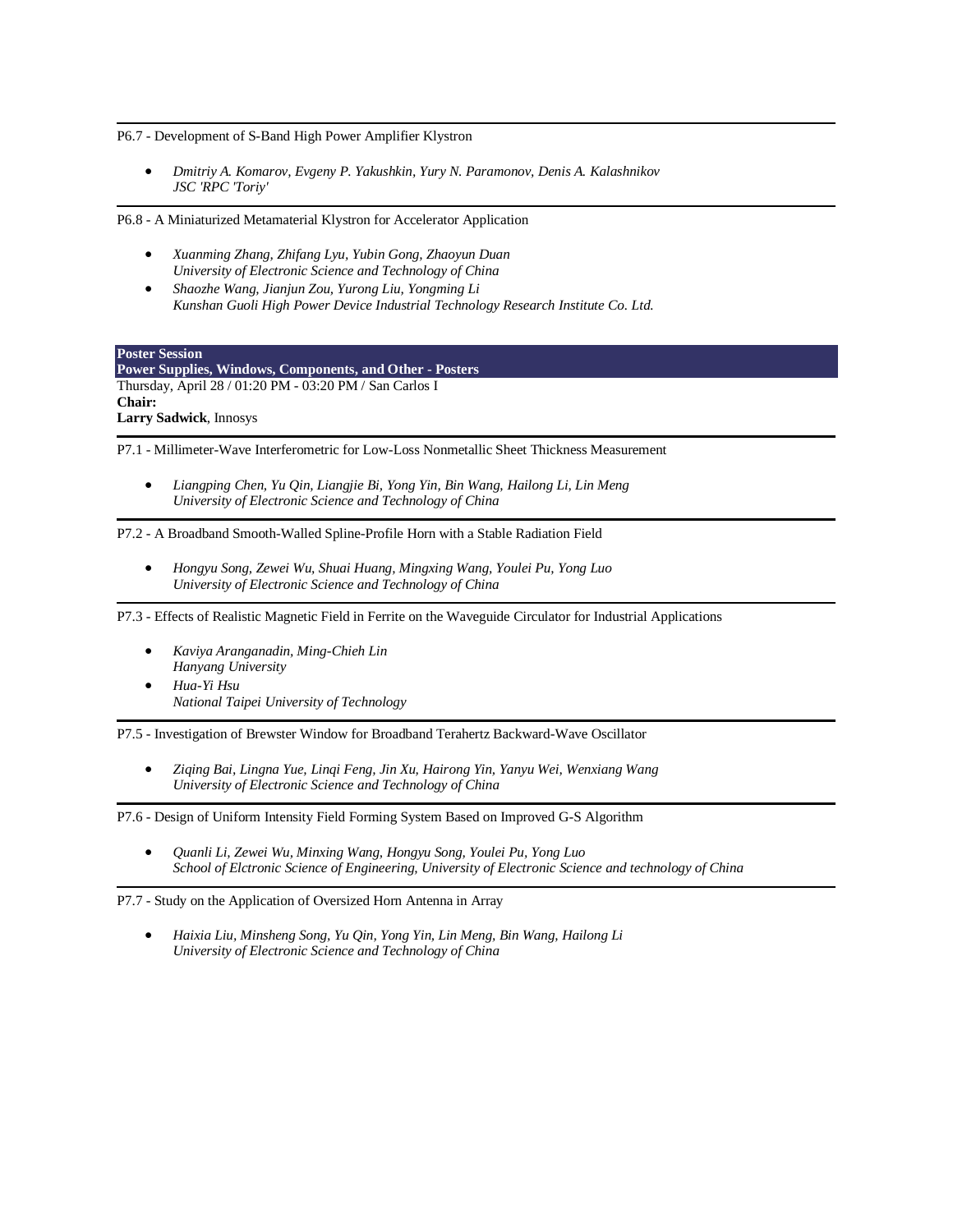P7.8 - Simulation of Copper Plating on Coupler Bellows Under Different Current Densities

• *Zhang Shuai, Xiaoxia Wang, Jirun Luo, Rui Zhang Aerospace Information Research Institute, Chinese Academy of Sciences*

P7.9 - Design of 220GHz TE<sub>01</sub>-TE<sub>11</sub> Mode Converter

• *Lu Liu, Rongxing Zeng, Yunfei Huang, Yinghui Liu, Jianwei Liu University of Electronic Science and Technology of China*

P7.10 - Design and Simulation of Ferrite-Based High-Power X-Band RF Load

• *Akash Akash, Narugopal Nayek, Tapeshwar Tiwari IIT Guwahati*

**Poster Session Modeling - Posters** Thursday, April 28 / 01:20 PM - 03:20 PM / San Carlos I **Chair: Lawrence Ives**, CCR

P8.1 - Research on Parallel Algorithm of High-Power Microwave Device Simulation Based on MSMPI

• *Yulan Hu, Dagang Liu, Laqun Liu, Huihui Wang University of Electronic Science and Technology of China*

P8.2 - Smith-Purcell Radiation with Different Grating Parameters and Beam Bunching Frequencies

• *Md Arifuzzaman Faisal, Asif Iqbal, Peng Zhang Michigan State University*

P8.3 - Deep Neural Network Modeling for Traveling-Wave Tube

- *Zheng Tan, Yulu Hu, Luanfeng Gao, Quan Hu, Xiaofang Zhu, Tao Huang, Bin Li, Zhonghai Yang University of Electronic Science and Technology of China*
- *Weibo Huang China Academy of Space Technology (Xi'an)*

P8.4 - Finite-Element Analysis of Slow-Wave System with Rotated Periodic Structure

• *Yiyan He, Li Xu, Hao Wang, Hangxin Liu, Bin Li University of Electronic Science and Technology of China*

P8.5 - Structural Static Analysis of Microwave Tubes Based on Multi-Level Preconditioner

• *Junhui Yin, Li Xu, Tao Huang, Zhonghai Yang, Bin Li University of Electronic Science and Technology of China*

P8.6 - The Impact Response Analysis of High-Frequency Circuit in Microwave Tube Based on Finite-Element Method

• *Zaichao Yang, Li Xu, Zhonghai Yang, Bin Li University of Electronic Science and Technology of China*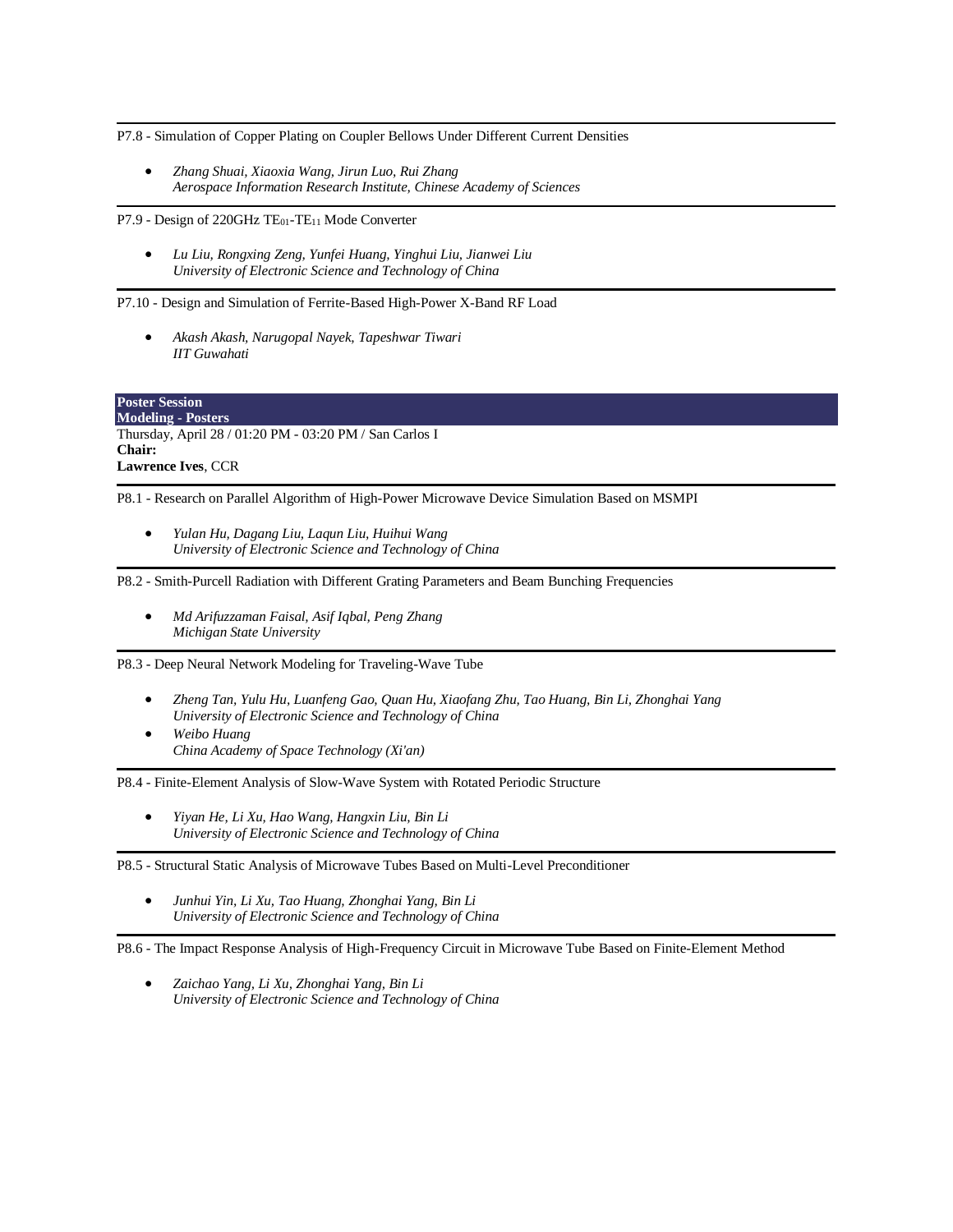P8.7 - A Design of Measuring Module for the Loss of Clamping Rod in K-Band

- *Ruimin Feng University of Chinese Academy of Sciences & Aerospace Information Research Institute, Chinese Academy of Sciences*
- *Hongxia Yi, Zhiliang Chen, Yanwei Li, Xinwen Shang, Liu Xiao Aerospace Information Research Institute, Chinese Academy of Sciences*
- *Jiandong Zhao, Xinling Zhang Shandong Microwave Vacuum Technology Co., Ltd.*

P8.8 - An Exact Linear Theory of Backward Wave Oscillations in a Traveling-Wave Tube Including Space-Charge Effects

- *Patrick Y. Wong, Peng Zhang Michigan State University* • *Abhijit Jassem*
- *Niowave, Inc.*

P8.9 - Research on Two-Dimensional Electrostatic Particle Simulation Method Based on superLU

• *Qiang Wang, Laqun Liu, Dagang Liu, Huihui Wang University of Electronic Science and Technology of China*

P8.10 - A Ceramic Surface-Charging Model for Accurate Prediction of E-Beam Trajectory in Field-Emission Digital X-Ray Sources

- *Yujung Ahn, Eunsol Go, Jeong-Woong Lee, Yoon-Ho Song University of Science and Technology & Electronics and Telecommunications Research Institute (ETRI)*
- *Sora Park, Jin-Woo Jeong, Jae-Woo Kim, Jun-Tae Kang, Seong Jun Kim, Ki Nam Yun, Sunghoon Choi, Ji-Hwan Yeon, Sunghee Kim Electronics and Telecommunications Research Institute (ETRI)*

P8.11 - Temperature Measurement and Simulation Comparison of Collector of Traveling-Wave Tube

• *Yongliang Liu, Jirun Luo, Guoxing Miao, Cha Gao, Qingxiang Wang, Dehui Zhai, Jian Wang Aerospace Information Reaserch Institute, Chinese Academy of Sciences*

P8.12 - Preliminary Investigation of the Explosive Field-Emission Model Using Vircator Particle-in-Cell Simulation

- *Shen Shou Max Chung National Penghu University of Science and Technology*
- *Shih-Chung Tuan Asia Eastern University of Science and Technology*

P8.13 - A Discrete Cavity Analysis for Coupled-Cavity Traveling Wave Tubes

- *Ayush Paudel, Patrick Wong, Peng Zhang Michigan State University*
- *John Luginsland Air Force Office of Scientific Research*
- *Matthew Franzi Air Force Research Laboratory*

P8.14 - Model of Helix Traveling-Wave Tube Including Slow-Wave Structure Dispersion Characteristics and Space-Charge Effect

• *Kasra Rouhi, Robert Marosi, Tarek Mealy, Ahmed F. Abdelshafy, Alexander Figotin, Filippo Capolino University of California, Irvine*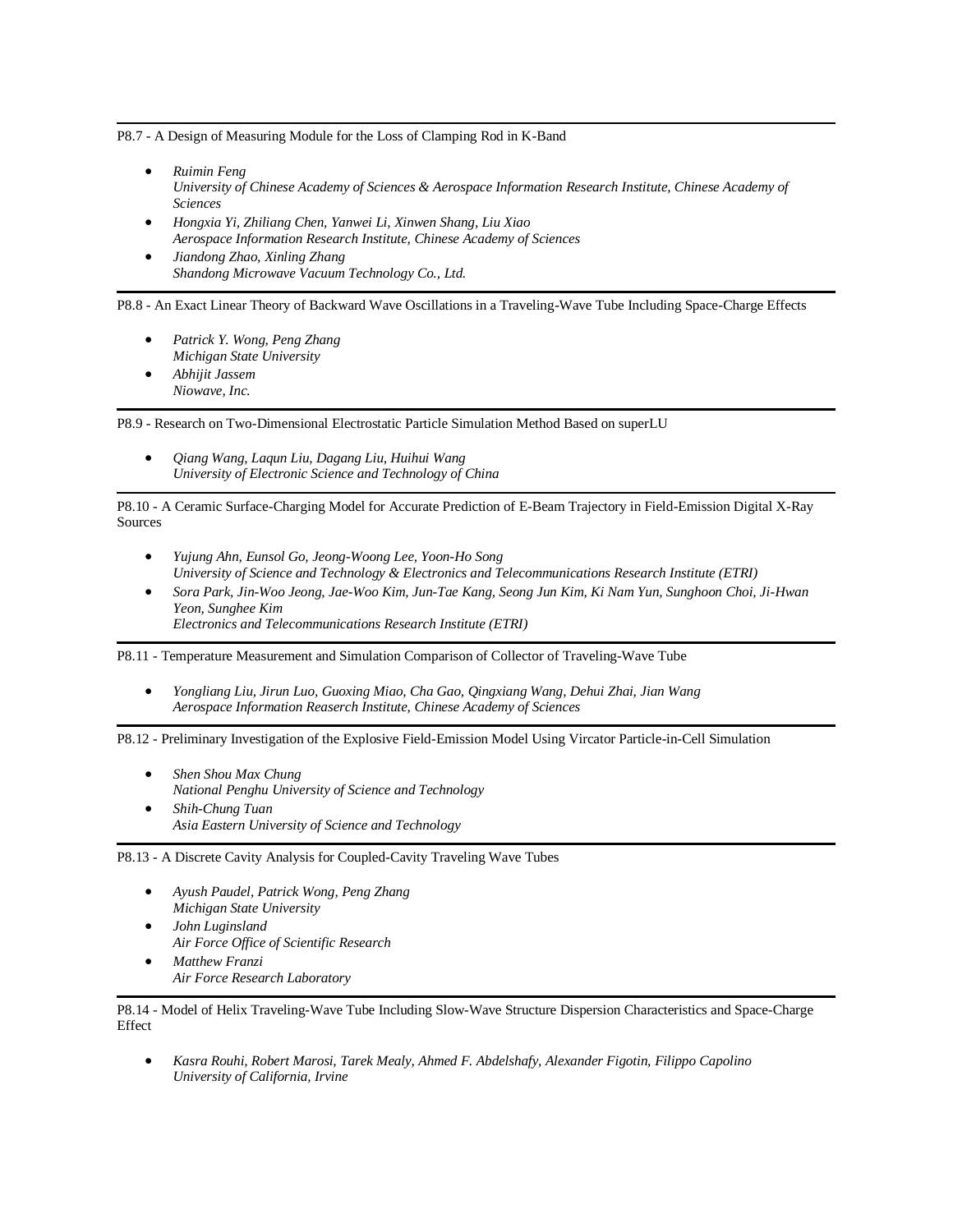P8.15 - Study on a Theoretical Model of the Empty Orbit for Atomic Bonding Layer of Graphene Covered Metal Surface

• *Min Peng, Yongdong Li, Chunliang Liu, Shu Lin, Meng Cao, Dawei Wang Xi'an Jiaotong University*

P8.16 - Issues with the Explosive Field Emission Model in PIC Code-Unlimited Current Density

- *Shen Shou Max Chung Department of Electrical Engineering, National Penghu University of Science and Technology*
- *Shih-Chung Tuan Dept. of Communication Engineering, Asia Eastern University of Science and Technology*

P8.17 - Simulation of the High Power L-4953 Crossed-Field Amplifier

- *Marcus Pearlman, Jim Browning Boise State University*
- *Jack Watrous Confluent Sciences*
- *David Smithe, Christine Roark TechX*
- *Mike Worthington Stellant Systems*
- *Allen Garner Purdue University*

P8.18 - Simulating Defects and Reflections in a Traveling-Wave Tube with DIMOHA

- *Khalil Aliane CNES & Thales AVS/MIS & AixMarseille Université*
- *Frédéric André Thales AVS/MIS*
- *Yves Elskens AixMarseille Université*

P8.19 - Transmission Loss of a Millimeter-Wave Pulse through a Waveguide Window

- *Ruei-Fu Jao Guangdong Industry Polytechnic*
- *Kaviya Aranganadin, Ming-Chieh Lin Hanyang University*
- *Hua-Yi Hsu National Taipei University of Technology* • *John P. Verboncoeur*
- *Michigan State University*

P8.20 - A Mini-Marx Generator Powered by a Cockcroft-Walton Voltage Multiplier for a Compact X-Ray Source

- *Kaviya Aranganadin, Zhaofeng Zhang, Ming-Chieh Lin Hanyang University*
- *Po-Yu Chang National Cheng Kung University*
- *Hua-Yi Hsu National Taipei University of Technology*